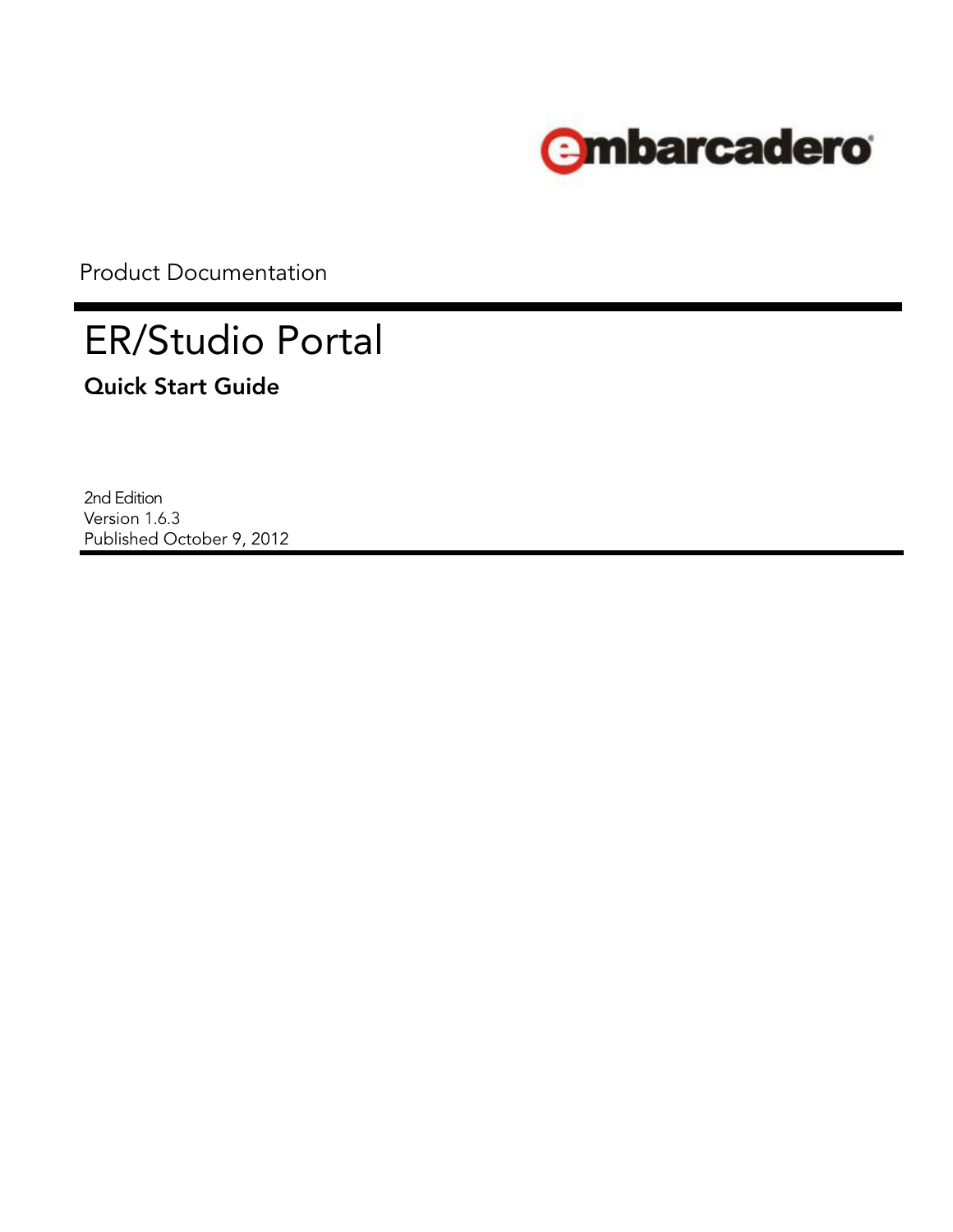© 2012 Embarcadero Technologies, Inc. Embarcadero, the Embarcadero Technologies logos, and all other Embarcadero Technologies product or service names are trademarks or registered trademarks of Embarcadero Technologies, Inc. All other trademarks are property of their respective owners.

Embarcadero Technologies, Inc. is a leading provider of award-winning tools for application developers and database professionals so they can design systems right, build them faster and run them better, regardless of their platform or programming language. Ninety of the Fortune 100 and an active community of more than three million users worldwide rely on Embarcadero products to increase productivity, reduce costs, simplify change management and compliance and accelerate innovation. The company's flagship tools include: Embarcadero® Change Manager™, CodeGear™ RAD Studio, DBArtisan®, Delphi®, ER/Studio®, JBuilder® and Rapid SQL®. Founded in 1993, Embarcadero is headquartered in San Francisco, with offices located around the world. Embarcadero is online at www.embarcadero.com.

October 9, 2012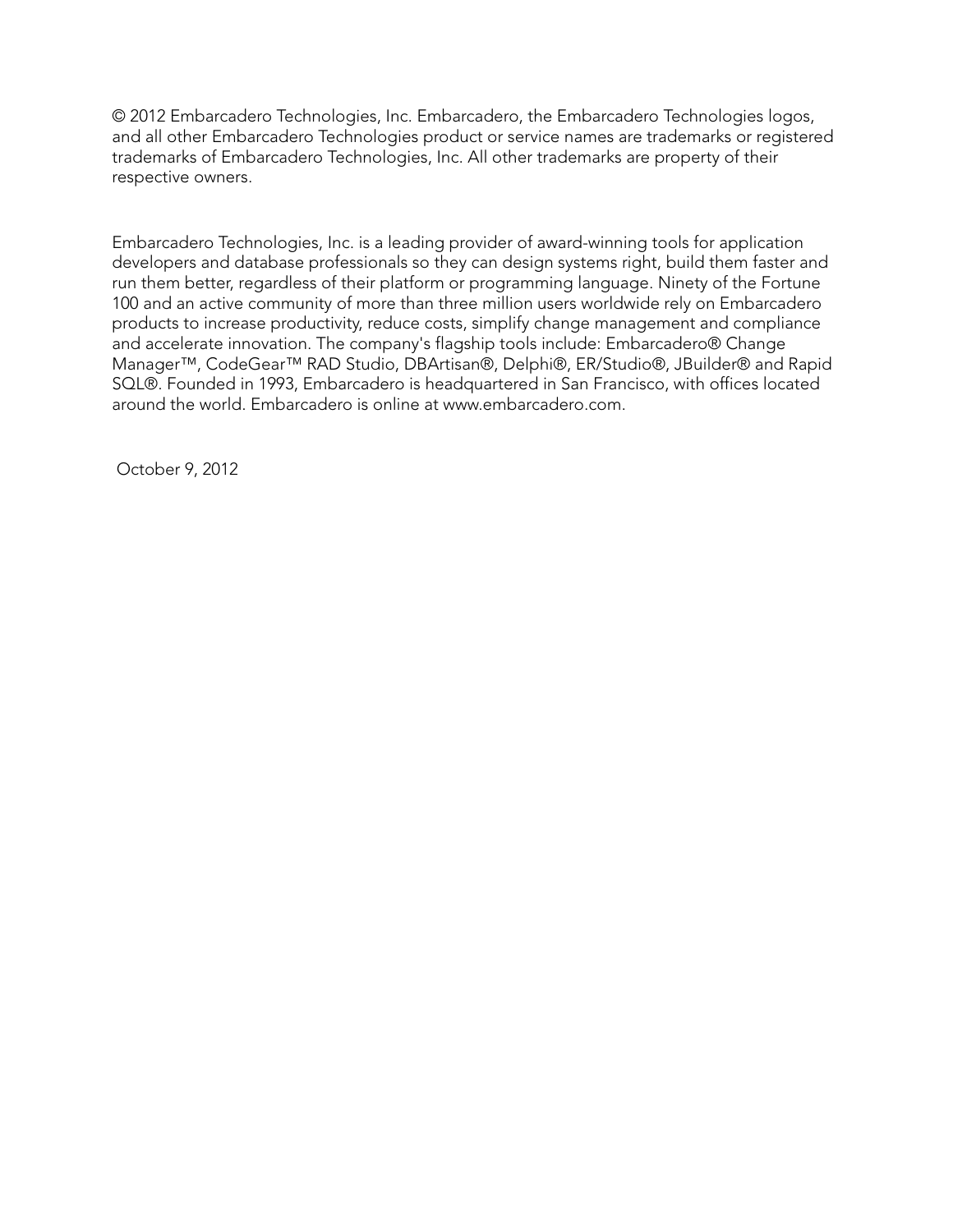# Contents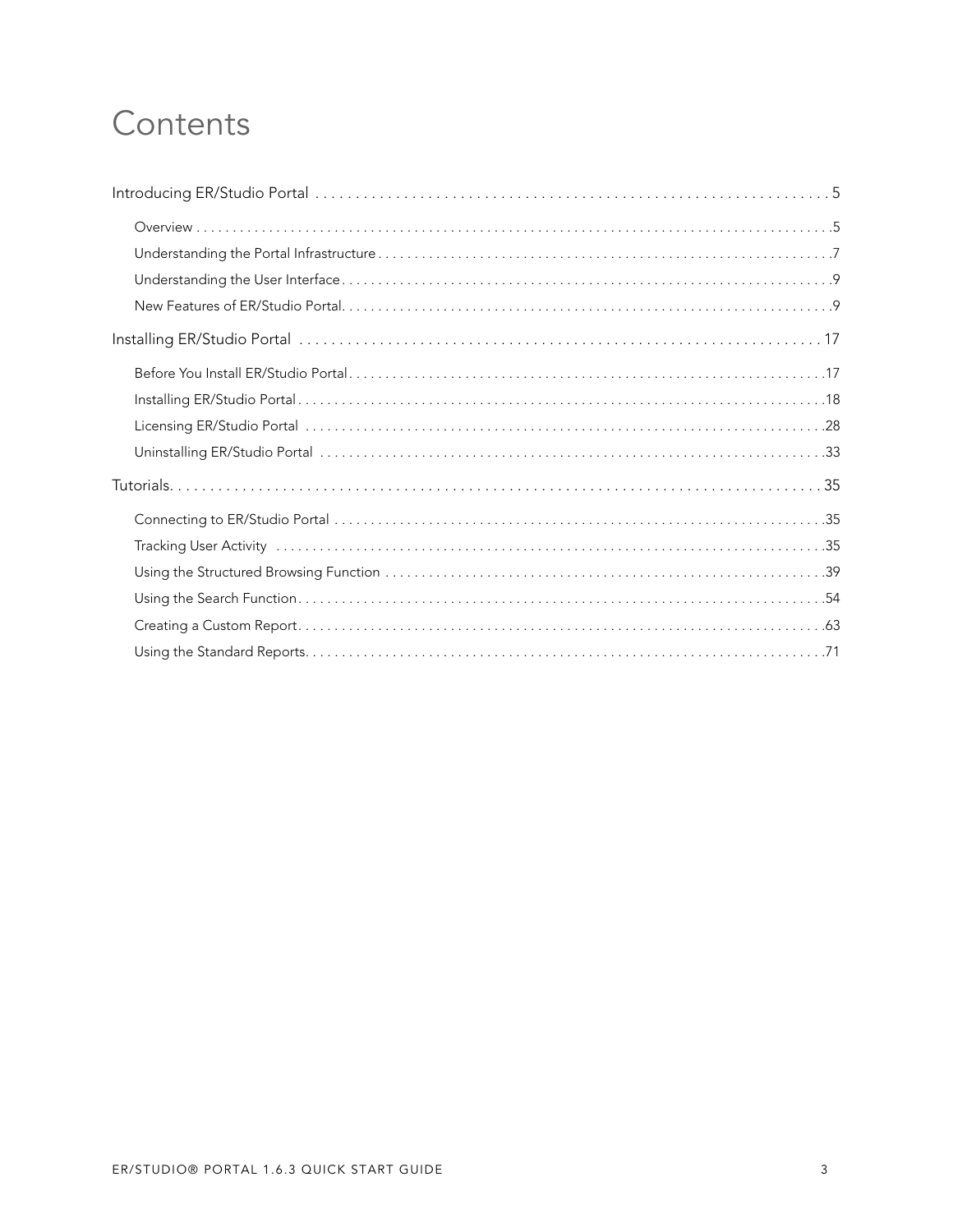CONTENTS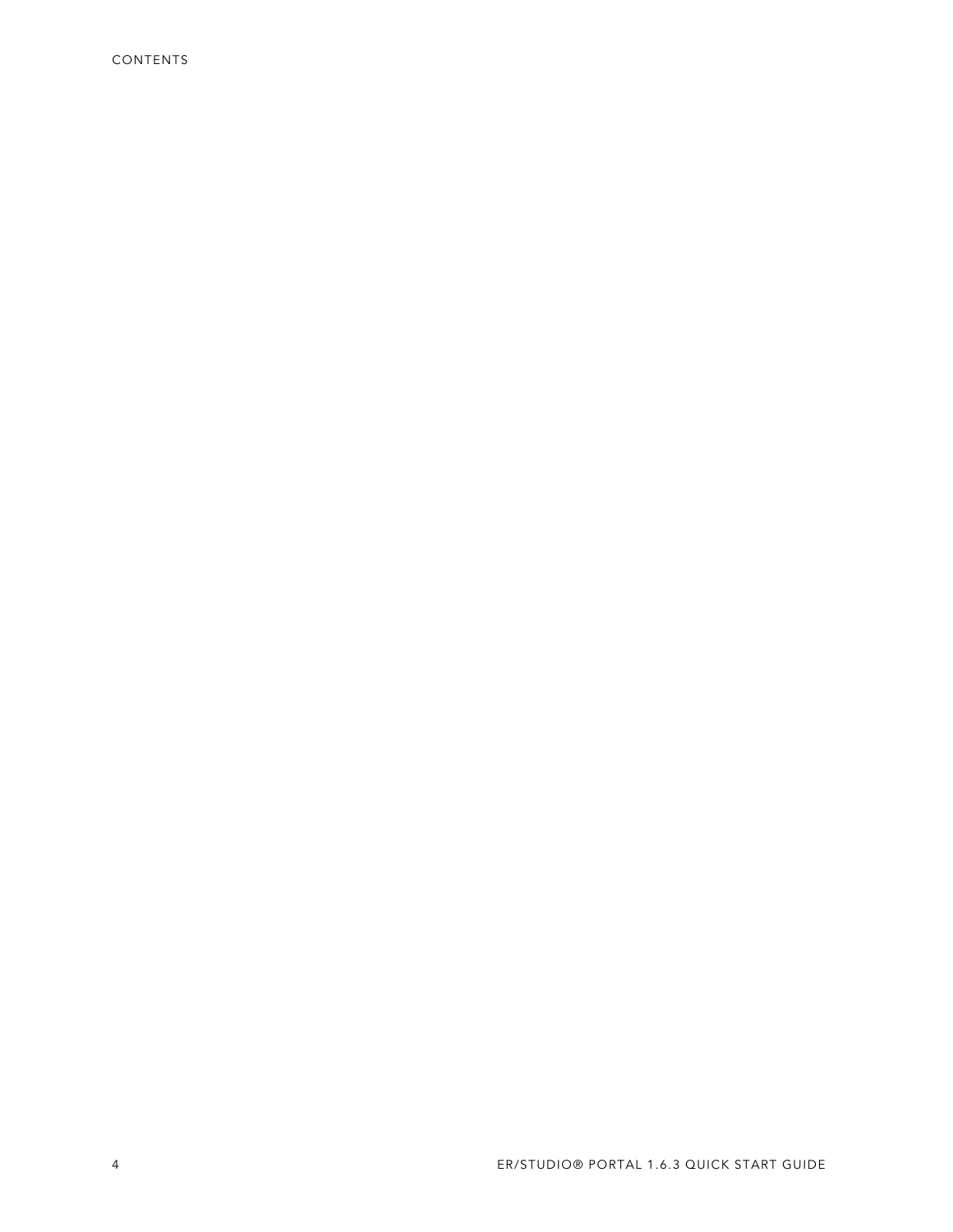# <span id="page-4-0"></span>INTRODUCING ER/STUDIO PORTAL

ER/Studio Portal (Portal) is a Web-based reporting tool used to access and search the ER/Studio Repository for enterprise metadata for improved data and metadata management practices. The Portal is accessed by a browser internally via the corporate intranet or externally via the internet browser for cross-model and repository-wide searching of data definitions and objects. It includes standardized HTML reporting capabilities and structured browsing in the repository to enable sophisticated reporting of the repository metadata.

The Portal enables Data Management Executives, Data Modelers, Data Stewards and Business Users the capability to use, share, and better manage centralized metadata and improve data governance and standards. In addition, application development teams can use the Portal to see what types of data already exist in the company. This eliminates replicating new data or deviating from the standard format data types needed to be implemented in existing applications.

The Portal enables you to communicate all the information you need and lets you view the data model diagrams. You always know where to get the up-to-date information you need.

#### **Product Benefits**

- With the Portal you can browse the entire repository and produce reports of the metadata.
- Developers, Database Administrators, Business Analysts, and Data Analysts can use the customized reporting interface to mine the repository to quickly produce usable and meaningful reports.
- The portal has simple and advanced searching capabilities of the repository to determine the location of objects, as well as their reuse and impact analysis.
- A browsing interface allows you to easily navigate to the models and dictionaries in the repository.

This section is comprised of the following topics:

- [Overview](#page-4-1)
- [Understanding the Portal Infrastructure](#page-6-0)
- [Understanding the User Interface](#page-8-0)
- [New Features of ER/Studio Portal](#page-8-1)

[For more information, see the Embarcadero website at w](www.embarcadero.com)ww.embarcadero.com.

# <span id="page-4-1"></span>**OVERVIEW**

The ER/Studio Portal enables you to search for all kinds of data in your ER/Studio Repository database, create reports, and then view the generated reports in an easy-to-read format.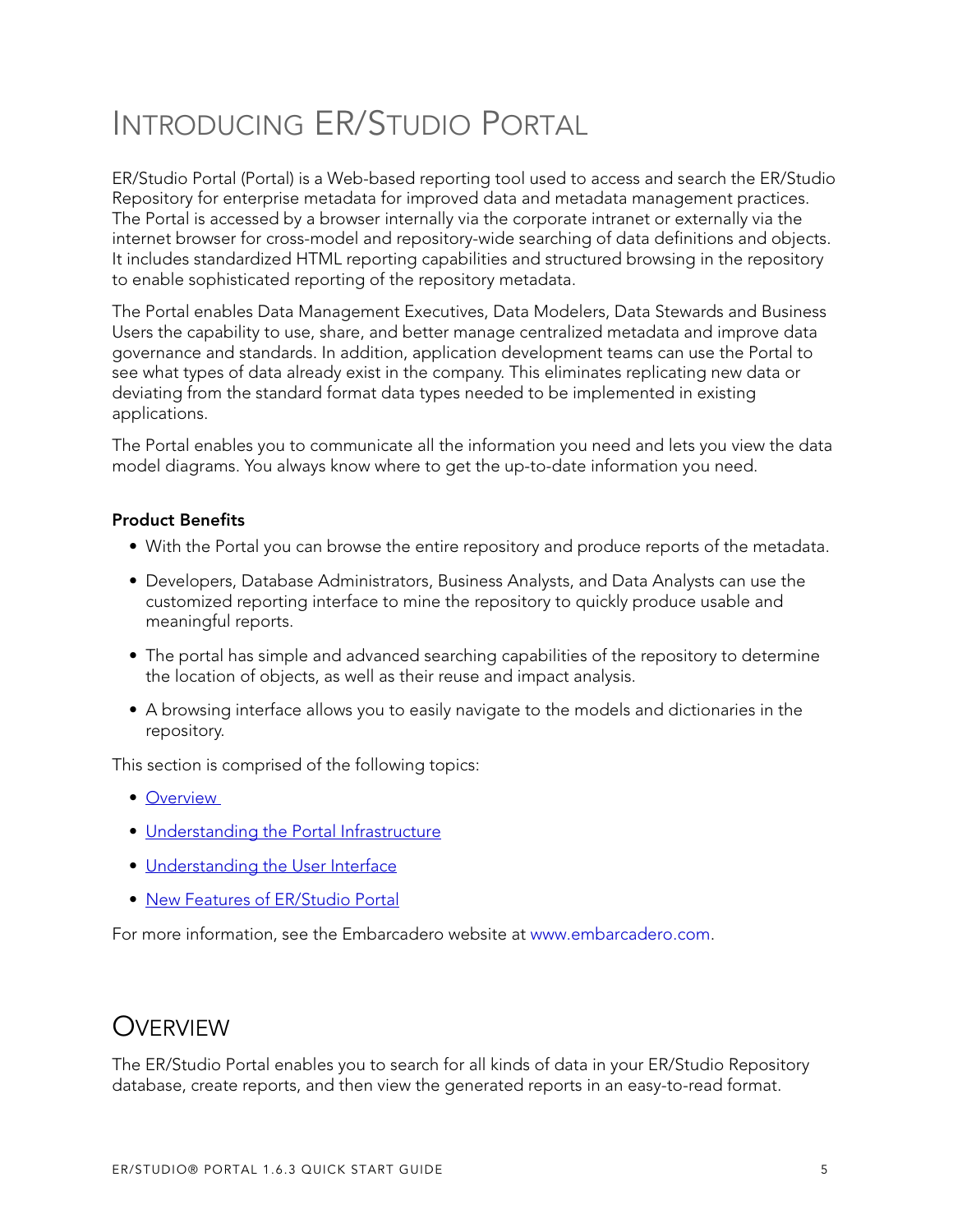In addition, application development teams can use the portal to see what types of data already exist in the company. This eliminates replicating new data or deviating from the standard format data types needed to be implemented in existing applications.

The Portal enables you to communicate all the information you need and lets you view the data model diagram as well. You will always know where to get the up-to-date information you need.

The progression of data integration and the different ways to access ER/Studio Repository data is in the following illustration.

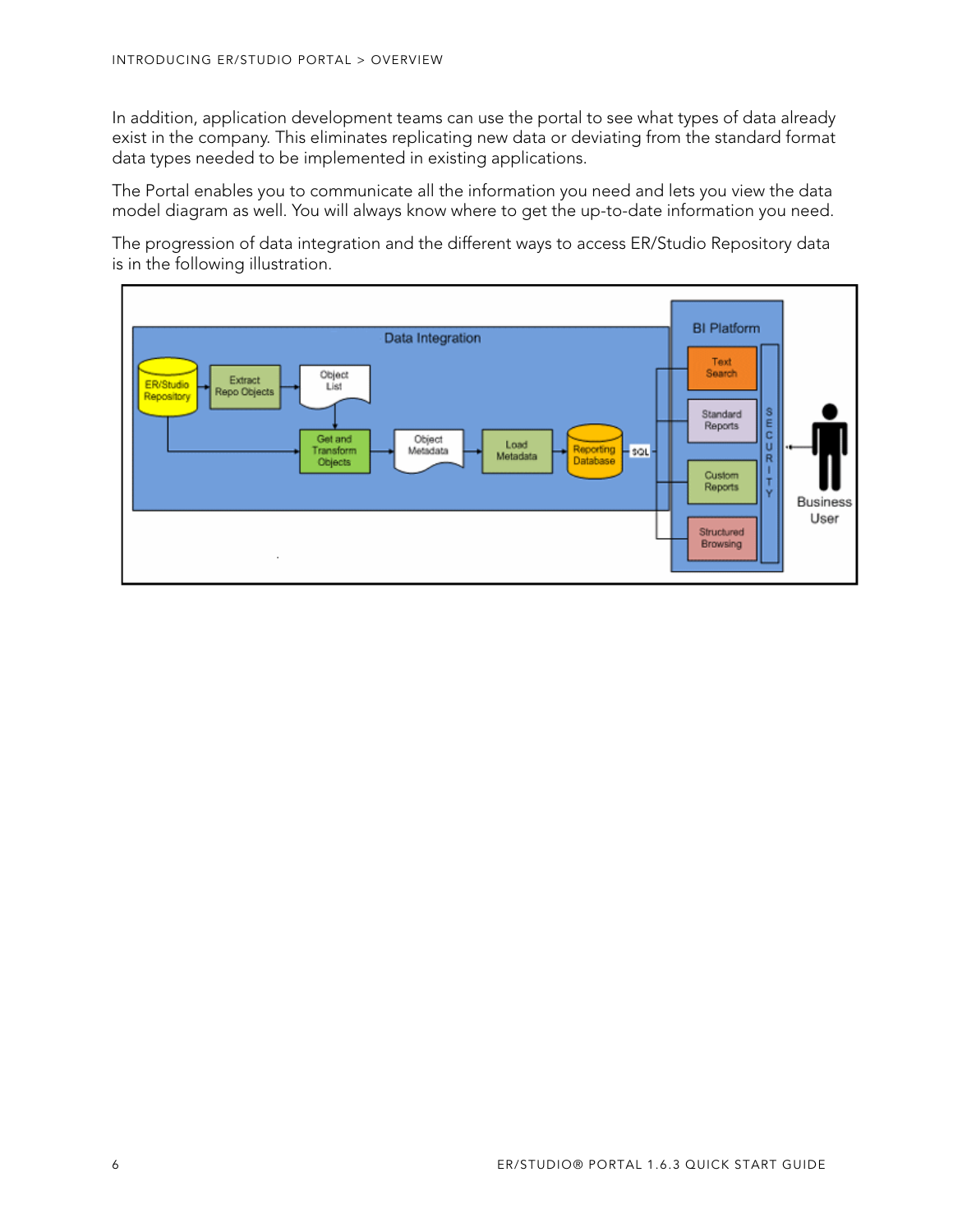The following graphic shows a simplified example of the creation, storage, and user access to the ER/Studio Repository.



### <span id="page-6-0"></span>UNDERSTANDING THE PORTAL INFRASTRUCTURE

The Portal is an add-on for the ER/Studio Enterprise edition which allows easy distribution of the repository metadata to the enterprise. The following lists the process of creating and accessing the metadata:

- The metadata is created and maintained by ER/Studio Clients.
- That metadata is stored in the ER/Studio Repository database.
- Through an extract, transform, and load process (ETL), that metadata is pulled into the reporting database which is synchronized on a scheduled basis with the source metadata.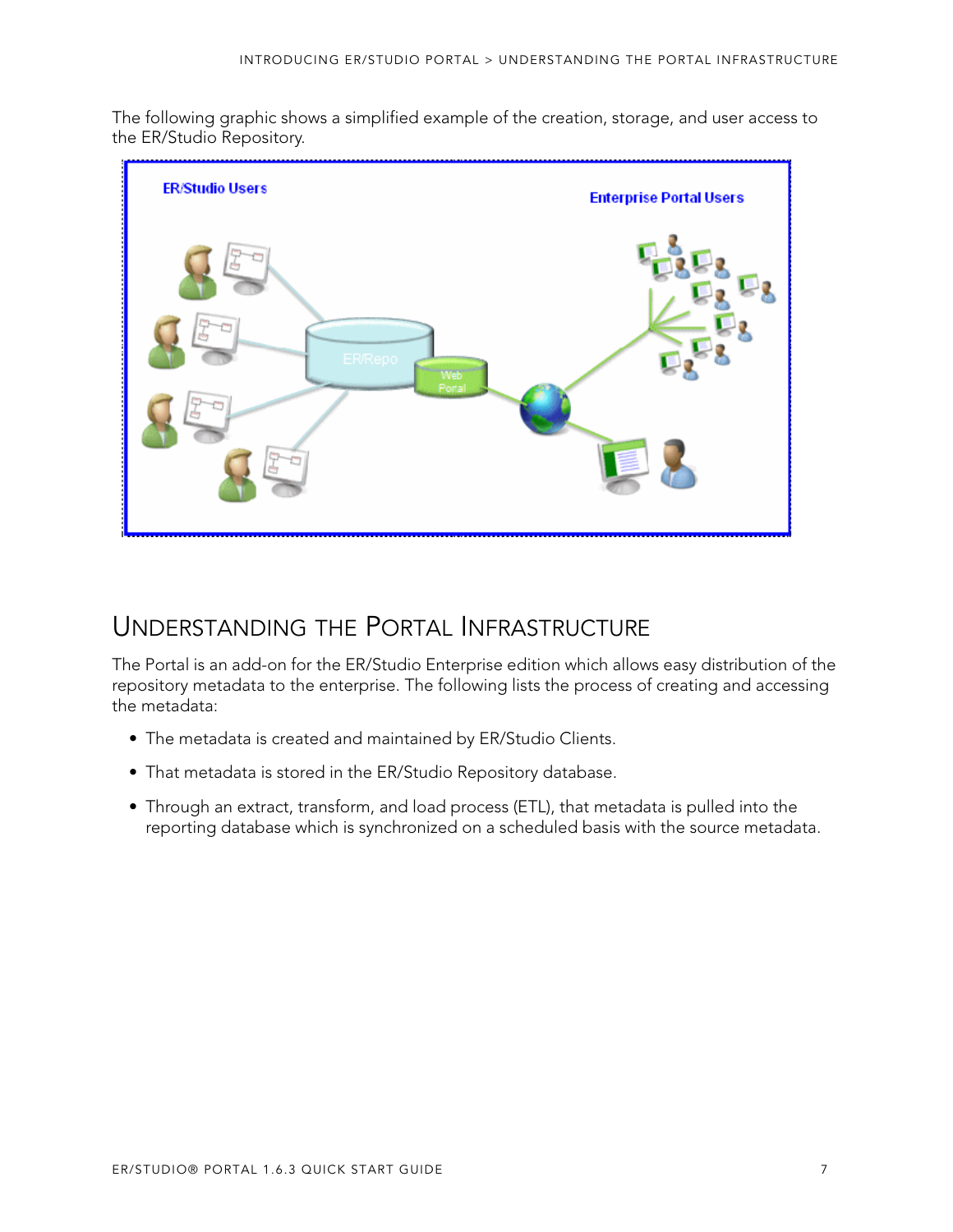• The Portal users can then browse, search, and report on the synchronized metadata in the reporting database.



The following are the basic concepts of the Portal:

- **Custom Reports**: This is a wizard which steps you through the creation of a business model report. You can select a business model type, apply a pre-set template, select the items you want included, set constraints, calculations, and sorting filters, and set the formatting.
- **Portal**: The portal is the gateway to the reporting database. It uses HTML browsers through a Web server to deliver HTML pages.
- **Repository**: The database created and maintained by the ER/Studio Enterprise application.
- **Reporting Repository**: This is the repository that is extracted from the ER/Studio repository using the Extract, Transform, and Load process and made available to the Portal user. This repository can be synchronized on a scheduled basis with the ER/Studio Repository.
- **Solution Repository**: This Repository is the location where the reports from previous queries and the metadata they rely on is stored and maintained.
- **Standard Reports:** You can choose the parameters for these reports by selecting the Project, Diagram, Model, Submodel, and Entity you want included. The format of these reports is pre-set and is installed with the Portal. Business Reports include Attribute Definitions, Business Rules, and Entity Definitions. The Technical Reports include Column Data Lineage; Domain Bindings; Entity, Model, Submodel, Diagram; Entity Attachments, Reference Values; and Security Classifications. Reports can be added to the Standard Reports list using the custom reports wizard.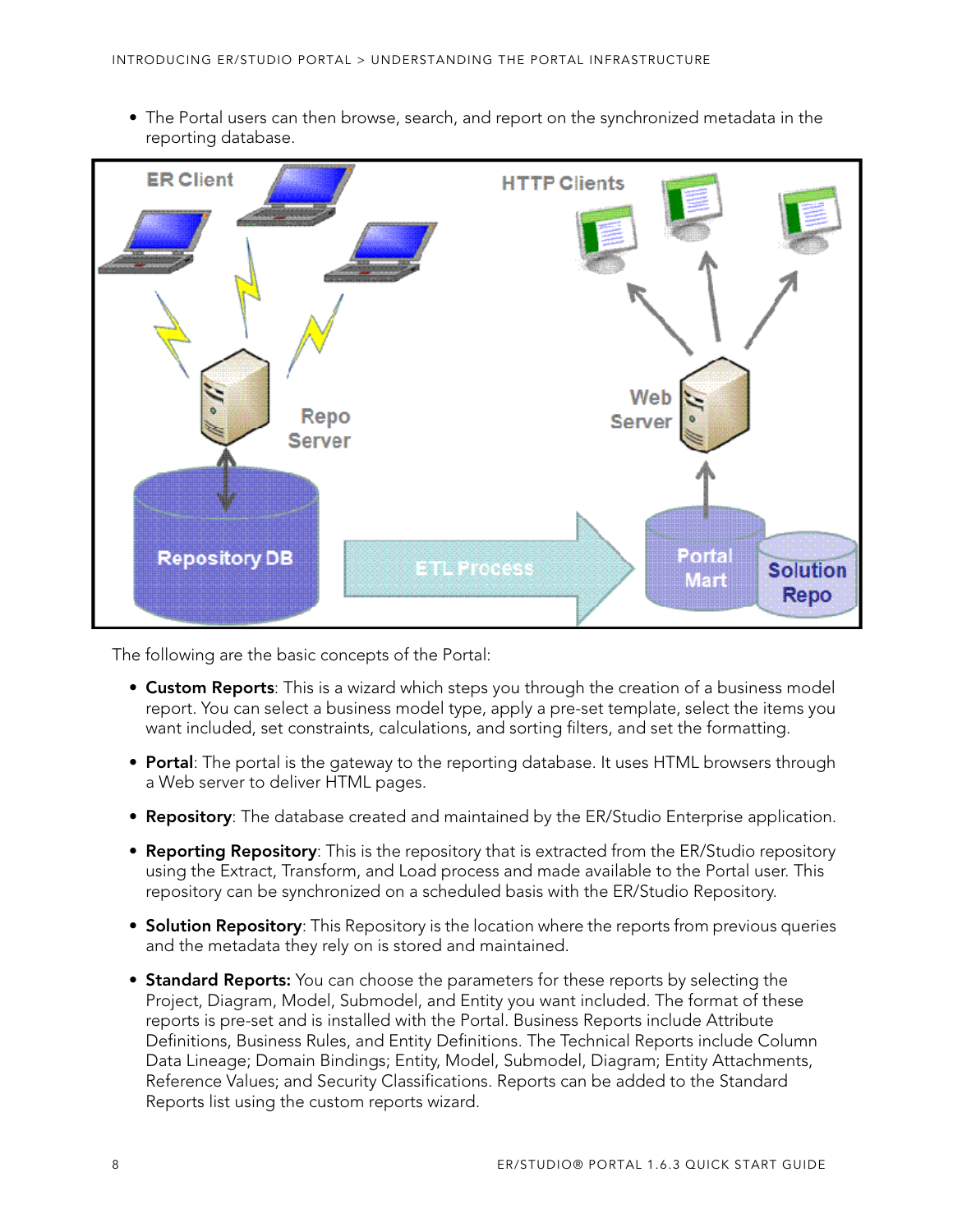# <span id="page-8-0"></span>UNDERSTANDING THE USER INTERFACE

The graphic below illustrates the main elements of the Portal User Interface.

| <b>EMBARCADERO</b><br>TECHNOLOGIES.                                                                                                                                     | Welcome Admin v   Logout   Help                                                                                                                                                       |
|-------------------------------------------------------------------------------------------------------------------------------------------------------------------------|---------------------------------------------------------------------------------------------------------------------------------------------------------------------------------------|
| 수 Home   국 Explore   그 Reports   홍 Activity   오 Admin                                                                                                                   | Search:<br>Q Advanced                                                                                                                                                                 |
| Browse the ER/Studio Repository                                                                                                                                         | Create a Custom Report                                                                                                                                                                |
| Browse ER/Studio Enterprise projects to locate and view-<br>metadata for the diagrams, models, submodels and objects<br>you wish to explore<br>Start Browsing           | Create and publish ad hoc reports that contain the data you<br>want to see with simple to use tools and easy navigation to<br>the metadata you wish to communicate<br>Create a Report |
| Perform an Advanced Search<br>Search the ER/Studio Enterprise Repository in a way that lets<br>you have ultimate control over your wildcard searches<br>Start Searching | Run a Shared Report<br>Run a standard report supplied by Embarcadero or any<br>custom report that has been shared for public use<br>Run a Report                                      |
| Favorite Searches                                                                                                                                                       | Favorite Reports                                                                                                                                                                      |
| <b>Searches</b><br>Search                                                                                                                                               | <b>Reports</b><br>Report                                                                                                                                                              |

There are five dashboards available:

| <b>Dashboard</b> | <b>Description</b>                                                                                                                                                                                                                                                                                                                       |
|------------------|------------------------------------------------------------------------------------------------------------------------------------------------------------------------------------------------------------------------------------------------------------------------------------------------------------------------------------------|
| Home             | Interacts with the Portal through the Home Page. You can navigate to the Business and Technical<br>reports, and create custom reports. From here you can also access your favorite and shared searches<br>and reports.                                                                                                                   |
| Explore          | Browse the contents of the repository. A list of projects and the diagrams contained within each<br>project folder of the repository are available. From this list, browse the contents of any diagram by<br>selecting the diagram you want to navigate. When a diagram is selected, a detailed report is<br>displayed for that diagram. |
| Reports          | Several standard reports are available that can be executed. Reports are grouped and organized into<br>folders: Business Reports and Technical Reports.                                                                                                                                                                                  |
| Activity         | See who is currently logged in to the Portal, view objects that have recently been updated, and<br>display a historical chart of connection activity.                                                                                                                                                                                    |
| Admin            | Gives access to administrative functions described in the Administrator's Guide of the online help.<br>This dashboard is only available when a user with administrative privileges logs in.                                                                                                                                              |

# <span id="page-8-1"></span>NEW FEATURES OF ER/STUDIO PORTAL

This section describes the latest new features of ER/Studio Portal and is comprised of the following topics:

• [New Features of ER/Studio Portal 1.6.3](#page-9-0)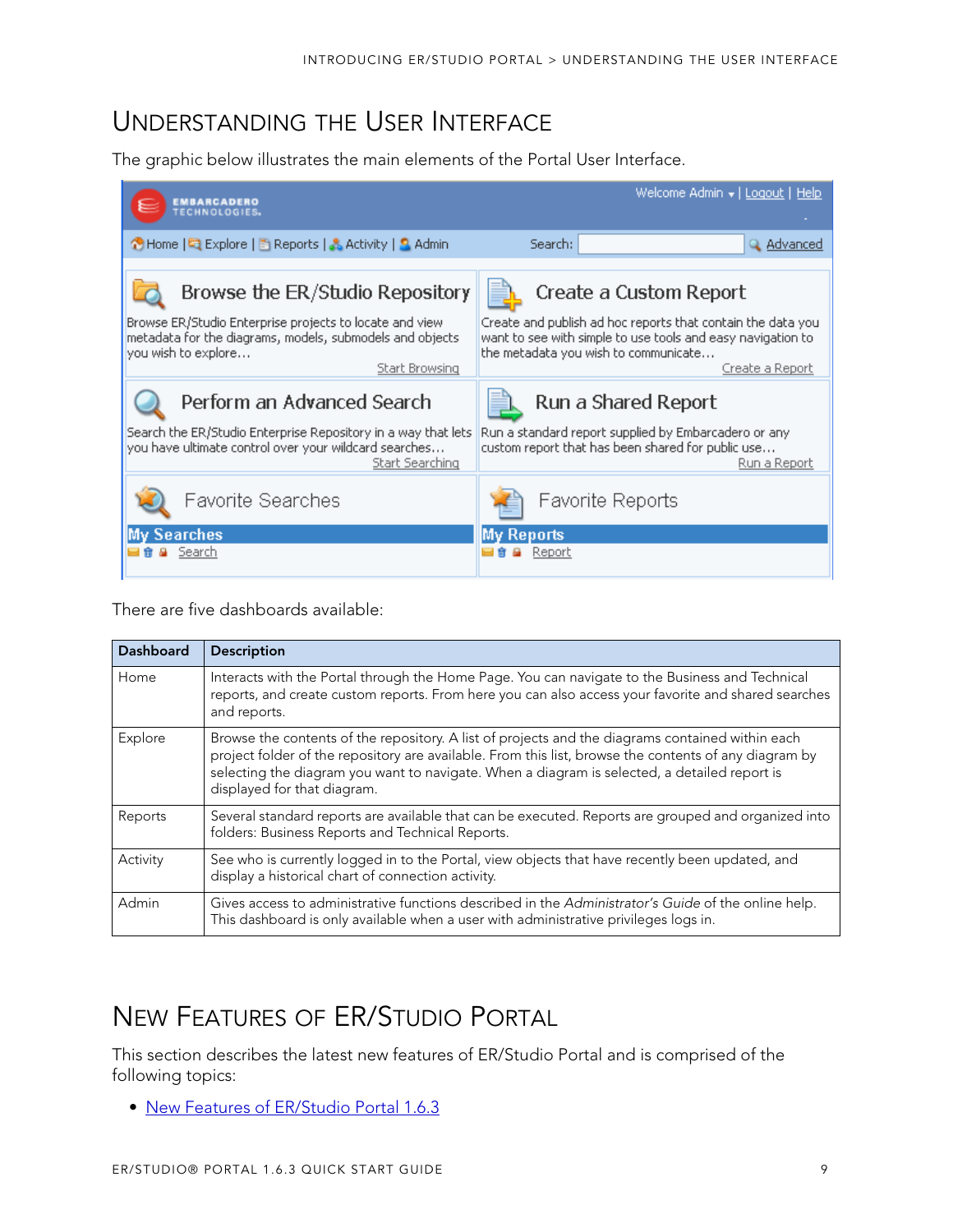- [New Features of ER/Studio Portal 1.6.2](#page-9-3)
- [New Features of ER/Studio Portal 1.6](#page-9-1)
- [New Features of ER/Studio Portal 1.5](#page-9-2)

## <span id="page-9-0"></span>NEW FEATURES OF ER/STUDIO PORTAL 1.6.3

**Submodel Export:** The Synchronization process has been enhanced to only export images for submodels that have been modified. In previous versions, the Portal would export all submodel images for a diagram.

**Multi-threaded PortalIntf.exe:** The Synchronization process now runs at least two instances of PortalIntf.exe so that smaller diagrams can be processed asynchronously with large diagrams. For more information on controlling the number of PortalInf.exe processes, see "Optimizing the Synchronization Process" in the ER/Studio Portal User Guide.

## <span id="page-9-3"></span>NEW FEATURES OF ER/STUDIO PORTAL 1.6.2

#### **Additional Operating System Support**

**Windows 2008 R2**: ER/Studio Portal 1.6.2 now supports the Windows 2008 R2 platform.

# <span id="page-9-1"></span>NEW FEATURES OF ER/STUDIO PORTAL 1.6

#### **More Secure Communications**

**HTTPS Support**: Passwords can be sent to the Portal server on the login page via Hyptertext Transfer Protocol Secure (HTTPS), which is a combination of the Hypertext Transfer Protocol with the Secure Socket Layer (SSL)/Transport Layer Security (TLS) to provide encryption and secure identification of the server. For more information, see "Using the ER/Studio Portal Configuration Manager" in the ER/Studio Portal User Guide and online help.

**SSL Support**: Communications between server and client are now more secure via Secure Socket Layer (SSL). For more information, see "Using the ER/Studio Portal Configuration Manager" in the ER/Studio Portal User Guide and online help.

# <span id="page-9-2"></span>NEW FEATURES OF ER/STUDIO PORTAL 1.5

The following are the top new features incorporated in ER/Studio Portal 1.5:

• [Better Performance on page 11](#page-10-0)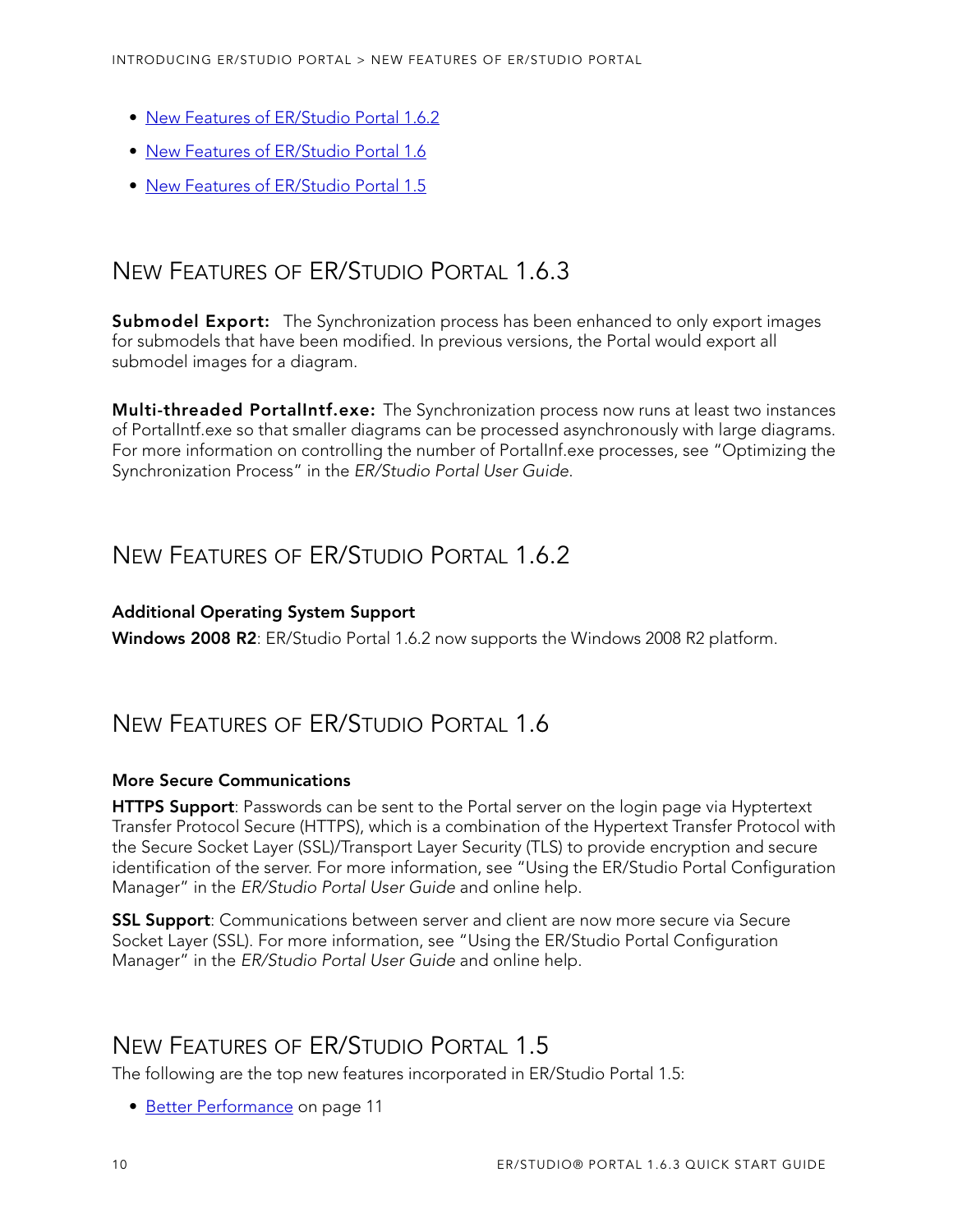- [Object Labels on Detailed Reports on page 11](#page-10-1)
- [Commenting on Detailed Reports on page 12](#page-11-0)
- [Support for Visual Data Lineage on page 13](#page-12-0)
- [Support for ER/Studio Business Architect on page 13](#page-12-1)
- [User Interface Improvements on page 14](#page-13-0)

#### <span id="page-10-0"></span>BETTER PERFORMANCE

The synchronization process between the portal and repository databases has been optimized further to sync diagrams as fast as possible.

#### <span id="page-10-1"></span>OBJECT LABELS ON DETAILED REPORTS

You can add a label to any detailed report. Labels are used like bookmarks or file folders. Use them to organize and document reports. For more information, see "Documenting and Organizing Reports Using Comments and Labels" in the ER/Studio Portal User Guide and online help.

| <b>EMBARCADERO</b>                                    | Welcome Admin +   Logout   Help |  |
|-------------------------------------------------------|---------------------------------|--|
|                                                       | <b>Preferences</b>              |  |
| 수 Home   국 Explore   출 Reports   총 Activity   오 Admin | Labels<br>Search:               |  |
|                                                       | <b>Comments</b>                 |  |
| My Labels                                             | Watches                         |  |
| $\Box$ $\Box$ new $\chi$                              |                                 |  |
| Adventure Works demo.DM1 X                            |                                 |  |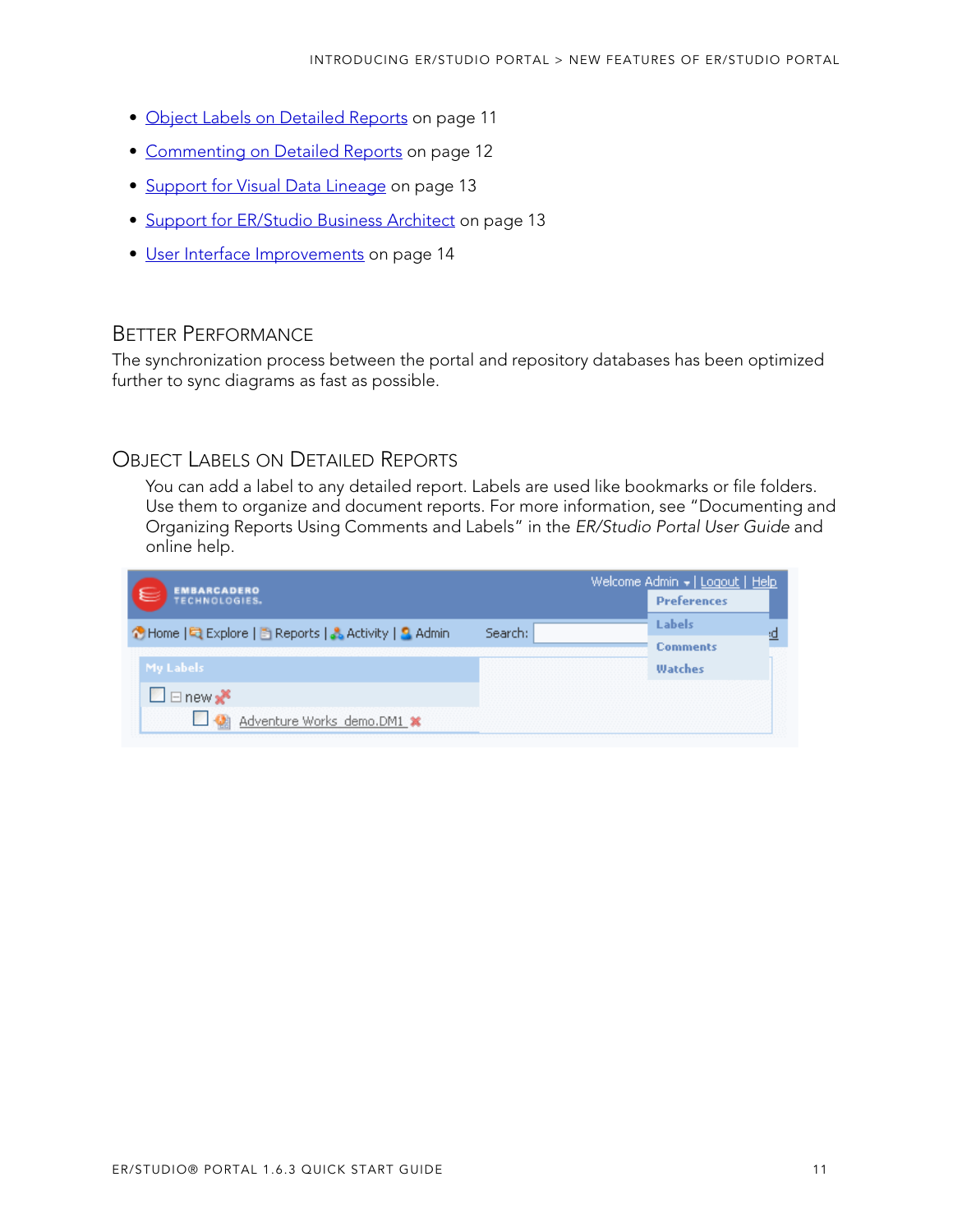### <span id="page-11-0"></span>COMMENTING ON DETAILED REPORTS

You can also add comments to detail reports that you can share with other users. Commenting on reports enables you to communicate your ideas to other users about the report. Depending on how the administrator has configured the Portal, any comments added may require administrative approval before they display. Approved comments can be seen by any user with the authorization to view the report. Comments are accessible from the Repository Explorer. For more information, see "Documenting and Organizing Reports Using Comments and Labels" in the ER/Studio Portal User Guide and online help.

| <b>EMBARCADERO</b><br>TECHNOLOGI                                                                                   | Welcome Admin +   Logout   Help                                                                                                                                                                  |
|--------------------------------------------------------------------------------------------------------------------|--------------------------------------------------------------------------------------------------------------------------------------------------------------------------------------------------|
| 수 Home   국 Explore   El Reports   총 Activity   오 Admin Search:<br><b>Q</b> Advanced                                |                                                                                                                                                                                                  |
| Repository<br><b>Comments Icon</b><br>Projects                                                                     | <b>Comments:</b>                                                                                                                                                                                 |
| Samples<br>Adventure Works demo.DM1<br><b>D国</b> Logical<br>● ddventure Works<br>● 请 Adventure Works DW            | Displaying 1 - 7 of 7<br>Order By: ObjectType<br>← ObjectName   User<br>1 Date                                                                                                                   |
| <b>OHEN</b> Data Lineage<br><b>Ont"</b> Address Extract to Staging #<br><b>Ont</b> Geography Transformation / Load | 图 Model<br>Admin - Sep 1, 2009 2:50 PM<br>use it for demo to the customer<br><b>F</b> PRODUCT                                                                                                    |
| Demo.dm1 <sup>[99]</sup><br>Small<br>Test<br>Workspaces                                                            | test - Sep 1, 2009 3:08 PM<br>change the definition for PRODUCT_ID. It should be<br>'Unique 10 digit number assigned to all products.<br>Number generated by sequence PRODUCT_ID',<br>⊟ Customer |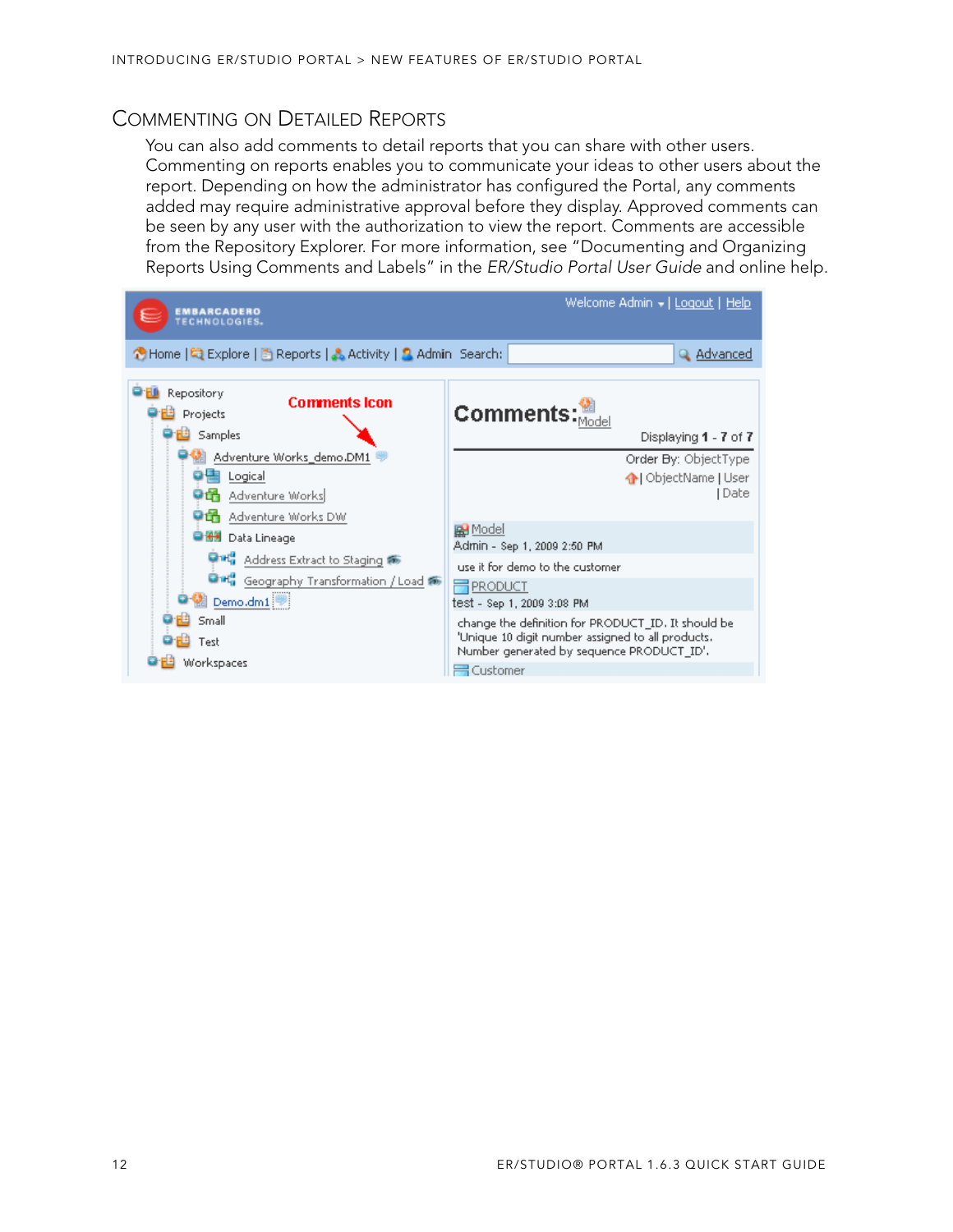### <span id="page-12-0"></span>SUPPORT FOR VISUAL DATA LINEAGE

ER/Studio Data Architect Data Lineage diagrams are now fully supported in the Portal. You can browse them through the Repository explorer, they are fully searchable, and you can create custom reports for this diagram type..



### <span id="page-12-1"></span>SUPPORT FOR ER/STUDIO BUSINESS ARCHITECT

You can now browse through ER/Studio BA diagrams in the Workspaces nodes of the Repository explorer. Clicking certain objects will display small images of the diagrams. Clicking an ER/ Studio BA object presents a detail report for that object.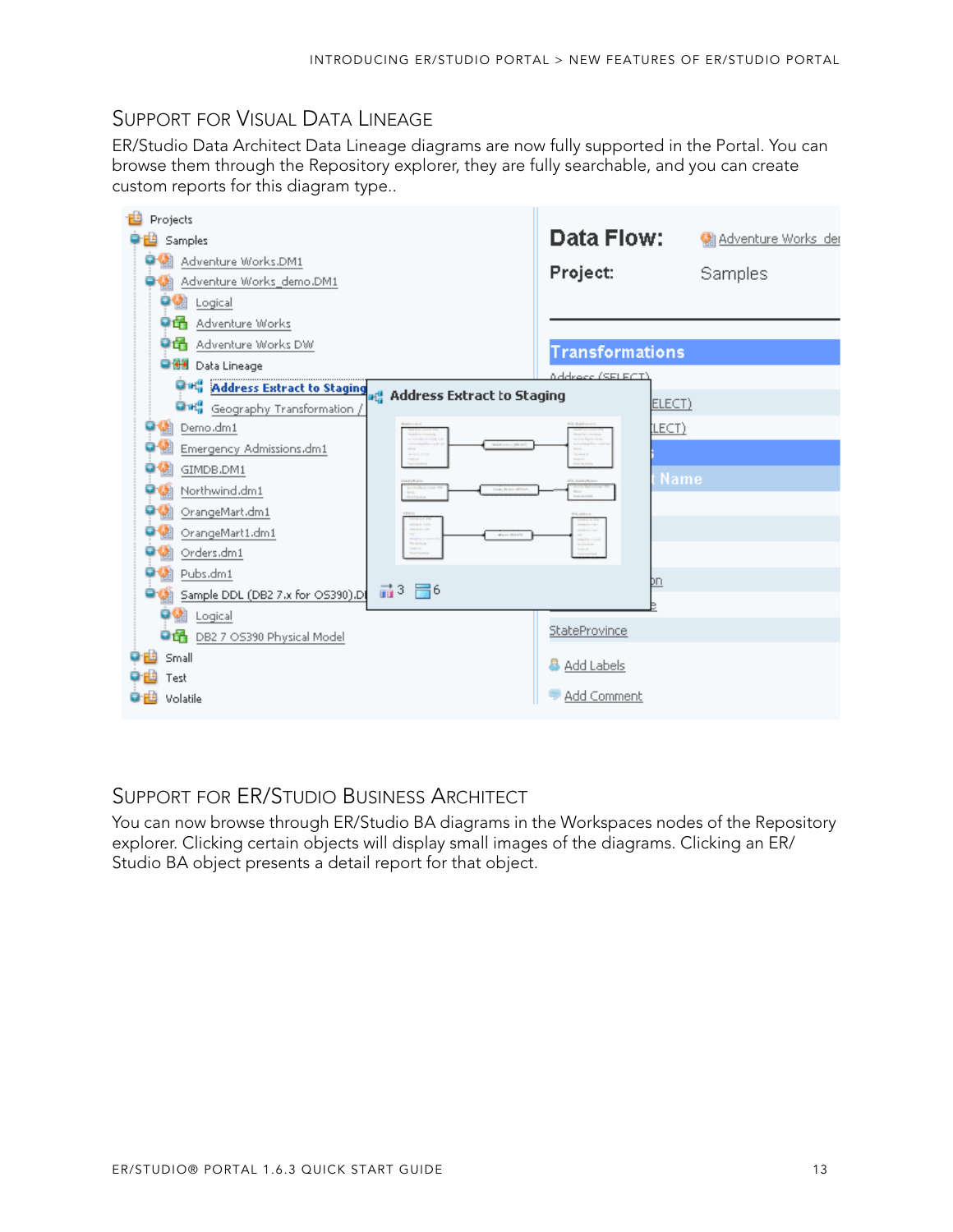You can now limit your search to only ER/Studio BA or ER/Studio DA objects, or you can choose to search through all Repository objects.



### <span id="page-13-0"></span>USER INTERFACE IMPROVEMENTS

The following illustrate the improvements made to the user interface for this release.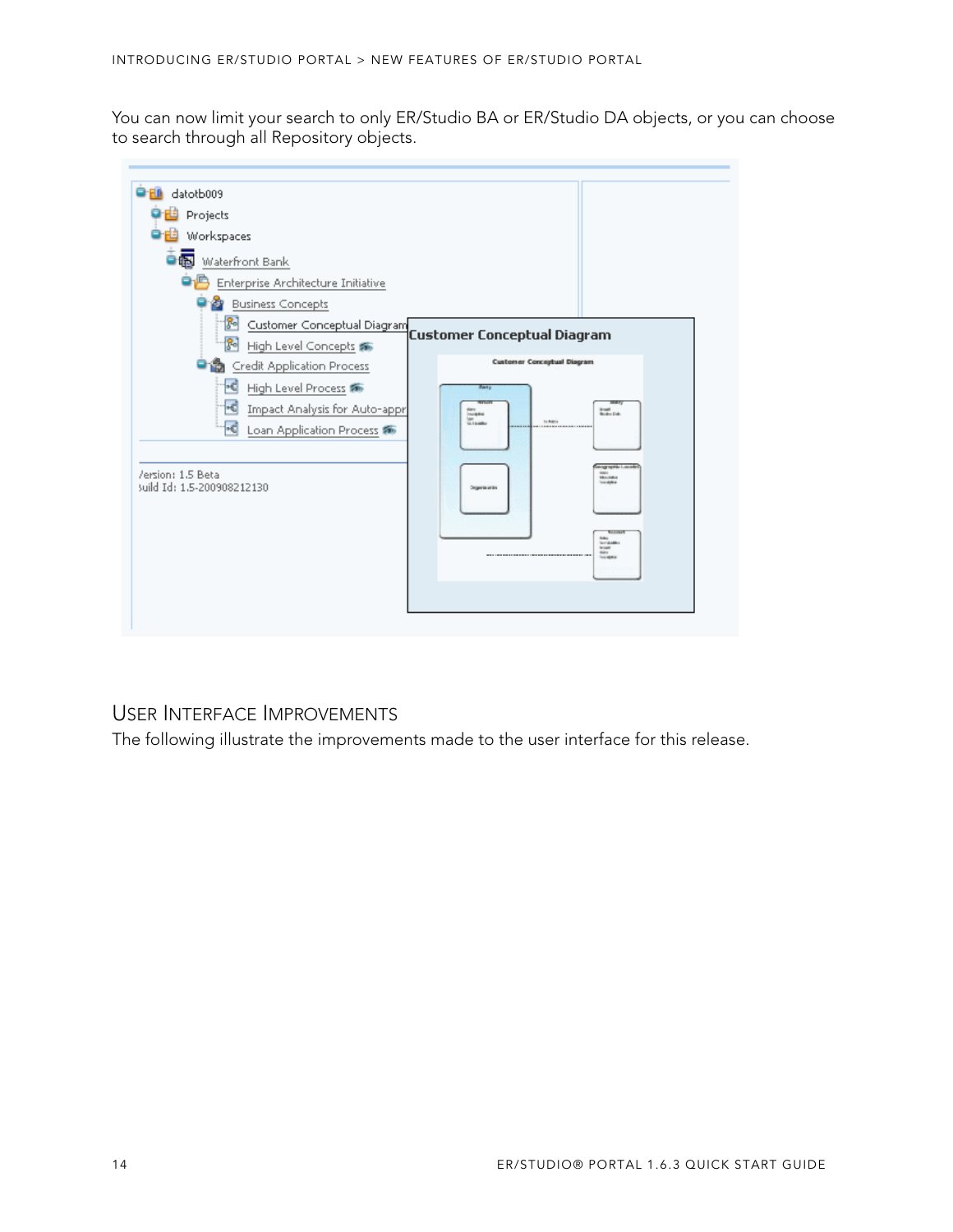**Show/Hide Filters**: You can now hide or display the default number of filters by clicking the arrow next to the name of the filter type.



**Interactive images in Repository Explorer:** For ER/Studio DA models and submodels, you can select View Image to view the model as it would appear in the ER/Studio DA Window. Once the image appears, you can then click on an object to view a detail report on that object. For example, clicking on an entity brings up the Entity detail report.

**Navigational Trail for Drill-Down Reports:** Return easily to previous reports by clicking items in the navigational trail.

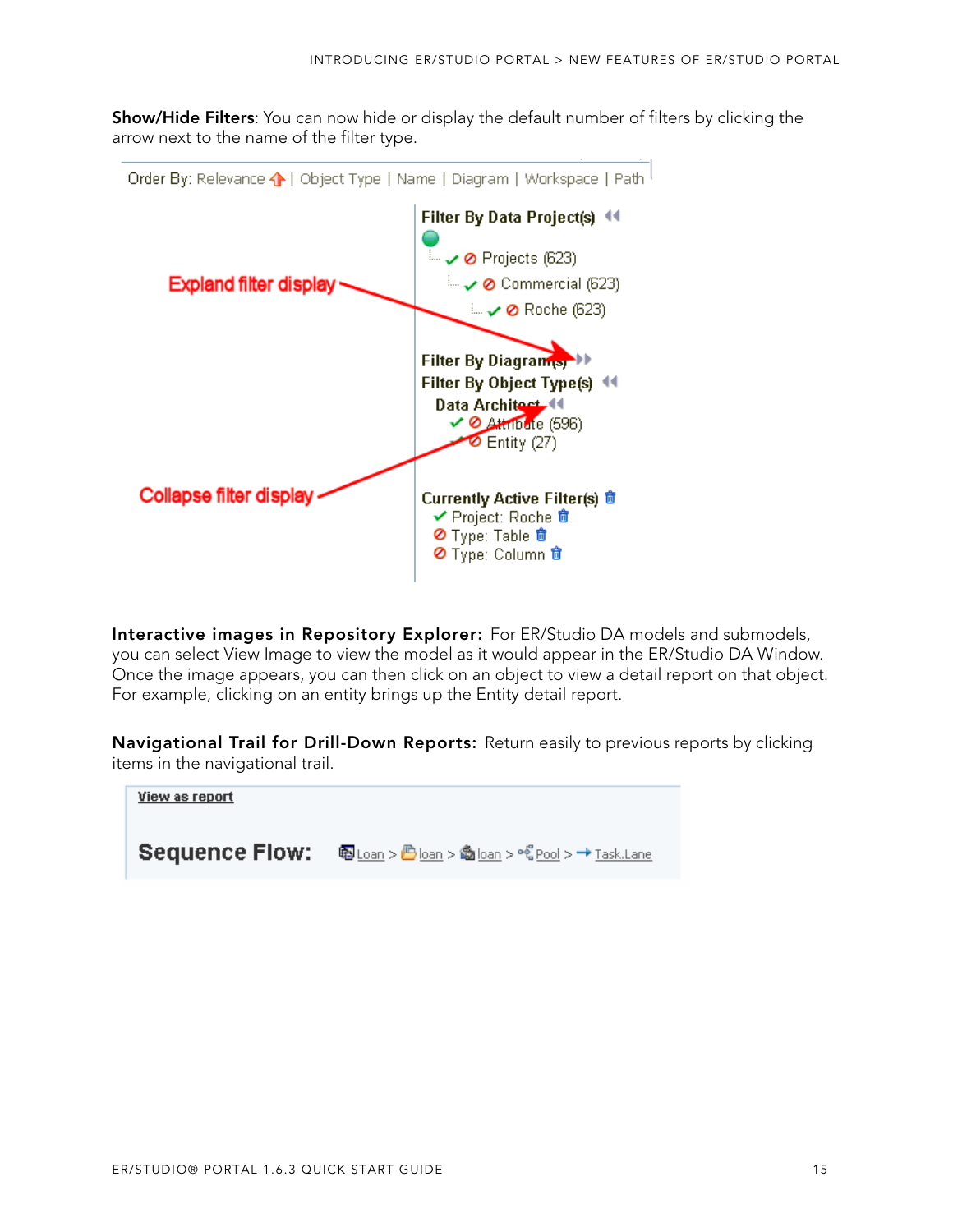**Diagram Thumbnails Included in the Explore Dashboard:** Hover your mouse over a diagram to view a snapshot of the diagram contents.

| datotb009<br>Projects<br>Samples                                                                                                                          |                                                                                                                                                                                            |  |
|-----------------------------------------------------------------------------------------------------------------------------------------------------------|--------------------------------------------------------------------------------------------------------------------------------------------------------------------------------------------|--|
| Adventure Works_demo.DM1<br>Logical<br>□ dig Adventure Works<br>□语 Adventure Works DW<br><b>O MH</b> Data Lineage<br><b>Only</b> Address Extract to Stagi | Adventure Works_demo.DM1<br>Created by Jason Tiret<br>Thu Aug 20 15:42:48 EDT 2009 Modified By: Admin<br>SQL Server 2005 Sample Model<br>中3<br>$\frac{6}{2}$ 15 $\frac{12}{2}$ 69<br>△ 472 |  |
| □咄 Geography Transformation / Load 喬<br>Demo.dm1<br>Emergency Admissions.dm1                                                                              |                                                                                                                                                                                            |  |

**Remember Me Option for Future Logins:** Click **Remember me** and you can auto login again without authentication between sessions until you click "LogOut" which clears the "remember" content. For security reasons, ER/Studio Portal does not save the credentials on the login form.

| <b>EMBARCADERO</b><br>E<br><b>TECHNOLOGIES.</b> |
|-------------------------------------------------|
|                                                 |
| Login                                           |
| User:                                           |
| Password:                                       |
| Remember me                                     |
| Login   Reset                                   |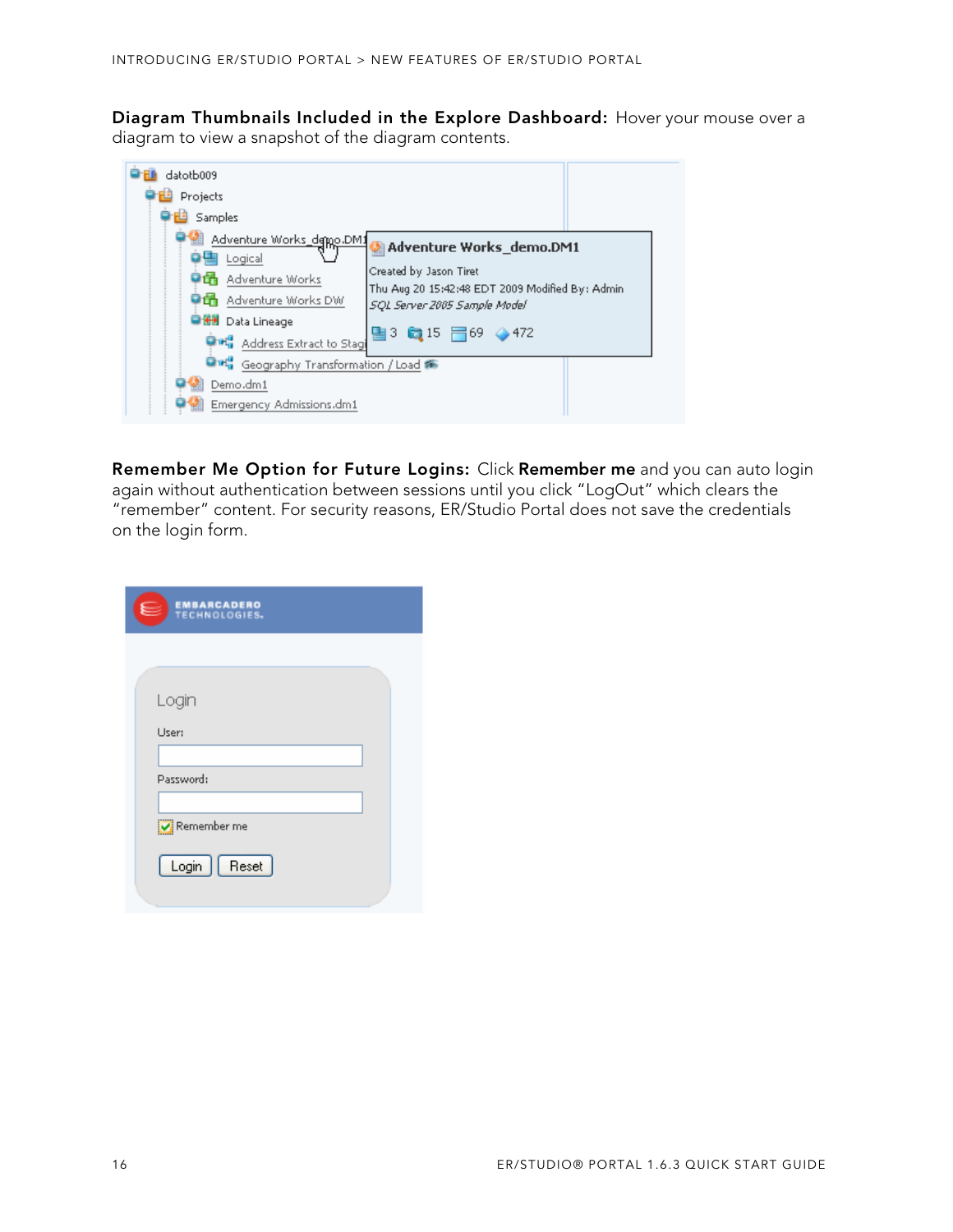# <span id="page-16-0"></span>INSTALLING ER/STUDIO PORTAL

This section helps you install ER/Studio Portal and is comprised of the following topics:

- [Before You Install ER/Studio Portal on page 17](#page-16-1)
- [Installing ER/Studio Portal on page 18](#page-17-0)
- [Licensing ER/Studio Portal on page 28](#page-27-0)

# <span id="page-16-1"></span>BEFORE YOU INSTALL ER/STUDIO PORTAL

This section covers the installation requirements for the Embarcadero's ER/Studio Portal. Before installing ER/Studio Portal ensure your system meets the application minimum technical requirements of the application.

## TECHNICAL REQUIREMENTS

ER/Studio Portal is a 32-bit application that runs in a Microsoft Windows environment. Before installing ER/Studio Portal, verify that your environment meets the hardware and operating system requirements.

### HARDWARE REQUIREMENTS

The minimum recommended hardware requirements:

| Hardware          | Minimum Requirement                                                                                                               |
|-------------------|-----------------------------------------------------------------------------------------------------------------------------------|
| <b>CPU</b>        | Pentium Class 4-CPU or higher                                                                                                     |
| <b>RAM</b>        | 3 GB minimum                                                                                                                      |
| Disk Space        | Hard Drive space - 300 MB minimum for installation                                                                                |
| <b>DVD</b> Reader | Required to install from Distribution media, not necessary when<br>downloading installation executables from www.embarcadero.com. |

### SUPPORTED DATABASE PLATFORMS

The Reporting Repository is the database the portal uses to store the information it gathers from the ER/Studio Repository. The Solution Repository is the location where the reports from previous queries and the metadata they rely on is stored and maintained.

The supported database platforms for the Reporting and Solution databases are listed below:

• Oracle 9i, 10g, and 11g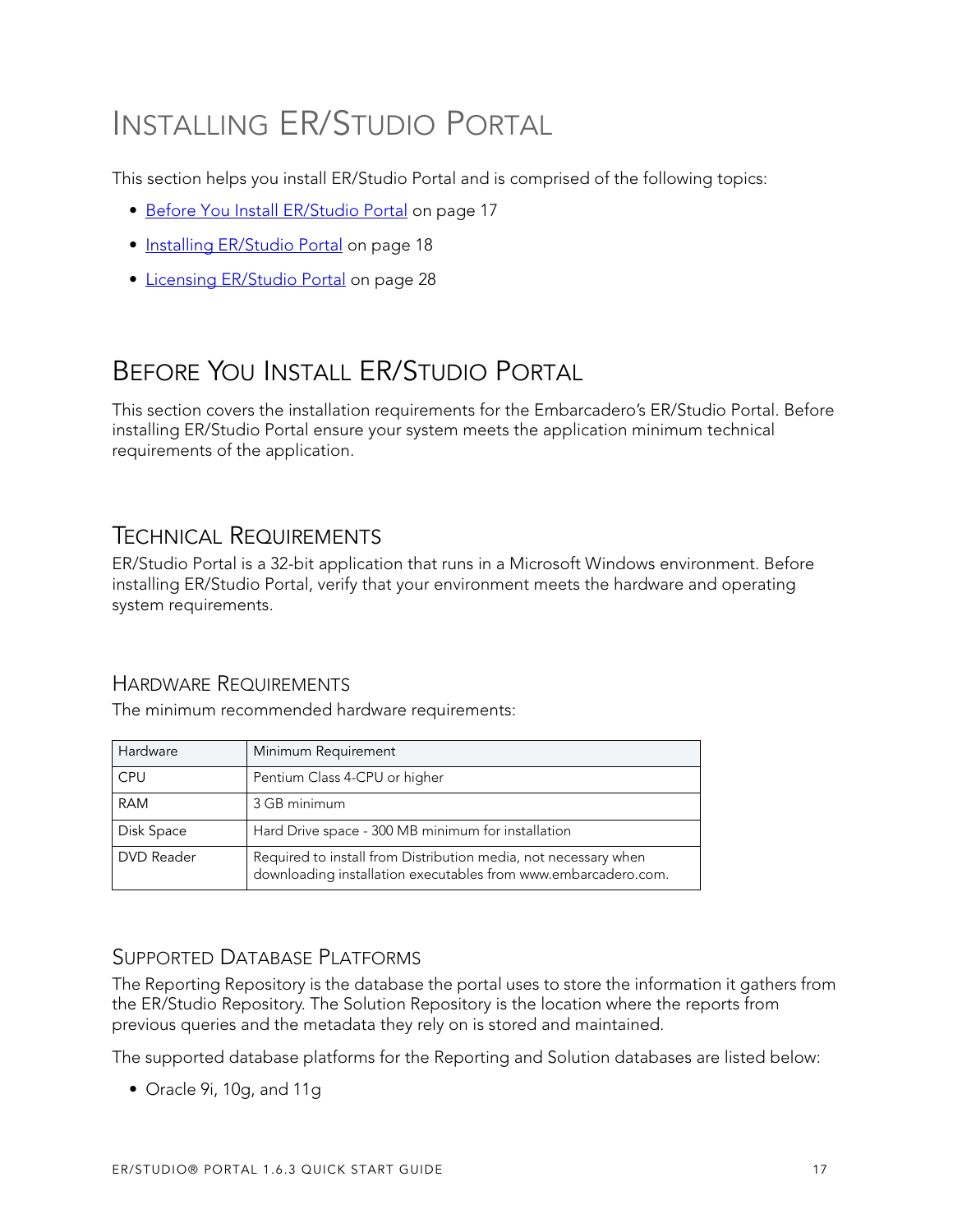- IBM DB2 UDB 8.x and 9.x Server: Before installing the portal on the DB2 platform, you must first create the reporting and solution databases. Allocate at least 16k for the size of the page, user tablespace, and system temp tablespace.
- Microsoft SOL Server 2005 and 2008
	- **NOTE:** Ensure that the SQL Server Configuration Properties is set to allow SQL Server authentication. The Portal only supports SQL Server Authentication.

### OPERATING SYSTEM REQUIREMENTS

ER/Studio Portal requires the following operating system environment:

- Microsoft Windows 2003 Server (32-bit only)
- Microsoft Windows 2008 Server (32-bit and 64-bit modes)
- Microsoft Windows 2008 R2 Server
	- **NOTE:** We recommend that the reporting and solution databases be put on a separate machine from the one running the ER/Studio Repository database. The ideal setup would be if the portal application server is put on the same machine as the ER/Studio Repository server, as long as it has enough RAM.
- An available TCP/IP port. The default is 80. However, if it is already in use by another application, choose an unused port between 0 and 65535. For more details, see *"Installation* [Wizard - Host and Port for ER/Studio Portal Tomcat Server" on page 21](#page-20-0).
- Tomcat listens on port 8005 for the shutdown command. If this port is already in use, you can specify a different port using the ER/Studio Portal Configuration Manager..
- Tomcat also uses ports 80 and 443 for http/https communications when SSL has been enabled.
	- **NOTE:** FOR TESTING PURPOSE ONLY: The Portal will run on Windows XP and Windows 7 but this is not recommended for an operational system. If installing on Windows 7 you need to run the installer in Windows XP or Windows Vista compatability mode.

#### <span id="page-17-1"></span>**Client System Requirements**

• Mozilla Firefox 2.0 (or later), Microsoft Internet Explorer 6.0 (or later), Netscape 7.2 (or later), and Safari 1.0.

# <span id="page-17-0"></span>INSTALLING ER/STUDIO PORTAL

The ER/Studio Portal wizard-based installer guides you quickly through the installation process. This section describes installation prerequisites and the Installation Wizard. It also provides some information about basic decisions you must make during installation.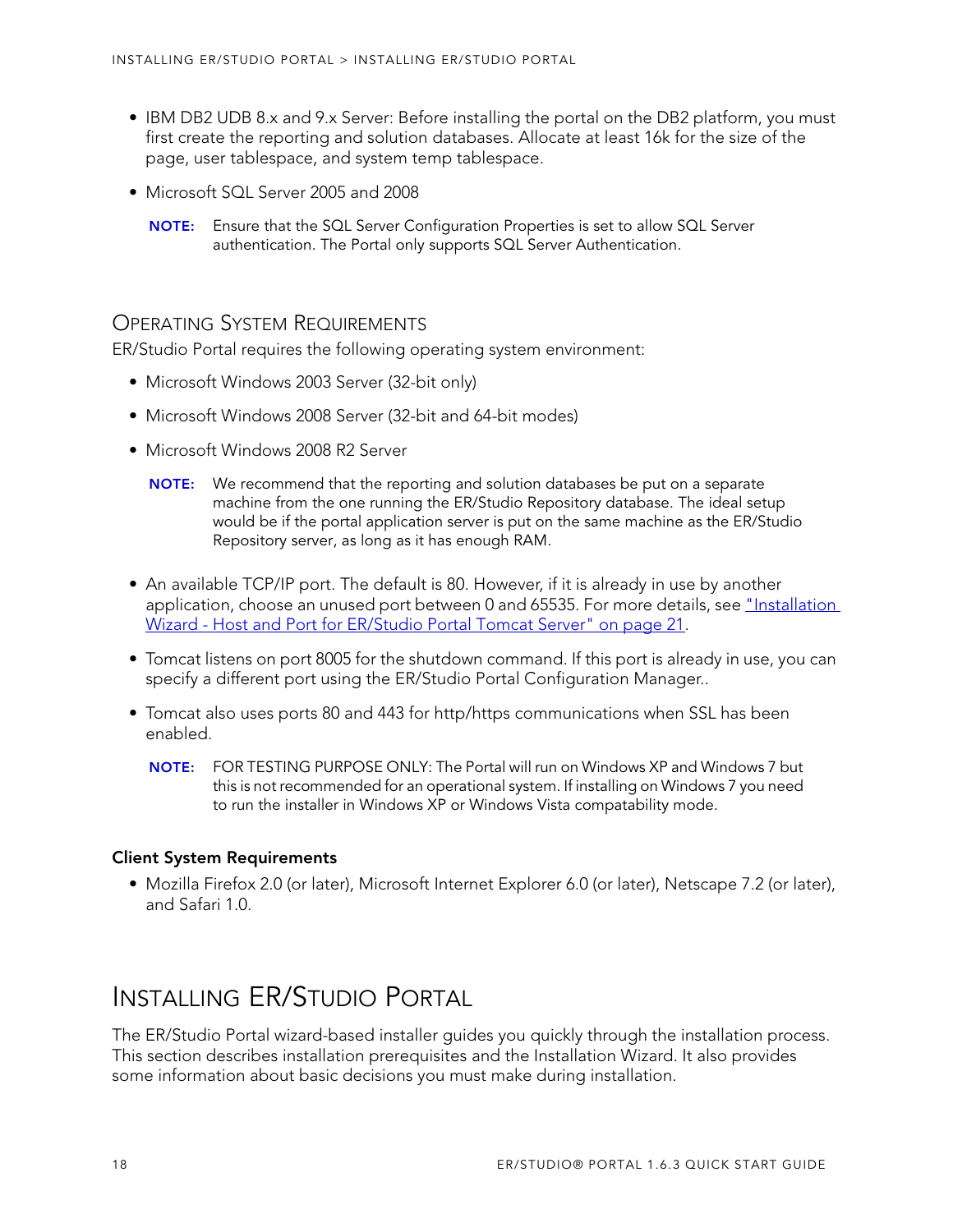You must have administrative privileges to run the install. To complete the installation, you need to complete each panel of the Installation Wizard.

The Installation Wizard is a multi-panel wizard whose primary function is to install ER/Studio Portal, along with other third-party software that it is dependent upon, such as Pentaho BI Platform and Apache Tomcat.

**NOTE:** Apache Tomcat version 5.5.26 is embedded in the ER/Studio Portal installation.

In this installation you are setting up access to the ER/Studio Repository and the Reporting and Solution Repositories.

**NOTE:** In order to install, you need to create an empty database for the Reporting and Solution Repositories. You can use the same database for both Repositories.

#### **Installation Wizard - Welcome**

To start the installation process:

- 1 Download the zip file from the web page to your local hard drive.
- 2 Unzip the installation file.
	- **NOTE:** The ER/Studio Repository server and the database servers to be used for the reporting and solution repositories must be running before installing ER/Studio Portal.
- 3 Double-click **setupwin32.exe** and the **InstallShield Wizard** dialog is displayed.
- 4 Click **Next** to view the **Software License and Support Agreement** panel.
	- **NOTE:** There may be a slight delay between when you double-click the file and when the InstallShield wizard opens.

The Welcome panel of the Installation Wizard offers introductory information.

**NOTE:** Do not install the Portal on a system where ER/Studio Data Architect or ER/Studio Business Architect, or a previous version of the Portal is installed. If the Portal installer detects an installation of any of these applications, you must exit the wizard and uninstall these applications before proceeding.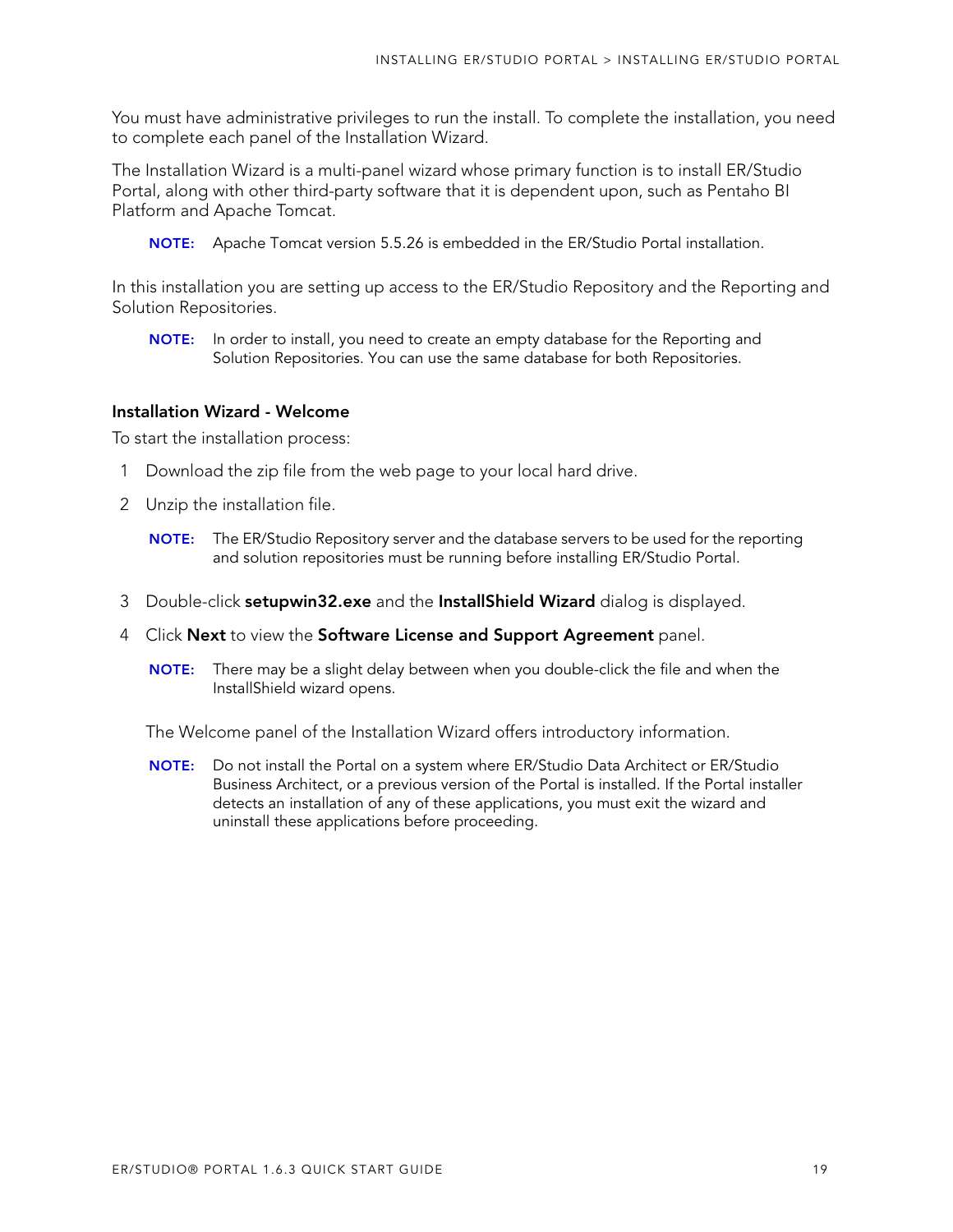#### **Installation Wizard - Software License and Support Agreement**

The Software License and Support Agreement panel of the Installation Wizard displays the Embarcadero Technologies license agreement. You must accept the agreement to proceed with the installation.

1 Click **I accept the terms of the license agreement** option and then click **Next** to open the **Directory Name** panel.

#### **Installation Wizard - Directory**

- 1 Choose the destination directory where you want to install ER/Studio Portal.
	- **NOTE:** If the selected directory contains other files, an error dialog appears. The installation cannot continue unless the destination directory is empty. Click **OK** to close the dialog and ensure that the selected directory is empty.
- 2 Optional. If you want users to be able to send results of searches and reports to an email address, click **Enable sending of Email**. You can also enable email through the configuration manager, which is described in the "Administrator's Guide" section of the online help. Additional fields appear on this page of the installer where you must specify the following:

#### **Enable sending of Email**

- **Host**: The value in the Host field must be the host name of the email server; such as MSMAILOW01; the fully qualified network name, such as MSMAILOW01.embarcadero.com; or the IP address of the email server, such as 10.10.23.281.
- **Port**: The port number the email server host is listening on. The default is 25.
- **From Address**: The email address you want to use as the originator of emails sent from the Portal application. You may want to set up a special email address on your email server for just this purpose.

You will also have the option to use Authenticated SMTP (Simple Mail Transfer Protocol). If you select this option, more fields appear for you to specify the particulars of the SMTP sever.

#### **Use Authenticated SMTP**

- **User Name**: The network user name to be verified by the SMTP server for all outgoing email messages.
- **Password**: The password for the above.
- 3 Click **Next** to advance to the **Host and Port** panel.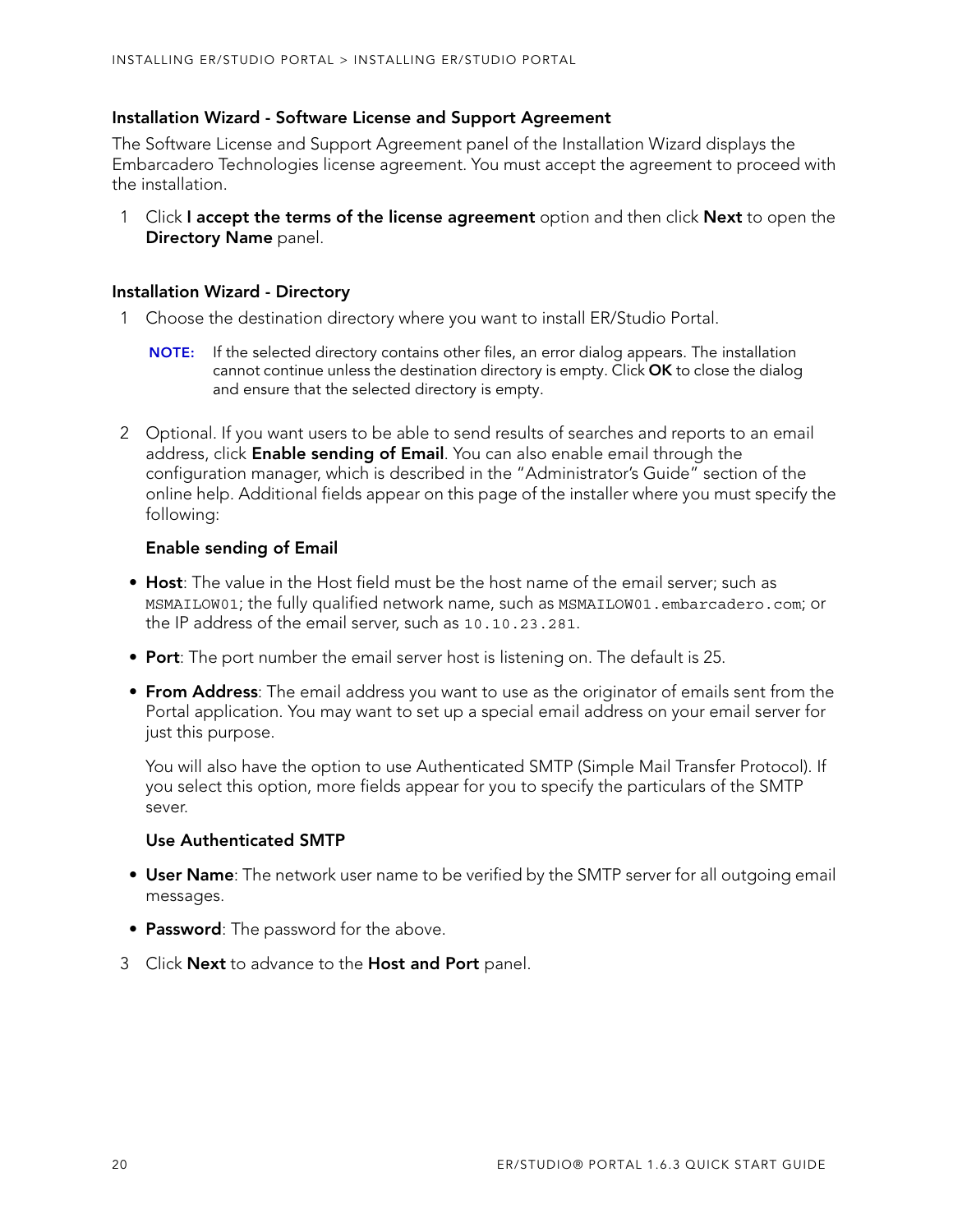#### <span id="page-20-1"></span><span id="page-20-0"></span>**Installation Wizard - Host and Port for ER/Studio Portal Tomcat Server**

On this page you must specify the following:

- **Host Name**: The value in the Host field must be the host name of the server that will run the Portal application; such as DEWKBROW01; or the fully qualified network name, such as DEWKBROW01.embarcadero.com; or the IP address of the system you are installing on, such as 10.10.23.281.
- **port**: The default port number is 80. If another application such as another browser-based application is already using port 80 on this system, enter an unused port number between 0 and 65535. For example, 0 and 139 are used for the NetBios Session Service in Windows. The ports in use depend on the platform and the services installed on the system. A commonly-used alternative is 8, although using a high number such as 10000 will probably reduce the chance of a conflict.
- **Shutdown Port**: This is the port the Portal listens to for the shutdown command. The default is 8006 but you can change it here if there's a conflict. The shutdown port number can also be changed using the ER/Studio Portal Configuration Manager after the Portal is installed. For more information, see the ER/Studio Portal User Guide.

For systems using Windows versions higher than Windows XP, such as Windows Vista, Windows 7, and Windows 2008, the following must also be specified to enable the Portal to synchronize with the ER/Studio Repository.

**Windows User**: Enter the name of a Windows user the Portal can use to interact with the Windows Desktop. The name should be in the format of domain\username. If the user is the local, non-domain account then enter the machine name instead of the domain name using the format of machine name\username.

**User Password**: Enter the password for the user account.

OPTIONAL. To enable users to log in to the Portal using their domain names and passwords and the Lightweight Directory Access Protocol (LDAP), select Enable LDAP Authentication. Additional fields will appear on the dialog where you must specify the following:

#### **Enable LDAP Authentication**

• **LDAP URL**: The URL of the server running LDAP, such as

For an unsecured port:: ldap://10.40.40.94:389

For a secure port: ldaps://10.40.40.94:636

- **Manager DN**: The domain name for the administrative user that is used in order to authenticate users. This is the account that the portal will use to connect to the LDAP server to validate the user's credentials, for example, CN=User1, OU=Users, OU=ER STUDIO,DC=Torlabdomain,DC=com.
- **Manager Password**: In order to search for users, uses this password.
- **Search Base DN**: Name of the root node in LDAP from which to search for users, such as OU=Users,OU=ER STUDIO,DC=Torlabdomain,DC=com.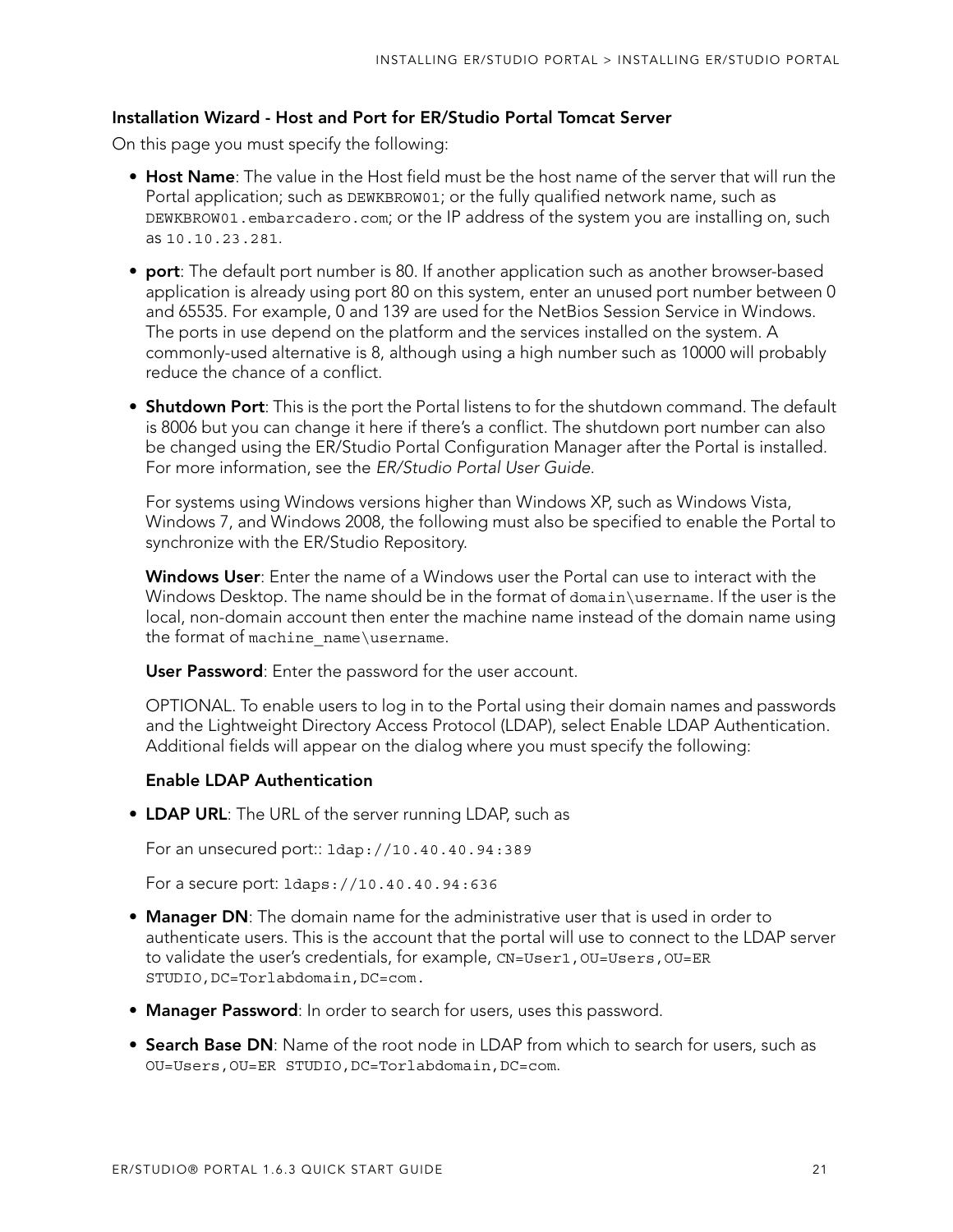- **Search Attribute**: The attribute in LDAP holding the user's login name, such as sAMAccountName (for ActiveDirectory).
- **Test User/Password**: A sample user/password to attempt to authenticate against LDAP server, such as *user/password*. The installer uses this information to validate the given LDAP information.
- 4 Click **Next** to advance to the **Repository Information** panel.

If the specified port is invalid or in use by another application, you will receive an error message and need to change the Port setting to an unused port number before proceeding.

#### **Install Wizard - Repository**

Specify the target ER/Studio Repository that is the information source for the Reporting Repository. The Reporting Repository is the database ER/Studio Portal uses to store the information it gathers from the ER/Studio Repository.

| Field                    | Description                                                                                                                                                                                                                                                                                                                                                                                |
|--------------------------|--------------------------------------------------------------------------------------------------------------------------------------------------------------------------------------------------------------------------------------------------------------------------------------------------------------------------------------------------------------------------------------------|
| <b>Repository Server</b> |                                                                                                                                                                                                                                                                                                                                                                                            |
| Version                  | Select the corresponding version of the ER/Studio Repository, 4.0, 4.5, 5.0, 5.5 or 6.0.                                                                                                                                                                                                                                                                                                   |
| Repo Server Name         | Specify the name of the machine where the ER/Studio Repository is installed.                                                                                                                                                                                                                                                                                                               |
| Super User Login         | Specify the user name for a user with the Super User role in the ER/Studio Repository.                                                                                                                                                                                                                                                                                                     |
| Password                 | Specify the password for a user with the Super User role in the ER/Studio Repository.                                                                                                                                                                                                                                                                                                      |
| Repository Database      |                                                                                                                                                                                                                                                                                                                                                                                            |
| <b>DBMS</b> Server Type  | Select the server type:<br>$\bullet$ Oracle<br>• IBM DB2 Universal Database<br>• Microsoft SQL Server                                                                                                                                                                                                                                                                                      |
| <b>DBMS Host/Port</b>    | Specify the host name of the machine that contains the ER/Studio repository database.<br>This information is supplied by the DB Administrator.<br>For SQL Server only, if the ER/Studio Repository runs on a SQL Server database that is<br>a named instance, specify the host name in the format of<br>HostName\NamedInstanceName, such as<br>DEWKBOW01.embarcadero.com\RepositoryServer. |
| DataBase Name            | Enter the name of the ER/Studio Repository database.                                                                                                                                                                                                                                                                                                                                       |
| Enable Encryption        | This option is available for the Microsoft SQL Server only. Select to enable Secure<br>Sockets Layer (SSL) communication protocol which encrypts messages between the<br>Portal user and the ER/Studio Repository. When SSL is enabled the Portal uses ports 80<br>and 443 for secure communications.                                                                                      |
| User Name                | Enter the user name for the ER/Studio Repository database.                                                                                                                                                                                                                                                                                                                                 |
| Password                 | Enter the password for the ER/Studio Repository database.<br>Note: The password fields are preserved when navigating back and forth during the<br>installation process.                                                                                                                                                                                                                    |

**NOTE:** Gather the following ER/Studio Repository information before proceeding.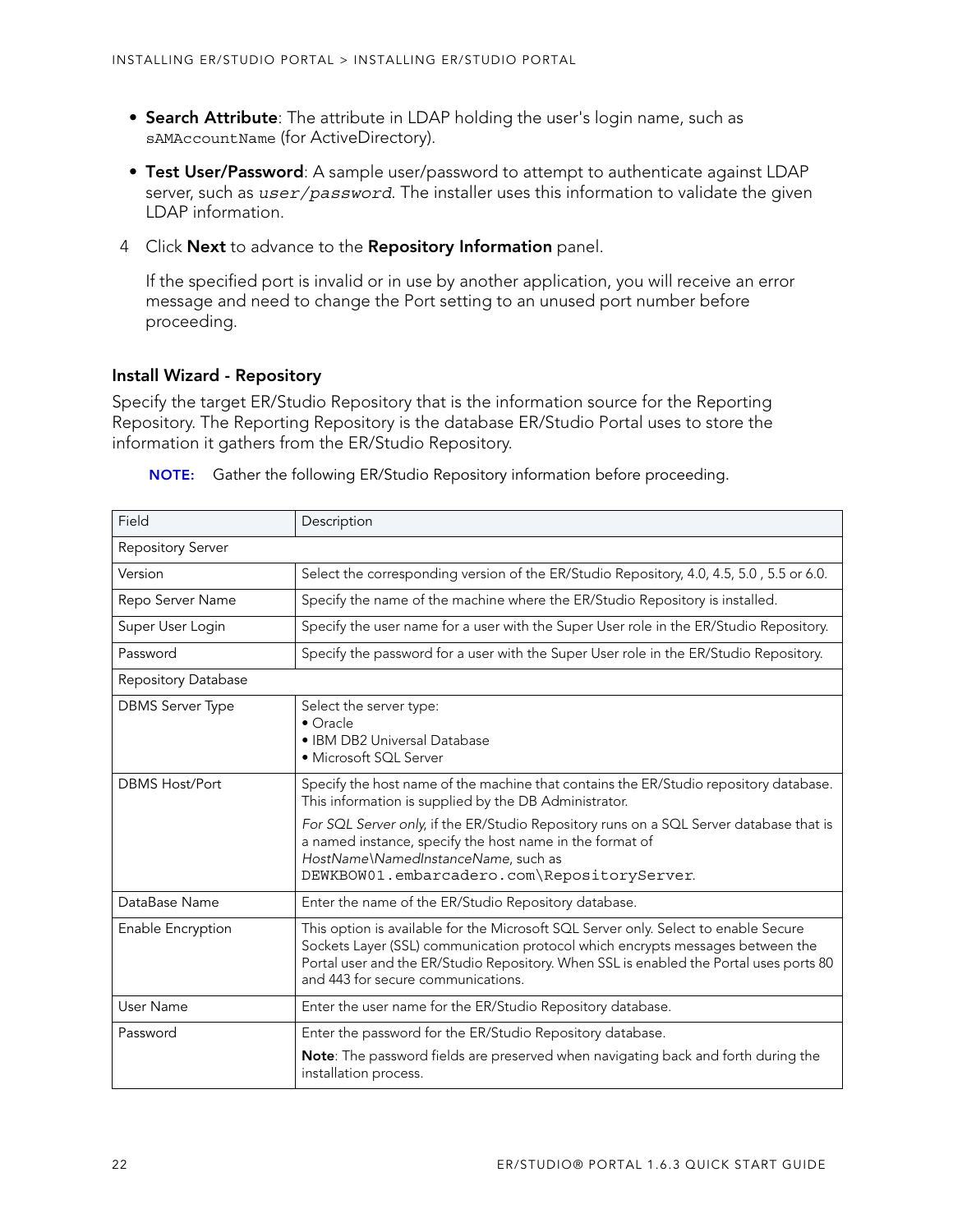1 After you have entered the required information, click **Connect** to test the JDBC connection.

The installation cannot continue until this connection has been established and the ER/ Studio Repository login and password have been validated. After all tests are passed and the connection is established, the Next button becomes available.

2 Click **Next** to advance to the Reporting Repository page.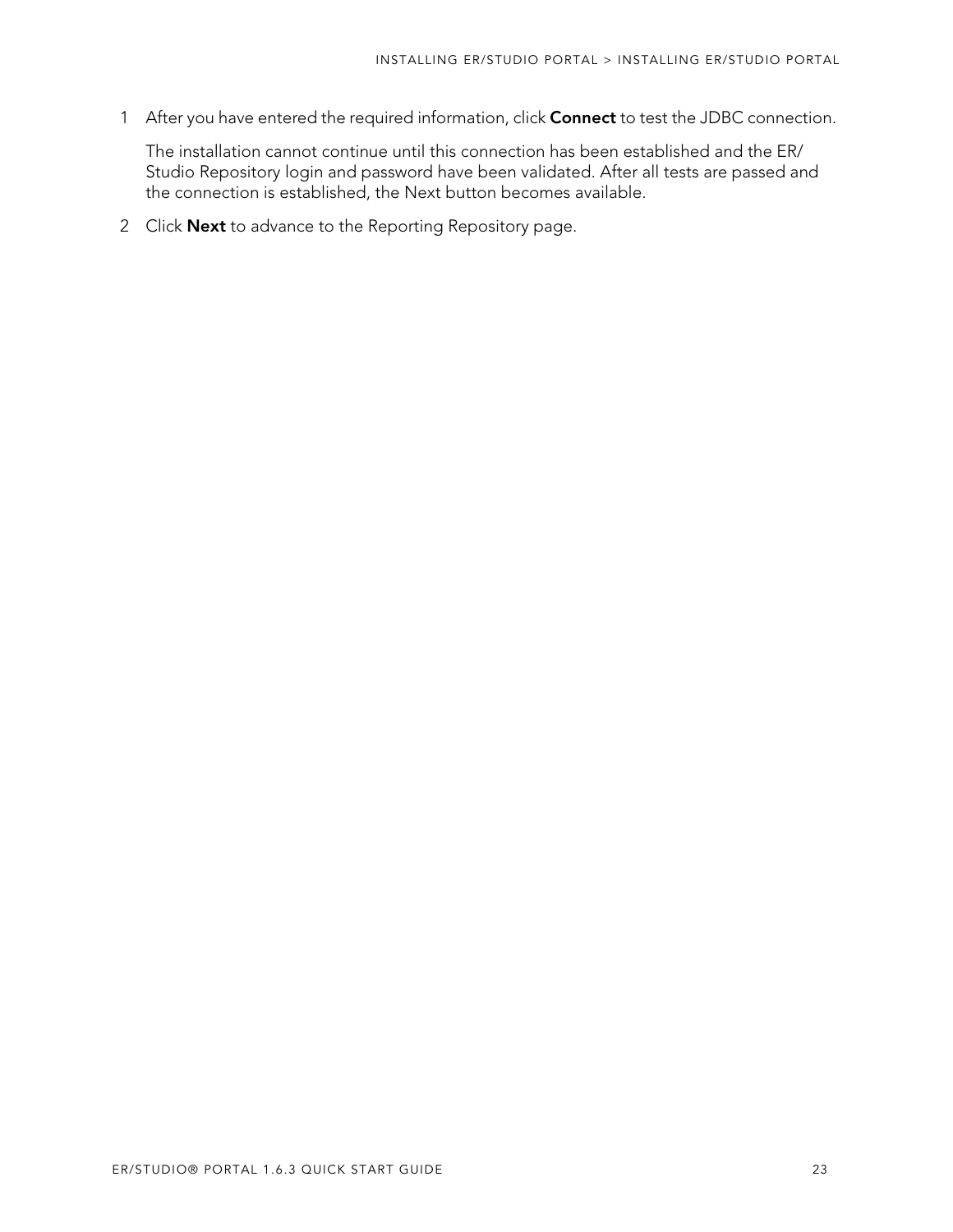#### **Install Wizard - Reporting Repository**

On this page specify the details for the Reporting Repository.

- **NOTE:** There may be naming conflicts between the ER/Studio Repository and the Reporting Repository. If both repositories are installed on the same database server, different schema owners should be used.
- 1 Enter the information as indicated below.

| Field                                                                                                                                                                                      | Description                                                                                                                                                                                                                                                                                                                                                                                                                                                                               |
|--------------------------------------------------------------------------------------------------------------------------------------------------------------------------------------------|-------------------------------------------------------------------------------------------------------------------------------------------------------------------------------------------------------------------------------------------------------------------------------------------------------------------------------------------------------------------------------------------------------------------------------------------------------------------------------------------|
| <b>DBMS</b> Server Type                                                                                                                                                                    | Select the server type:<br>• Oracle<br>• IBM DB2 Universal Database<br>• Microsoft SQL Server                                                                                                                                                                                                                                                                                                                                                                                             |
|                                                                                                                                                                                            | Note: The DBMS server type must match that of the ER/Studio Repository.                                                                                                                                                                                                                                                                                                                                                                                                                   |
| <b>DBMS</b> Service Host: Port                                                                                                                                                             | Enter the host name and port number of the DBMS Service. The DB<br>Administrator can provide you with this information.<br>For SQL Server only, if the Reporting Repository will run on a SQL Server<br>database that is a named instance, specify the host name in the format of<br>HostName\NamedInstanceName, such as<br>DEWKBOW01.embarcadero.com\ReportingRepository.                                                                                                                |
| The information requested depends<br>on the server type selected:<br>Database Name (if MSSQL is selected)<br><b>SID</b> (if Oracles is selected)<br><b>DBName</b> (if IBM DB2 is selected) | This information is supplied by the DB Administrator.<br>• For IBM DB2 Server only, an additional field appears where you must<br>enter Tablespace information. With DB2, the tablespace must exist in the<br>database and must be usable by this user with the input database name.<br>• For Oracle Server only, an additional field appears asking for Tablespace<br>information. With Oracle, the tablespace must exist in the database and it<br>can be used by the input admin user. |
| Enable Encryption                                                                                                                                                                          | This option is available for the Microsoft SQL Server only. Select to enable<br>Secure Sockets Layer (SSL) communication protocol which encrypts<br>messages between the Portal user and the Reporting Repository.                                                                                                                                                                                                                                                                        |
| Database Admin User                                                                                                                                                                        | This information is supplied by the DB Administrator. The Admin User must<br>have the privilege to create reporting database tables, etc.                                                                                                                                                                                                                                                                                                                                                 |
| Database Admin Password                                                                                                                                                                    | This information is supplied by the DB Administrator.                                                                                                                                                                                                                                                                                                                                                                                                                                     |
| Same as Admin<br>(This is only available for the MSSQL<br>database.)                                                                                                                       | If the Same as Admin is not checked (default setting), you need to enter a<br>User Name and Password for read/write access to the reporting database<br>and click Next.<br>If the Same as Admin is checked the User Name/Password fields<br>disappear and the Admin Name and Password are used as User Name and<br>Password.                                                                                                                                                              |
| User Name<br>(This is only available for the MSSQL<br>database.)                                                                                                                           | Enter the User Name necessary to access ER/Studio Portal's Reporting<br>Repository.                                                                                                                                                                                                                                                                                                                                                                                                       |
| Password<br>(This is only available for the MSSQL<br>database.)                                                                                                                            | Enter the Password necessary to access ER/Studio Portal's Reporting<br>Repository.                                                                                                                                                                                                                                                                                                                                                                                                        |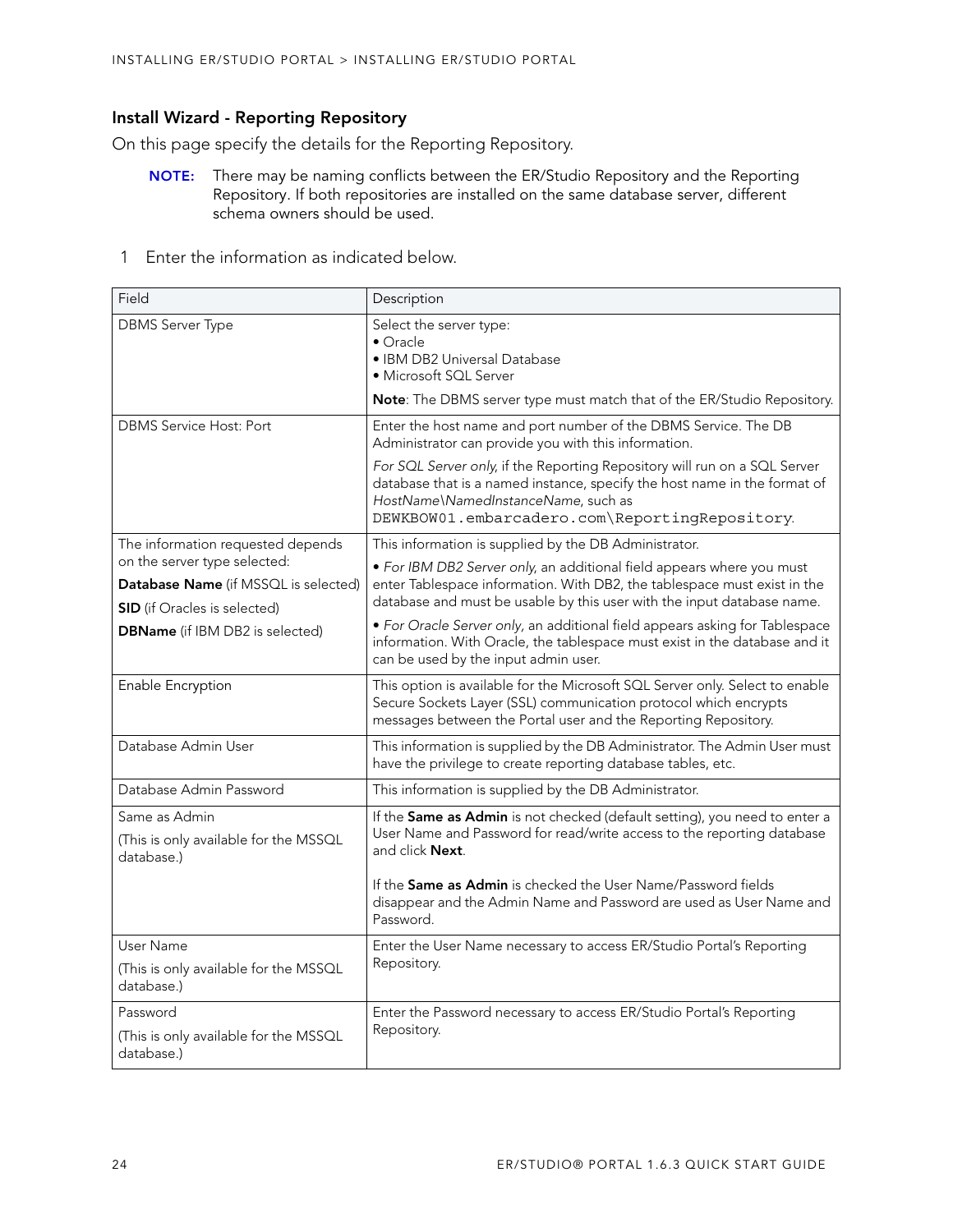2 Select one of the three options for connecting to the Reporting repository and click **Connect**.

| Option                                        | Description                                                                                                                                                                                                                                                                       |
|-----------------------------------------------|-----------------------------------------------------------------------------------------------------------------------------------------------------------------------------------------------------------------------------------------------------------------------------------|
| Initialize an existing, empty database        | This assumes that the Reporting Repository database exists and it is empty<br>with no tables. The "Admin" user must have the privilege to create<br>Reporting Repository schema. The Installer will run the SQL to create the<br>Reporting Repository.                            |
|                                               | <b>Note:</b> The Reporting Repository must be created by the Database<br>Administrator.                                                                                                                                                                                           |
|                                               | The portal installer is now ready to insert the Reporting Repository tables.<br>For an Oracle DB, the SID must exist for the installer to insert the tables<br>with the given user as the Owner.                                                                                  |
| Connect to an existing Repository<br>database | If you choose this option, the Reporting Repository must exist and all<br>Reporting Repository tables must be ready to be accessed by ER/Studio<br>Portal.                                                                                                                        |
|                                               | Note: If you are upgrading your Portal installation, select this option to<br>retain your connection to the ER/Studio Repository. If you choose this<br>option, after installing you must update the search index via the Admin<br>dashboard.                                     |
| Reinitialize current Repository<br>database   | The Reporting Repository database exists. The install will drop all reporting<br>tables and create a new reporting schema. The "Admin" must have the<br>privilege to drop the tables and create the Reporting Repository schema.<br><b>Caution:</b> This is a destructive action. |
|                                               |                                                                                                                                                                                                                                                                                   |

After the connection is established the Next button becomes available.

3 Click **Next** to advance to the Solution Repository page.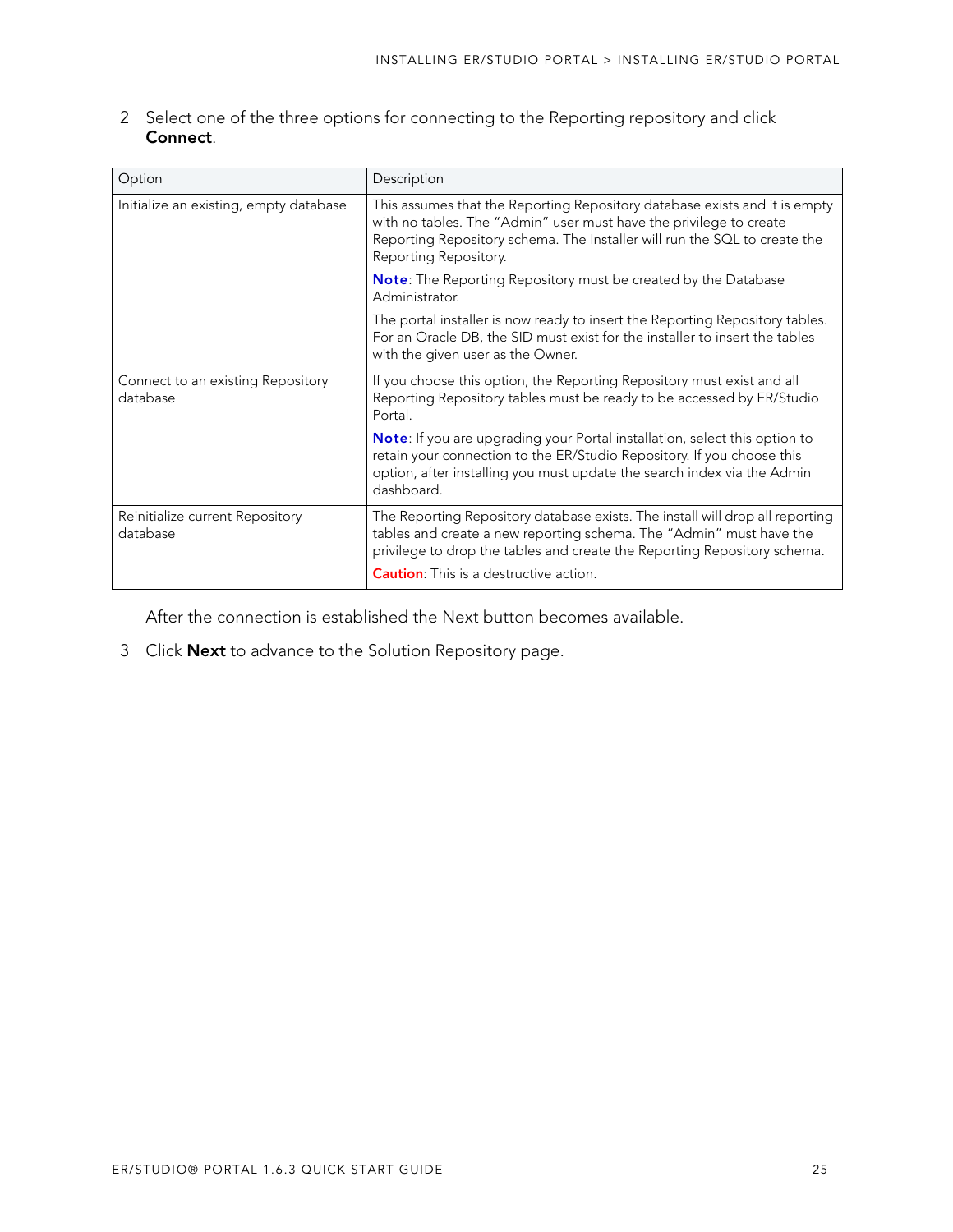#### **Installation Wizard - Solution Repository**

You must specify the details for the runtime database called the Solution Repository. This is the location where the access control list, report settings, and other runtime information is stored and maintained. Requests made to the platform to have actions executed rely on the action being defined in the Solution Repository.

1 Enter the information as indicated below.

| Field                                                                                                                                                 | Description                                                                                                                                                                                                                                   |  |
|-------------------------------------------------------------------------------------------------------------------------------------------------------|-----------------------------------------------------------------------------------------------------------------------------------------------------------------------------------------------------------------------------------------------|--|
| <b>DBMS</b> Server Type                                                                                                                               | Select the server type:<br>$\bullet$ Oracle<br>• IBM DB2 Universal Database<br>• Microsoft SQL Server                                                                                                                                         |  |
|                                                                                                                                                       | Note: The DBMS server type must match that of the ER/Studio Repository.                                                                                                                                                                       |  |
| <b>DBMS Service Host: Port</b>                                                                                                                        | Enter the host name and port number of the DBMS Service. The DB<br>Administrator can provide you with this information.                                                                                                                       |  |
|                                                                                                                                                       | For SQL Server only, if the Solution Repository will run on a SQL Server<br>database that is a named instance, specify the host name in the format of<br>HostName\NamedInstanceName, such as<br>DEWKBOW01.embarcadero.com\SolutionRepository. |  |
| Information requested here depends                                                                                                                    | This information is supplied by the DB Administrator.                                                                                                                                                                                         |  |
| on the server type selected:<br>Database Name (if MSSQL is selected)<br><b>SID</b> (if Oracles is selected)<br><b>DBName</b> (if IBM DB2 is selected) | • For IBM DB2 Server, an additional field appears where you must enter<br>Tablespace information. With DB2, the tablespace must exist in the<br>database and must be usable by this user with the input database name.                        |  |
|                                                                                                                                                       | • If you select the Server Type Oracle an additional field appears asking for<br>Tablespace information. With Oracle, the tablespace must exist in the<br>database and must be usable by the input admin user.                                |  |
| Enable Encryption                                                                                                                                     | This option is available for the Microsoft SQL Server only. Select to enable<br>Secure Sockets Layer (SSL) communication protocol which encrypts<br>messages between the Portal user and the Solution Repository.                             |  |
| Database Admin User                                                                                                                                   | This information is supplied by the DB Administrator. The Admin User must<br>have the privilege to create solution database tables, etc.                                                                                                      |  |
| Database Admin Password                                                                                                                               | This information is supplied by the DB Administrator.                                                                                                                                                                                         |  |
| Same as Admin<br>(This is only available for the MSSQL<br>database.)                                                                                  | If Same as Admin is not selected (default setting), you need to enter a User<br>Name and Password for read/write access to the solution database and<br>click Next.                                                                           |  |
|                                                                                                                                                       | If Same as Admin is selected, the User Name/Password fields disappear<br>and the Admin Name and Password are used as User Name and Password.                                                                                                  |  |
| User Name                                                                                                                                             | Enter the User Name necessary to access the ER/Studio Portal Solution                                                                                                                                                                         |  |
| (This is only available for the MSSQL<br>database.)                                                                                                   | repository.                                                                                                                                                                                                                                   |  |
| Password                                                                                                                                              | Enter the Password necessary to access the ER/Studio Portal Solution                                                                                                                                                                          |  |
| (This is only available for the MSSQL<br>database.)                                                                                                   | repository.                                                                                                                                                                                                                                   |  |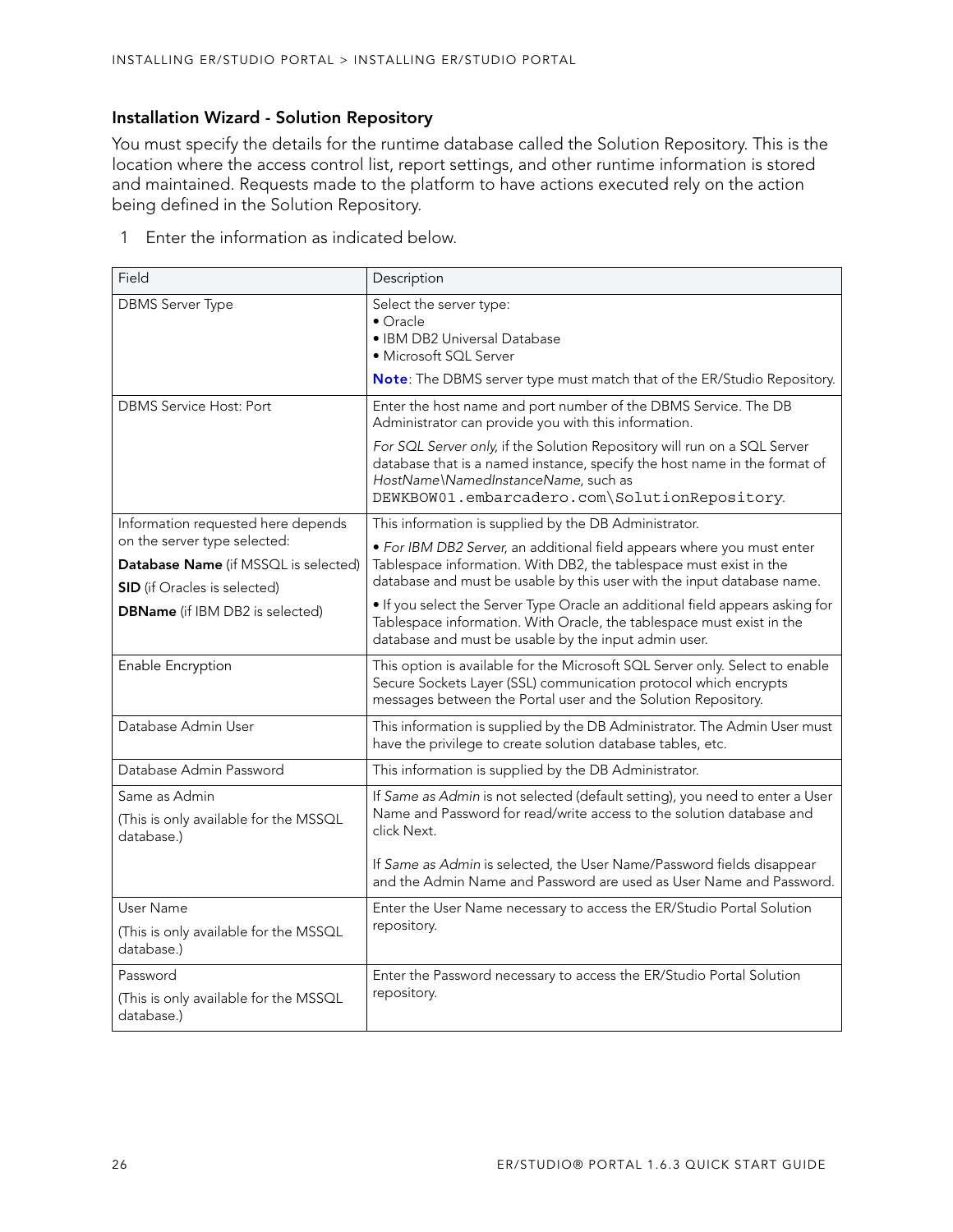2 Select one of the three options for connecting to the repository and click **Connect**.

| Option                                        | Description                                                                                                                                                                                                                                                                                                                                                                                                                                           |  |
|-----------------------------------------------|-------------------------------------------------------------------------------------------------------------------------------------------------------------------------------------------------------------------------------------------------------------------------------------------------------------------------------------------------------------------------------------------------------------------------------------------------------|--|
| Initialize an existing, empty database        | The Solution Repository exists and is empty. The "Admin" user must have<br>the privilege to create Solution Repository schema. The Installer will run<br>the SQL to create the Solution Repository.                                                                                                                                                                                                                                                   |  |
|                                               | <b>Note:</b> The Solution Repository must be created by the Database<br>Administrator.                                                                                                                                                                                                                                                                                                                                                                |  |
|                                               | The portal installer is ready to insert the Solution Repository tables. For an<br>Oracle DB, the SID must exist for the installer to insert the tables with the<br>given user as the Owner.                                                                                                                                                                                                                                                           |  |
| Connect to an existing Repository<br>database | The Solution Repository exists and all Solution Repository tables are ready<br>to be accessed by ER/Studio Portal.                                                                                                                                                                                                                                                                                                                                    |  |
|                                               | Note: If you are upgrading your Portal installation, select this option to<br>retain your connection to the ER/Studio Repository. Permissions will be<br>preserved but some of the solution repository information such as logs, will<br>become obsolete. If you choose this option, after the installation you must<br>update the solution repository via the Admin dashboard. If inherited roles<br>were used, you must synchronize the repository. |  |
| Reinitialize current Repository<br>database   | The Solution Repository database exists. The install will drop all solution<br>tables and create a new solution schema. The "Admin" must have the<br>privilege to drop the tables and create the Solution Repository schema.                                                                                                                                                                                                                          |  |
|                                               | <b>Caution</b> : This is a destructive action.                                                                                                                                                                                                                                                                                                                                                                                                        |  |

Once the connection is established the Next button becomes available.

3 Click **Next** to advance to the Summary Information page.

#### **Installation Wizard - Summary Information**

The Summary Information page summarizes the install information.

- 1 Review all the summary information. Click **Back** if you want to make any changes; otherwise, click **Install** to start the install process. A panel appears showing the progress of the installation.
- 2 When the Installation Wizard finishes, the final page appears.

You may see a message indicating that start up of the Apache Tomcat (ER/Studio Portal) service is in progress. However this occurs only if the service is still in the process of starting when the installation is complete.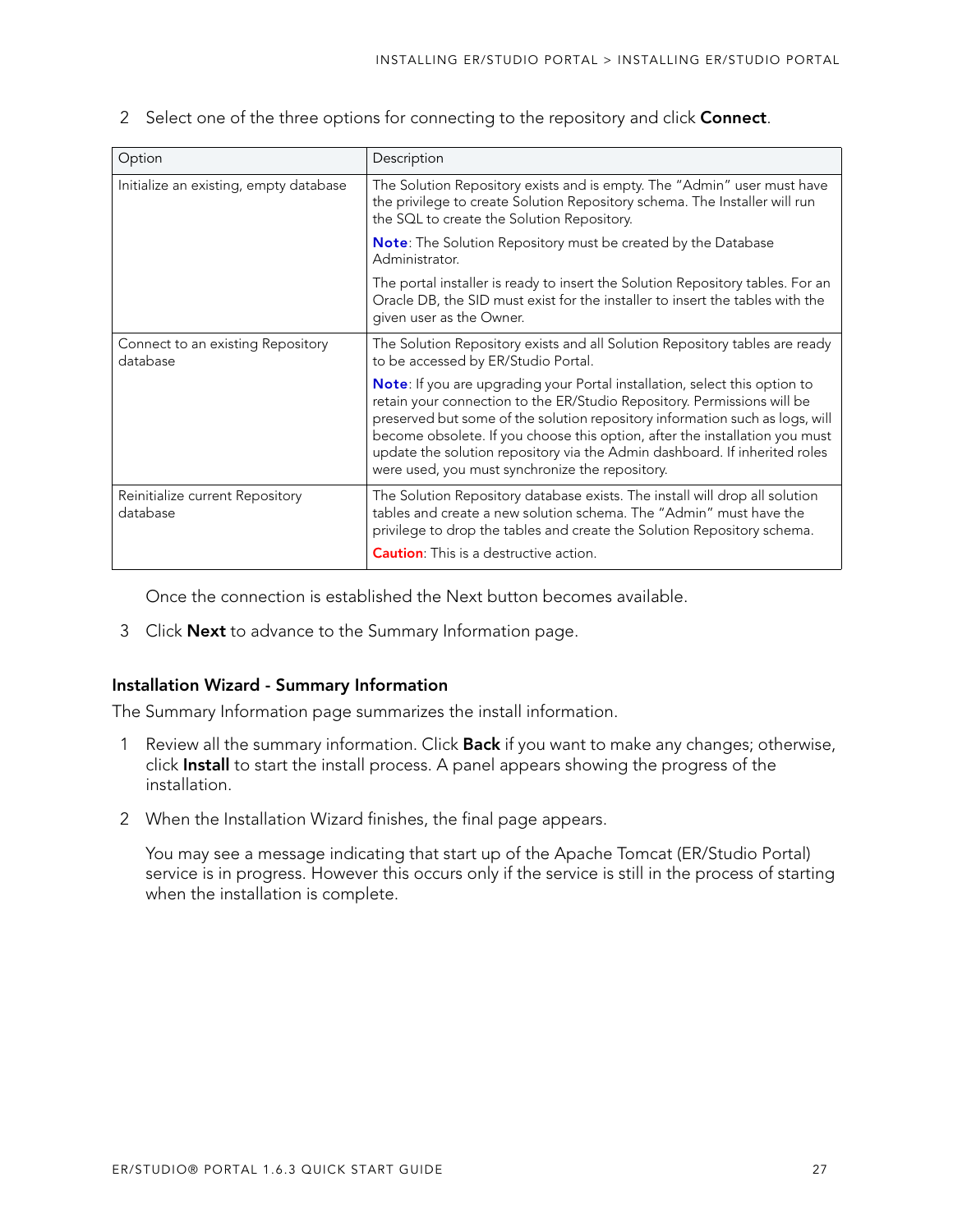- 3 Click Finish.
	- **NOTE:** Do not close the Tomcat.exe window. Doing so will shutdown the Portal. You can use the Configuration Manager to prevent Tomcat from interacting with the desktop so next time you start up the Portal, the Tomcat service window will not appear. For more information, see "Using the ER/Studio Portal Configuration Manager" in the ER/Studio Portal User Guide and online help.
	- **NOTE:** If any errors occur during the installation, an Error page opens, which directs you to the log file located in the directory where you were installing the application - for example: C:\Program Files\Embarcadero\ERStudioPortalX.X\log.txt.

#### **Changing Configuration Parameters**

The Configuration Manager allows you to change parameters defined during installation. These parameters include those related to the Portal, ER/Studio Repository, LDAP, email, Solution, and Reporting servers. Using the Configuration Manager, you can reconfigure the Portal without needing to reinstall the application. For more information, see "Using the ER/Studio Portal Configuration Manager" in the ER/Studio Portal User Guide and online help.

#### **Starting ER/Studio Portal**

Once the installation is complete, open a supported Web browser (see ["Client System](#page-17-1)  [Requirements" on page 18](#page-17-1)) and browse to http://<**host**>:<**port**>/ersportal/, where <yourhost> and <your port> are the values you specified in the [Installation Wizard - Host and](#page-20-0)  [Port for ER/Studio Portal Tomcat Server](#page-20-0) fields above. The browser will show the portal Login page. Enter a valid login and password for the ER/Studio Repository as specified in the ER/ Studio Portal installer. If you have chosen to enable LDAP (Lightweight Directory Access Protocol) during the installation, you will need to provide your domain name as part of your user name in the format of domain name\username. The login must be a user with the Super User role in the ER/Studio Repository to access the Admin functionality in the Portal.

# <span id="page-27-0"></span>LICENSING ER/STUDIO PORTAL

After installing ER/Studio Portal, you must set up the licensing. ER/Studio Portal has a standard concurrent license that allows one administrator connection. You do not need to purchase licenses for ER/Studio Enterprise users. Their ER/Studio Enterprise license includes Portal use. The Portal uses three connection types:

- **Base Administrator Connection**: This is the grace connection that comes standard with the Portal.
- **Concurrent User Connection**: The total number of connections at one time is restricted to the number purchased. There is no restriction on a login name being used more than once simultaneously to instantiate multiple user sessions.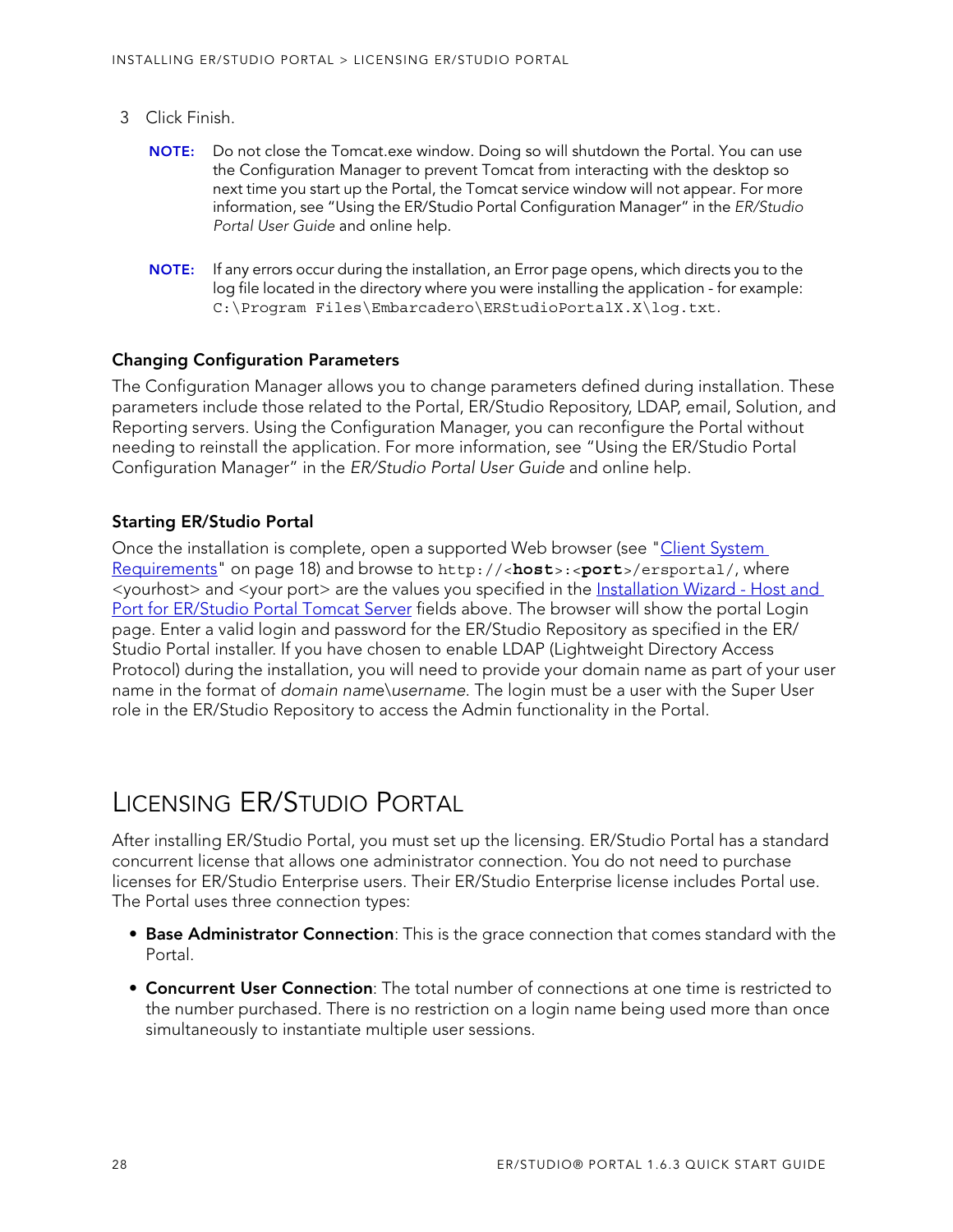• **Exclusive User Connection**: The total number of connections at one time is restricted to the number of ER/Studio Enterprise licenses, including node locked and floating licenses. Exclusive user connections are assigned to an ER/Studio Enterprise user and the user cannot have more than one user session running at any one time.

Add-on licenses are concurrent licenses and have a serial number that must be registered for validation. You can also purchase additional add-ons with 5, 10, 20, or 50 connections.

You can also set up an [Evaluation License.](#page-31-0)

#### **Understanding the User Login Authorization Process**

When an administrator or non-administrator attempts to log in to the Portal, the system determines whether or not to authorize the user, and the type of license to use, according to the following rules:

For Administrators:

- 1 If the user has been assigned an exclusive connection, the exclusive connection is used. If the exclusive connection is already in use, login fails.
- 2 If the user has not been assigned to an exclusive connection, and a concurrent connection is available, the concurrent connection is used. If a concurrent connection is unavailable, the grace connection is used. If the grace connection is already in use, login fails.

For Non-Administrators:

- 1 If the user has been assigned an exclusive connection, the exclusive connection is used. If the exclusive connection is already in use, login fails.
- 2 If the user has not been assigned an exclusive connection, and a concurrent connection is available, the concurrent connection is used. If no concurrent connections are available, login fails.

#### **Additional License Information**

Inactive users are automatically timed out 30 minutes after the last user interaction. This is so licenses/connections are freed up even if a user forgets to close the browser or logout.

The Administrator can view the current sessions logged into the portal on the License Admin interface.

The License Admin interface displays the amount of time the users have been inactive.

The user activity is archived so that the Admin can see activity over time and determine if more licences need to be purchased. The Activity Dashboard shows information on both Login and Connection activity that can help you determine whether new licenses need to be purchased.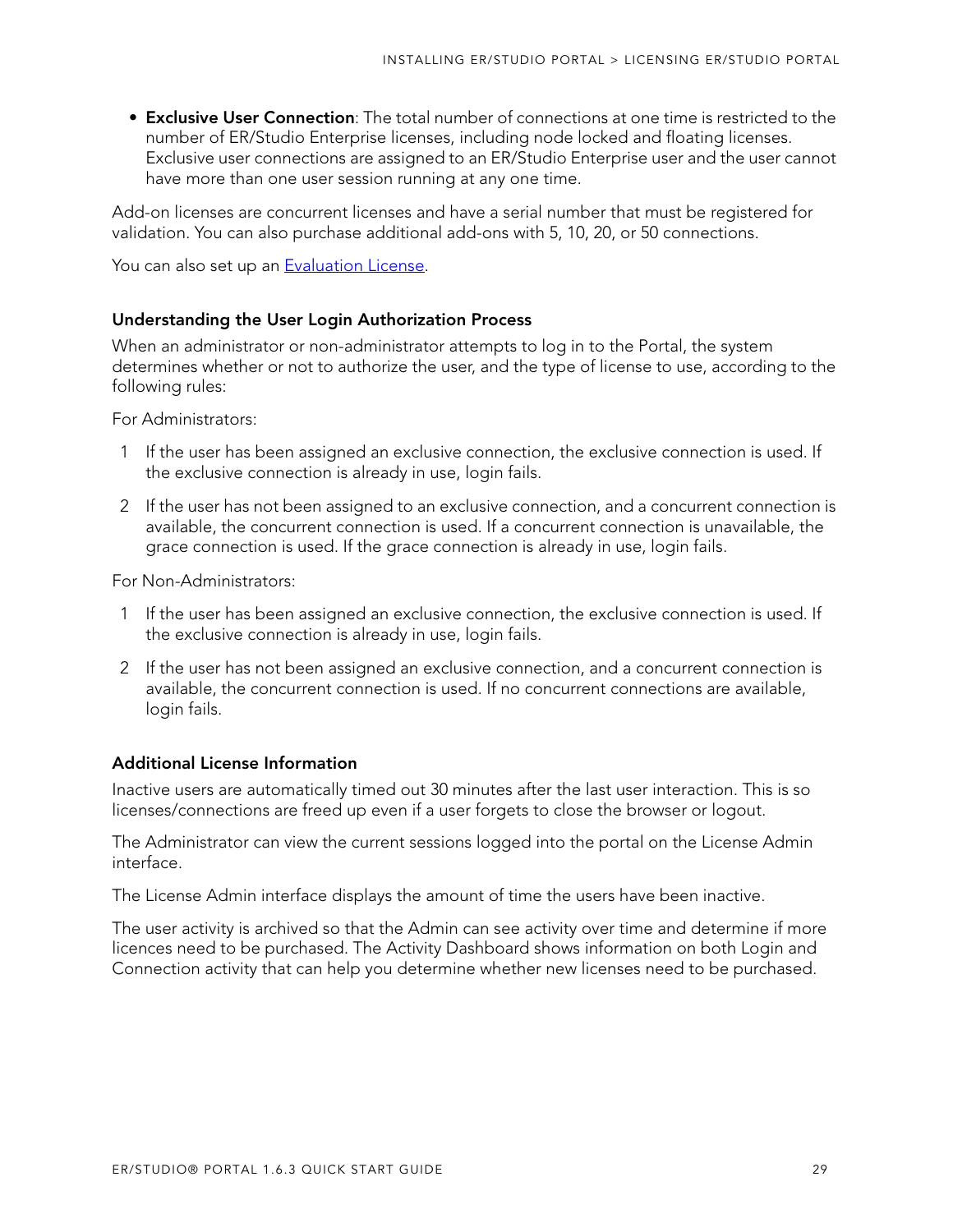## MANAGING LICENSES

The elements of the License Administration page are explained below:



- 1 Displays the license Add-on Status that indicates how many user sessions are allowed. There are two user session license types available:
- **Concurrent user sessions**: Number of connections available to use concurrently. Concurrent licenses do not restrict the number of Portal connections made by the same user.
- **Exclusive user sessions**: Number of exclusive user sessions licensed. Exclusive user licenses restrict the user to one Portal connection and can be assigned to ER/Studio Enterprise users.
- 2 Lists all registered and activated license add-ons.
- 3 There are three Actions links:
	- **Refresh**: Updates the licensing module by rereading the license file from the disk.
	- **Register Add-on License**: Opens the registration page and populates the registration code with a unique number that identifies the machine on which the portal is installed and is generated by the licensing module.
	- **Manage Exclusive Connections**: Opens the Exclusive Connection Administration page where the administrator can allocate exclusive licenses to ER/Studio Enterprise users, up to the maximum number shown in the License Add-on Status.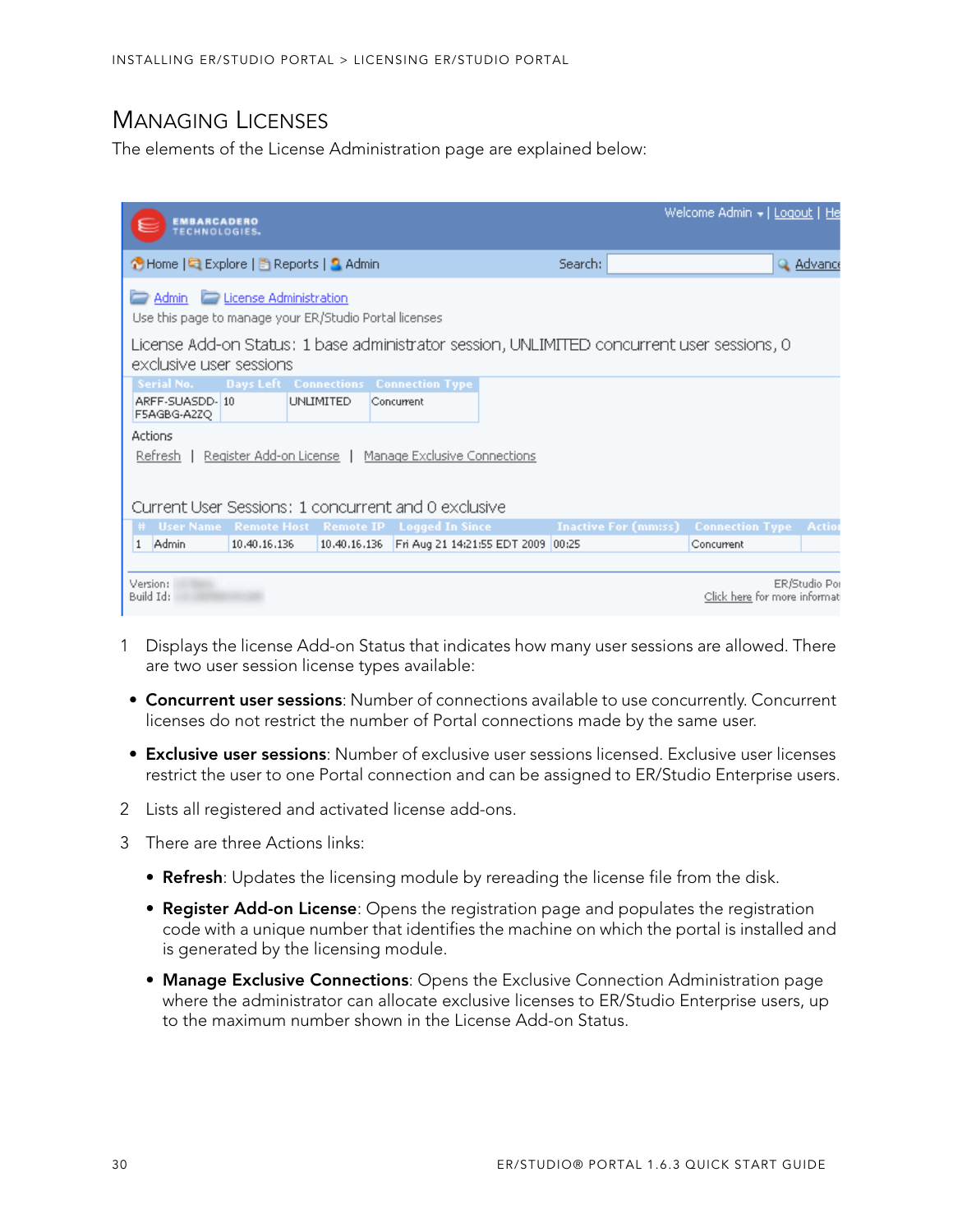- 4 Lists the users that are currently using the application. This table also shows the remote host id, remote IP address, the date and time when the user logged in, and how long the user has been inactive. The Connection Type column displays Exclusive or Concurrent depending on the license type the user is using for this connection.
	- **NOTE:** If the maximum number of connections is reached, the next login attempt will get the following error message: "Too many open sessions, please contact your administrator or [Key@embarcadero.com](mailto:key@embarcadero.com?subject=License Add-on Serial Number Request) to purchase more licenses."

The Action column in this section allows to the administrator to log off (disconnect) users. The current user cannot disconnect himself.

### REGISTERING LICENSES

- 1 Log in to the application as an Administrator.
- 2 On the Dashboard, click **Admin** to open the Admin Services page, then click **Licenses**.
- 3 Under Actions, click **Register add-on license** and a **Product Registration** page appears.
- 4 Enter the serial number that you received from [Key@embarcadero.com](mailto:key@embarcadero.com?subject=License Add-on Serial Number Request) and click **Next**.
	- **NOTE:** You must have a serial number for each add-on. For example if you bought 25 licenses you would receive two serial numbers, one for 20 connections and one for five. You must register each serial number in order to have the 25 connections. You must complete all the licensing steps for each serial number to register each add-on.
- 5 The Registration Code is a number that identifies the machine and is generated by the licensing module.
- 6 On the **Embarcadero Product Registration Login** page, you can login to your existing Developer Network account or create a new account.
	- If you have an existing account enter your login name or e-mail address, your password, and click **Next**.
	- Click **Create Account** if you need a new user account. Fill in the required information and click **Next**.
- 7 Review the Product, Serial Number, and Registration Code information on the Product Registration page and then select either to download or e-mail the activation file.
- 8 If you select **Download**, a File Download dialog opens. Click **Save** and save the file in the appropriate folder Windows folder: [product install folder]\license, for example C:\Program Files\ERStudioPortalX.X\license.
- 9 If you choose to have the activation file e-mailed to you, you will get an auto-generated message from Embarcadero-licensing. Open the e-mail and save the attached reg\*.txt file in the appropriate Windows folder: [product install folder]\license, for example C:\Program Files\ERStudioPortalX.X\license, before starting the product: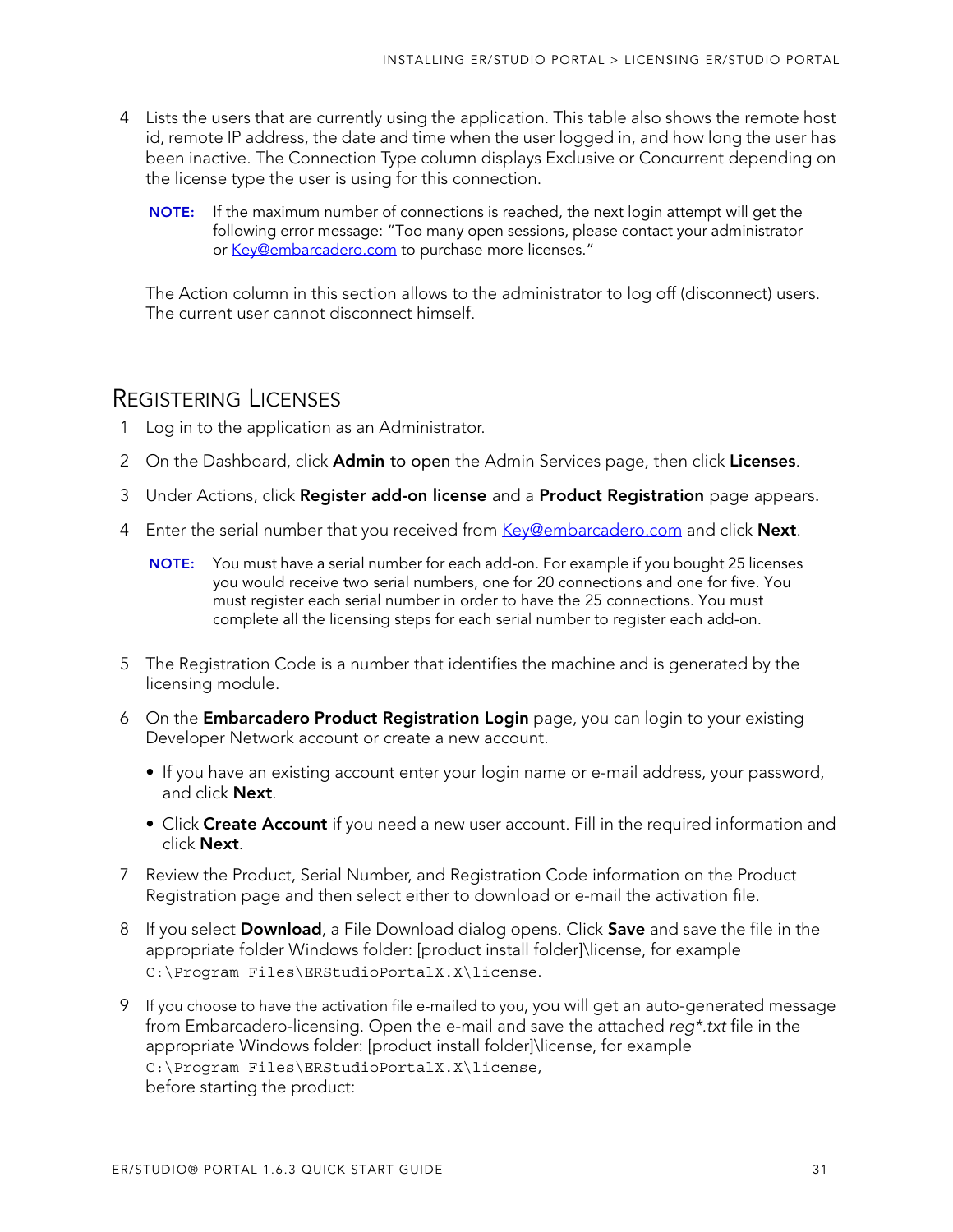- 10 Close the **Product Registration Page**.
- 11 Click **Refresh** on the **License Administration** page and the add-on license information is updated.

| <b>EMBARCADERO</b><br><b>TECHNOLOGIES</b>                                                                             |                                    |                             | Welcome Admin +   Logout   He                        |  |  |
|-----------------------------------------------------------------------------------------------------------------------|------------------------------------|-----------------------------|------------------------------------------------------|--|--|
| ↑ Home   국 Explore   ③ Reports   S. Admin                                                                             |                                    | Search:                     | Q. <u>Advance</u>                                    |  |  |
| <b>Confidence Administration</b><br>Admin<br>Use this page to manage your ER/Studio Portal licenses                   |                                    |                             |                                                      |  |  |
| License Add-on Status: 1 base administrator session, UNLIMITED concurrent user sessions, 0<br>exclusive user sessions |                                    |                             |                                                      |  |  |
| Serial No. Days Left Connections Connection Type<br><b>UNLIMITED</b><br>ARFF-SUASDD-10<br>F5AGBG-A2ZO                 | Concurrent                         |                             |                                                      |  |  |
| Actions<br>Register Add-on License   Manage Exclusive Connections<br>Refresh                                          |                                    |                             |                                                      |  |  |
| Current User Sessions: 1 concurrent and 0 exclusive                                                                   |                                    |                             |                                                      |  |  |
| # User Name Remote Host Remote IP Logged In Since<br>Admin<br>10,40,16,136<br>10.40.16.136<br>$\mathbf{1}$            | Fri Aug 21 14:21:55 EDT 2009 00:25 | <b>Inactive For (mm:ss)</b> | <b>Connection Type</b><br><b>Actio</b><br>Concurrent |  |  |
| Version:<br>Build Id:                                                                                                 |                                    |                             | ER/Studio Por<br>Click here for more informat        |  |  |

### <span id="page-31-0"></span>REQUESTING AN EVALUATION LICENSE

The product is shipped with a base license that allows one administrator connection with no expiration date. An evaluation license is effective for 14 days with unlimited connections. At expiration, those connections are no longer included when calculating the number of available connections. The evaluation license add-on status displays how many days are left in the evaluation period.

To request an Evaluation license, contact [Key@embarcadero.com.](mailto:key@embarcadero.com?subject=License Add-on Serial Number Request)

### RECOMMENDED NEXT STEPS

Once ER/Studio Portal is licensed, the next step is to synchronize the reporting repository. When synchronizing with a large repository, use the filtering mechanism to enable you to access diagrams you are most interested in reporting on immediately. The synchronization process can be quite lengthy depending on the size of the ER/Studio Repository. For more information, see "Administrator's Reference" in the ER/Studio Portal User Guide and online help.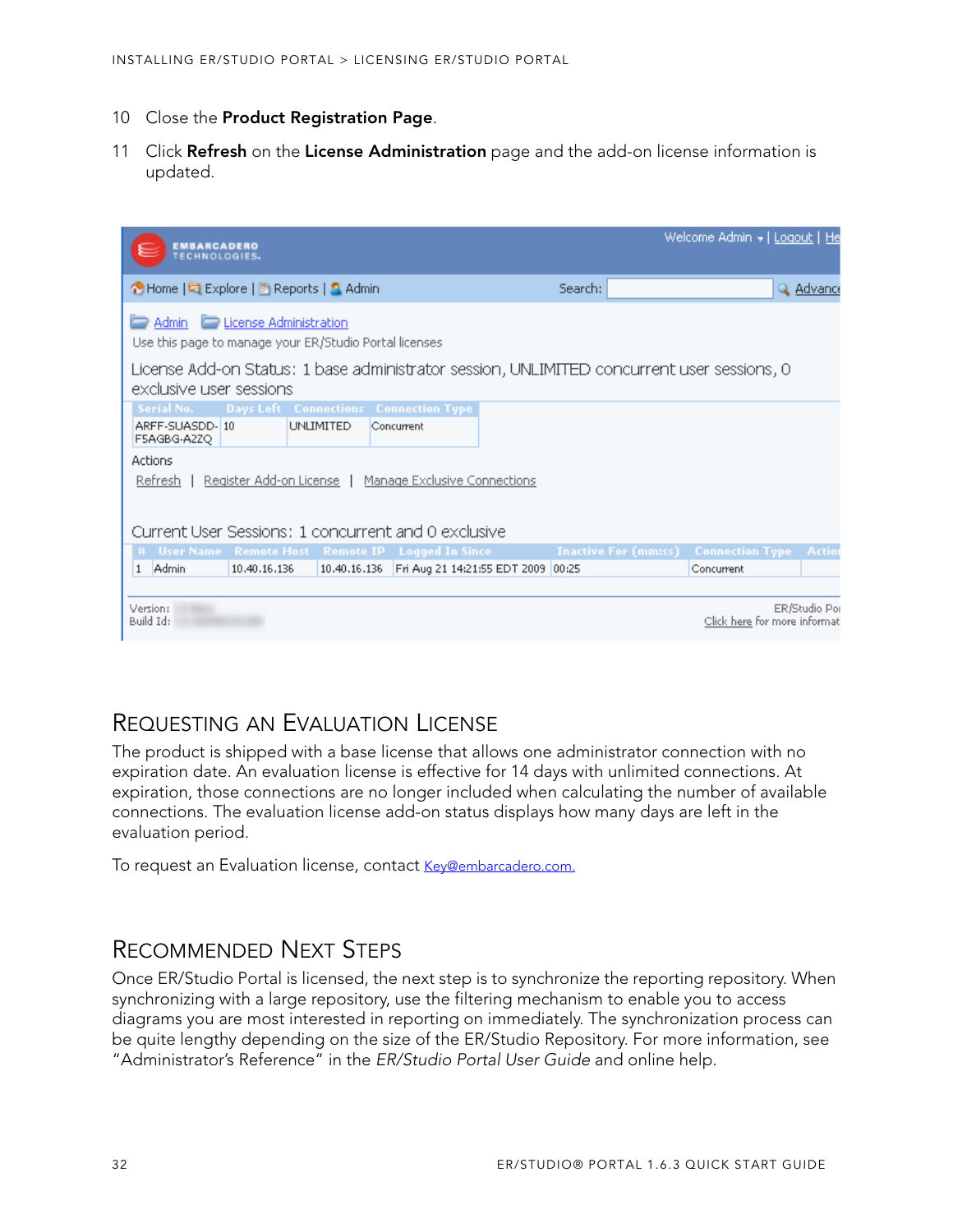Once the initial synchronization is complete, you can then schedule a daily synchronization using the default schedule via the Schedule Synchronization Process action on the Synchronization Admin page or set up a custom schedule using the Subscription Admin page. For more information please refer to "Executing the Synchronization Process and Scheduling the Synchronization Process" in the ER/Studio Portal User Guide and the online help.

**NOTE:** The initial synchronization takes much longer than subsequent synchronizations.

You may also want to set up user permissions where levels of access can be set for groups or individuals. For more information please refer to "Administering Permissions" in the ER/Studio Portal User Gude and the online help.

# <span id="page-32-0"></span>UNINSTALLING ER/STUDIO PORTAL

After you install ER/Studio Portal, you can remove the application by using the uninstall option in the InstallShield Wizard.

- 1 Select **Start > Programs > ERStudioPortalX.X > Uninstall Portal** to start the InstallShield wizard.
- 2 Click **Next** to advance to the Summary Panel.
- 3 Review the information in the Summary Information panel and click Uninstall.
- 4 Once the uninstall is completed click Finish to close the InstallShield wizard.
- 5 For a complete uninstall, a system reboot may be required. You will be given the choice to reboot immediately or at a later time. Make your selection and click **Finish**.

The ER/Studio Portal uninstaller does not uninstall the database. It is the Database Administrator's responsibility to delete the repository solutions and databases if you decide to permanently delete ER/Studio Portal.

#### **Backing Up License Registration, Diagram Images, and Created Reports**

When you uninstall, the uninstaller backs up user-created reports and diagram images. When you reinstall, if you choose to "Connect to existing repository database" on the Reporting Repository wizard page the user-created reports and diagram images are available again.

Also, if the current portal has the license registration, you do not have to re-register for the next installation.

**CAUTION:** This restoration function only works for the files backed up immediately prior to reinstallation.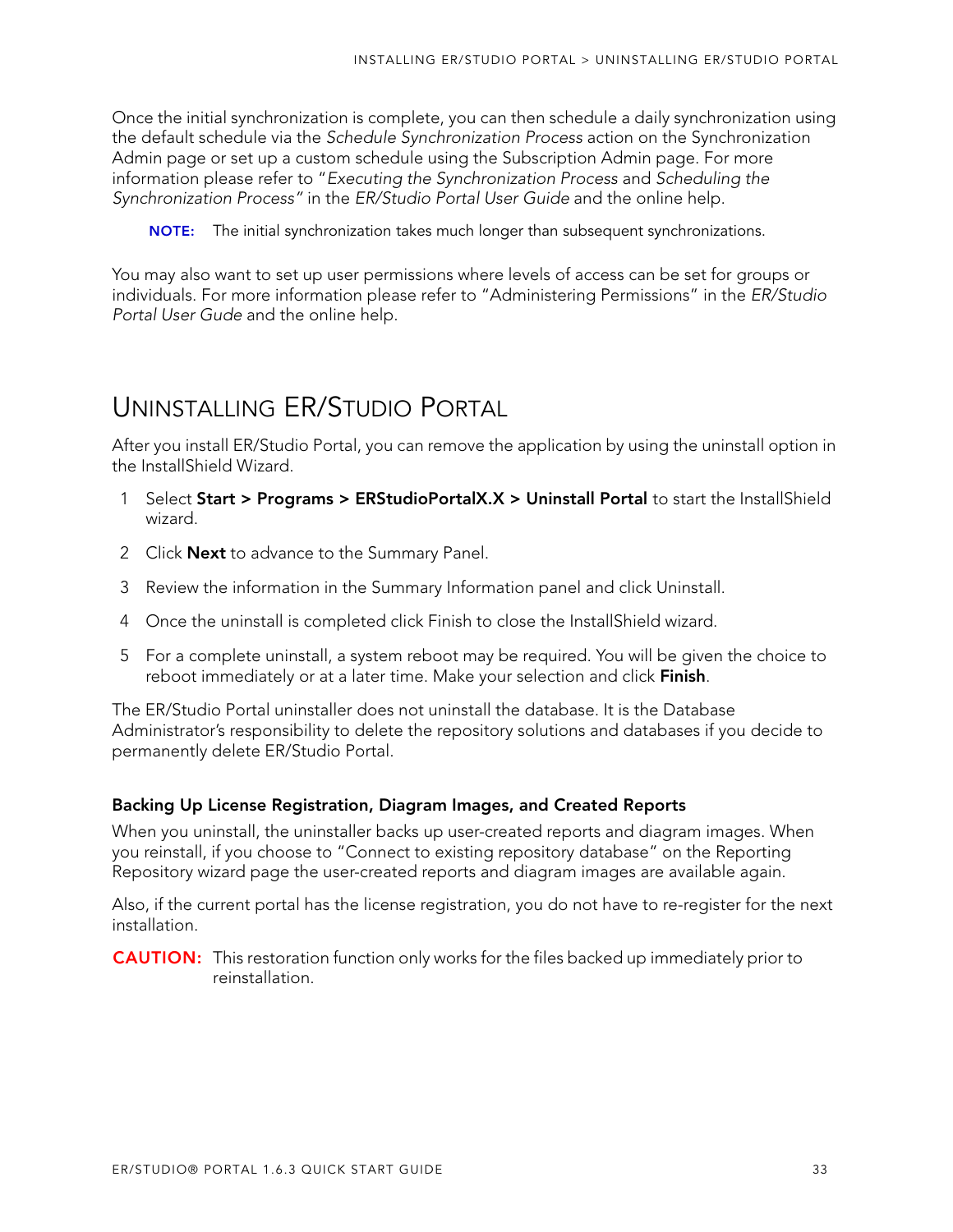INSTALLING ER/STUDIO PORTAL > UNINSTALLING ER/STUDIO PORTAL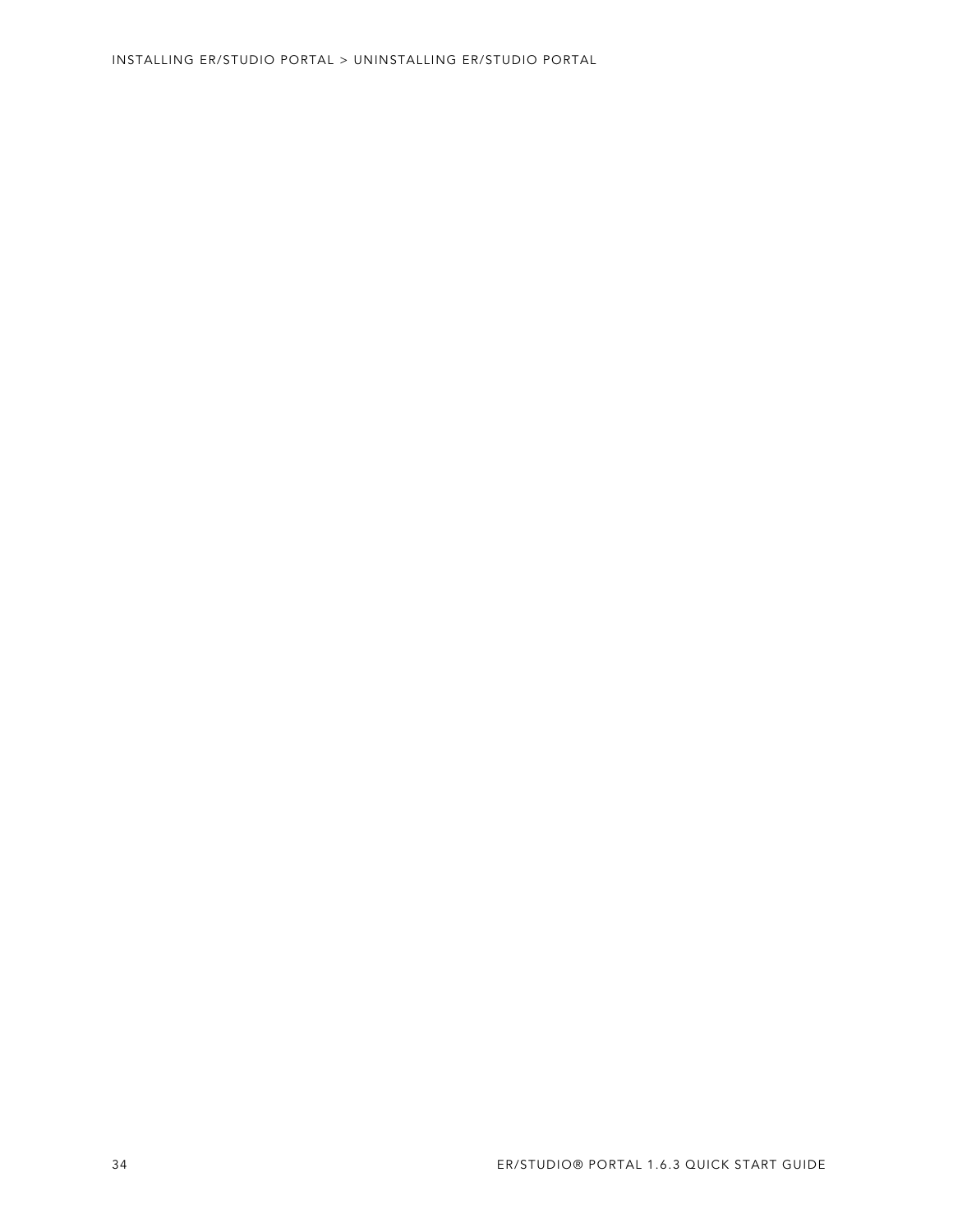# <span id="page-34-0"></span>TUTORIALS

The tutorials are intended to get you started using ER/Studio Portal. This section consists of the following topics:

- [Connecting to ER/Studio Portal on page 35](#page-34-1)
- [Tracking User Activity on page 35](#page-34-2)
- [Using the Structured Browsing Function on page 39](#page-38-0)
- [Using the Search Function on page 54](#page-53-0)
- [Creating a Custom Report on page 63](#page-62-0)
- [Using the Standard Reports on page 71](#page-70-0)

# <span id="page-34-1"></span>CONNECTING TO ER/STUDIO PORTAL

Open a supported Web browser and browse to http://<**host**>:<**port**>/ersportal/, where <yourhost> and <your port> are the values you specified during installation. For more information, see "Installation Wizard - Host and Port for ER/Studio Portal Tomcat Server" on [page 21](#page-20-1).

The browser will show the portal Login page. Enter a valid login and password for the ER/Studio Repository as specified in the ER/Studio Portal installer. If you have chosen to enable LDAP (Lightweight Directory Access Protocol) during the installation, you will need to provide your domain name as part of your user name in the format of domain name\username. The login must be a user with the Super User role in the ER/Studio Repository to access the Admin functionality in the portal.

# <span id="page-34-2"></span>TRACKING USER ACTIVITY

The Portal gives you the ability to quickly generate and view reports of various activities by you and other users. You can track login activity by date; what objects have been updated by object, date, and business model; and view the connection activity by date.

### **Login Activity**

- 1 Click **Activity** to view the three information panels: Login Activity, Updated Objects, and Connection Activity.
- 2 The **Login Activity** information page displays the login activity by all users for a given time period. Enter the start and end dates of 08/01/2008 and 08/15/2008 and then click **Go**.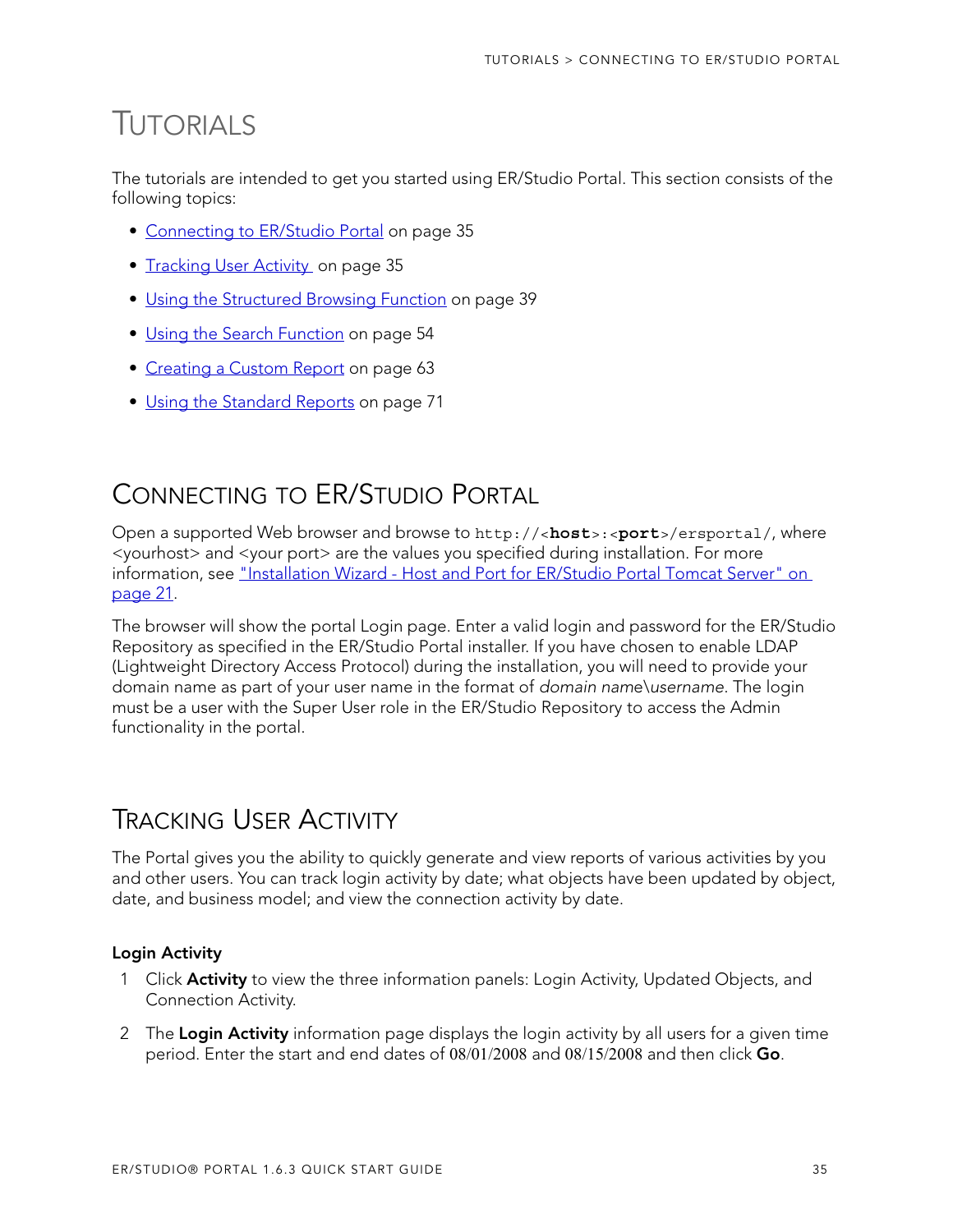3 In the newly generated chart, click one of the bars to view all the logins for that date

View as pdf View as xls

**Login Activity Details** 



**EMBARCADERO** TECHNOLOGIES。

**Activity Date:** 06/16/2009

|       | <b>User Name</b> User Description | <b>Login Time</b> | <b>Connection Type</b> |
|-------|-----------------------------------|-------------------|------------------------|
| Admin | Default Administrator             | 02:01:05.013      | Concurrent             |
| Admin | Default Administrator             | 02:01:52.120      | Concurrent             |
| Admin | Default Administrator             | 02:32:12.847      | Concurrent             |
| Admin | Default Administrator             | 02:34:40.880      | Concurrent             |
| Admin | Default Administrator             | 02:35:09.387      | Concurrent             |
| Admin | Default Administrator             | 02:36:06.467      | Concurrent             |
| Admin | Default Administrator             | 02:38:59.117      | Concurrent             |
| Admin | Default Administrator             | 02:47:35.700      | Concurrent             |
| Admin | Default Administrator             | 02:55:35.070      | Concurrent             |

- 4 You can view or save this report in PDF and XLS formats. You can also print the report by using the standard browser print function.
- 5 Return to the Activity dashboard by closing this Web page.

#### **Updated Objects**

The Updated Objects information panel displays a count of each object type in the reporting database updated in the time frame specified. You can adjust the time frame and the types of objects displayed.

Click on a particular object type in the graph, for example Attribute, and a report listing each object of that type modified during the time frame is displayed. From this list, you can drill down into the appropriate detail report for that object.

- 1 In the **Updated Objects** information panel, change the start date to 7/15/2009.
- 2 All three business views, Model, Dictionary, and Data Lineage, are selected by default. Leave the default selections and then click **Go**.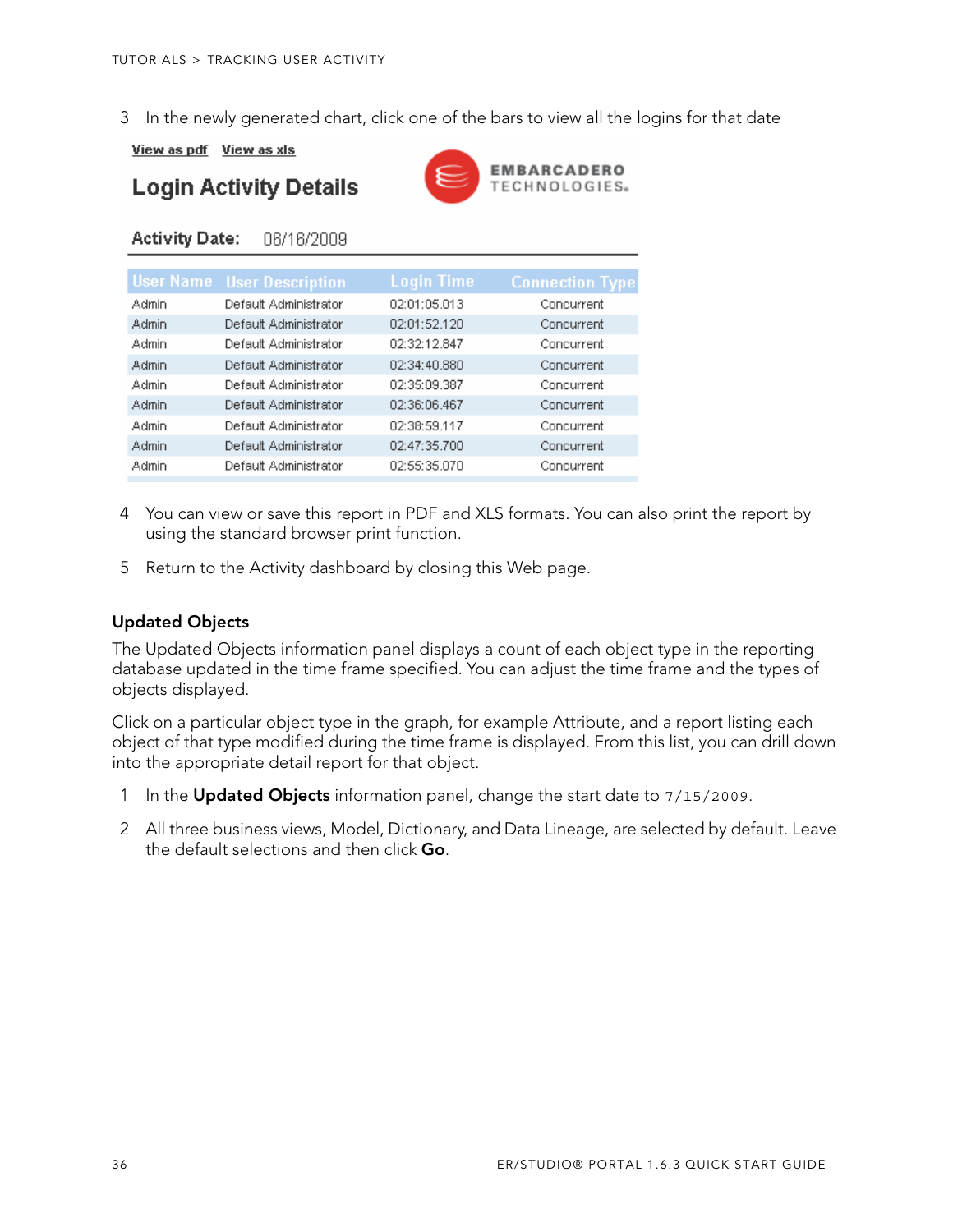**EMBARCADERO** 

TECHNOLOGIES。

3 In the newly generated bar chart, click **Attribute** to details of attributes that have been updated.

The results show the Event Date, Parent Name, Name, User Name, and Operation.

#### View as pdf View as xls

# **Updated Object Details**

**Start** 06/01/2009 Date: End 06/17/2009 Date: Object Type: Attribute

|                          | <b>Event Date Parent Name Name</b> |                  | <b>User Name</b> | <b>Operation</b> |
|--------------------------|------------------------------------|------------------|------------------|------------------|
| 2009-06-10<br>17:25:30.0 | Address                            | AddressID        | Admin            | Add Object       |
| 2009-06-10<br>17:25:30.0 | Address                            | <b>AddressID</b> | Admin            | Add Object       |
| 2009-06-10<br>17:25:30.0 | Address                            | AddressLine1     | Admin            | Add Object       |
| 2009-06-10<br>17:25:30.0 | Address                            | AddressLine1     | Admin            | Add Object       |

From this report you can drill down to view the details for the Parent Name.

4 Click the Parent Name, **Attachment** to view this report.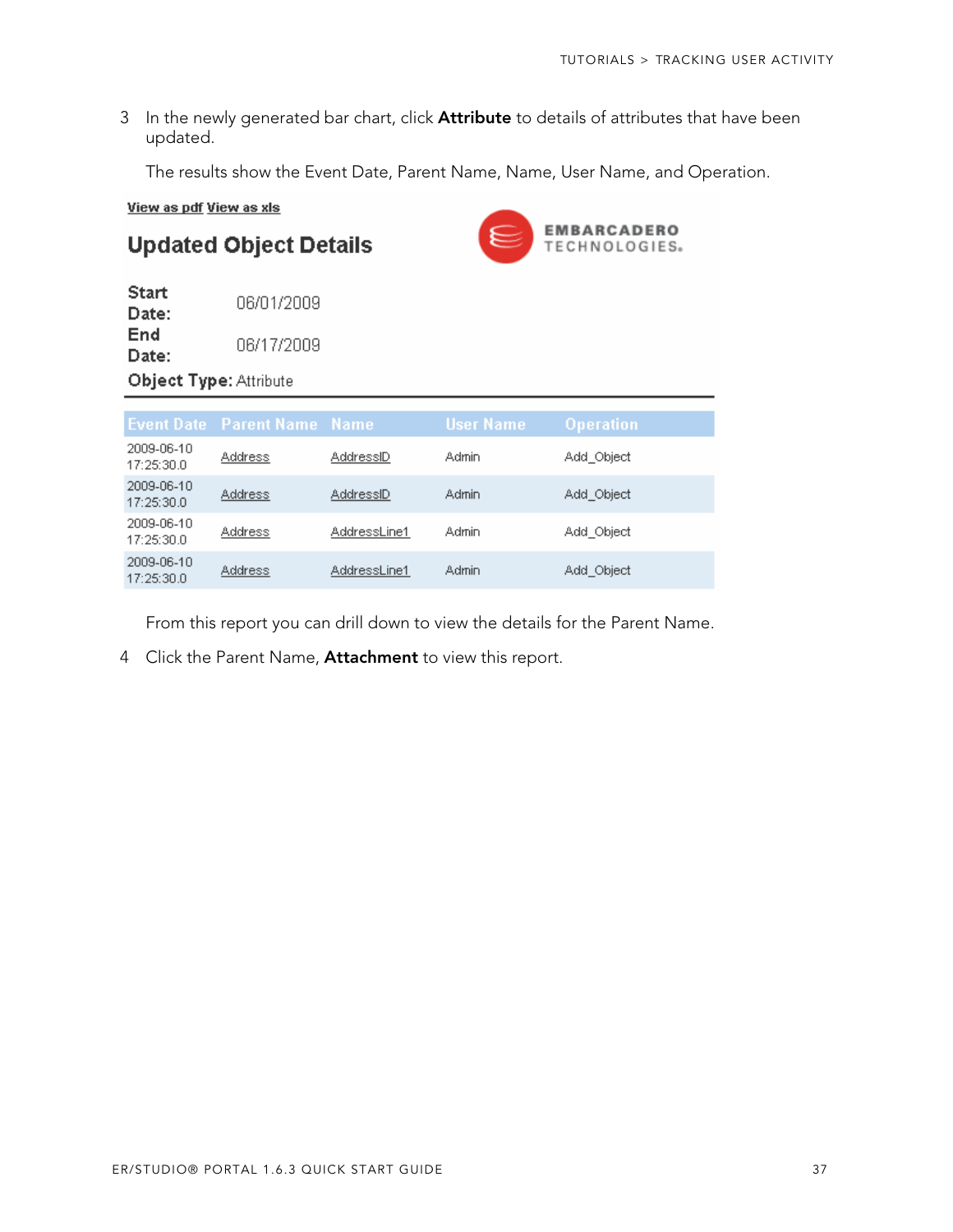| <b>EMBARCADERO</b><br>TECHNOLOGIES, |                   |                                                       |               |                       | Welcome Admin v   Logout   Help |                   |
|-------------------------------------|-------------------|-------------------------------------------------------|---------------|-----------------------|---------------------------------|-------------------|
|                                     |                   | ↑ Home   국 Explore   E Reports   & Activity   S Admin |               | Search:               |                                 | <b>Q</b> Advanced |
| View as pdf                         | View as xls       |                                                       |               |                       |                                 | N                 |
|                                     |                   |                                                       |               |                       |                                 |                   |
| Entity:                             |                   | E AllAccess schema.dm1 > E Logical > B Document       |               |                       |                                 |                   |
| <b>Table Name:</b>                  |                   | Document                                              |               |                       |                                 |                   |
| Project:                            |                   | Test                                                  |               |                       |                                 |                   |
|                                     |                   |                                                       |               |                       |                                 |                   |
| <b>Related Reports:</b>             |                   | <b>Attribute Definitions</b>                          |               | <b>Attachments</b>    | <b>Security Information</b>     |                   |
| <b>Definition</b>                   |                   |                                                       |               |                       |                                 |                   |
|                                     |                   |                                                       |               |                       |                                 |                   |
| <b>Notes</b>                        |                   |                                                       |               |                       |                                 |                   |
|                                     |                   |                                                       |               |                       |                                 |                   |
|                                     |                   |                                                       |               |                       |                                 |                   |
| <b>Attributes</b>                   |                   |                                                       |               |                       |                                 |                   |
| Name                                | <b>Definition</b> | Data Type                                             | <b>Domain</b> | <b>Key Type</b>       | <b>Allow Nulls</b>              |                   |
| Description                         |                   | <b>VARCHAR</b>                                        | Description   | Non-Inherited Non-Key | NULL                            |                   |
| Document Id                         |                   | <b>INTEGER</b>                                        | ID            | Non-Inherited Key     | NOT NULL                        |                   |
| Name                                |                   | <b>VARCHAR</b>                                        | Name          | Non-Inherited Non-Key | NOT NULL                        |                   |
| Url                                 |                   | <b>VARCHAR</b>                                        | Location      | Non-Inherited Non-Key | <b>NOT NULL</b>                 |                   |
| Version Id                          |                   | <b>INTEGER</b>                                        | ID            | Inherited Non-Key     | NOT NULL                        |                   |
| & Add Labels                        |                   |                                                       |               |                       |                                 |                   |
| Add Comment                         |                   |                                                       |               |                       |                                 |                   |
|                                     |                   |                                                       |               |                       |                                 |                   |

Notice that the navigation trail is displayed in the report name, allowing you to go back to a previous detail report if desired.

- 5 We are going to save this report as an Excel spreadsheet, so click **View as xls**.
- 6 Click **Open** in the File download dialog and the spreadsheet appears.
- 7 Give the file a new name in the **Save As** dialog, save it, and then close the spreadsheet.
- 8 In the Portal, return to the Activity dashboard by closing the report Web page.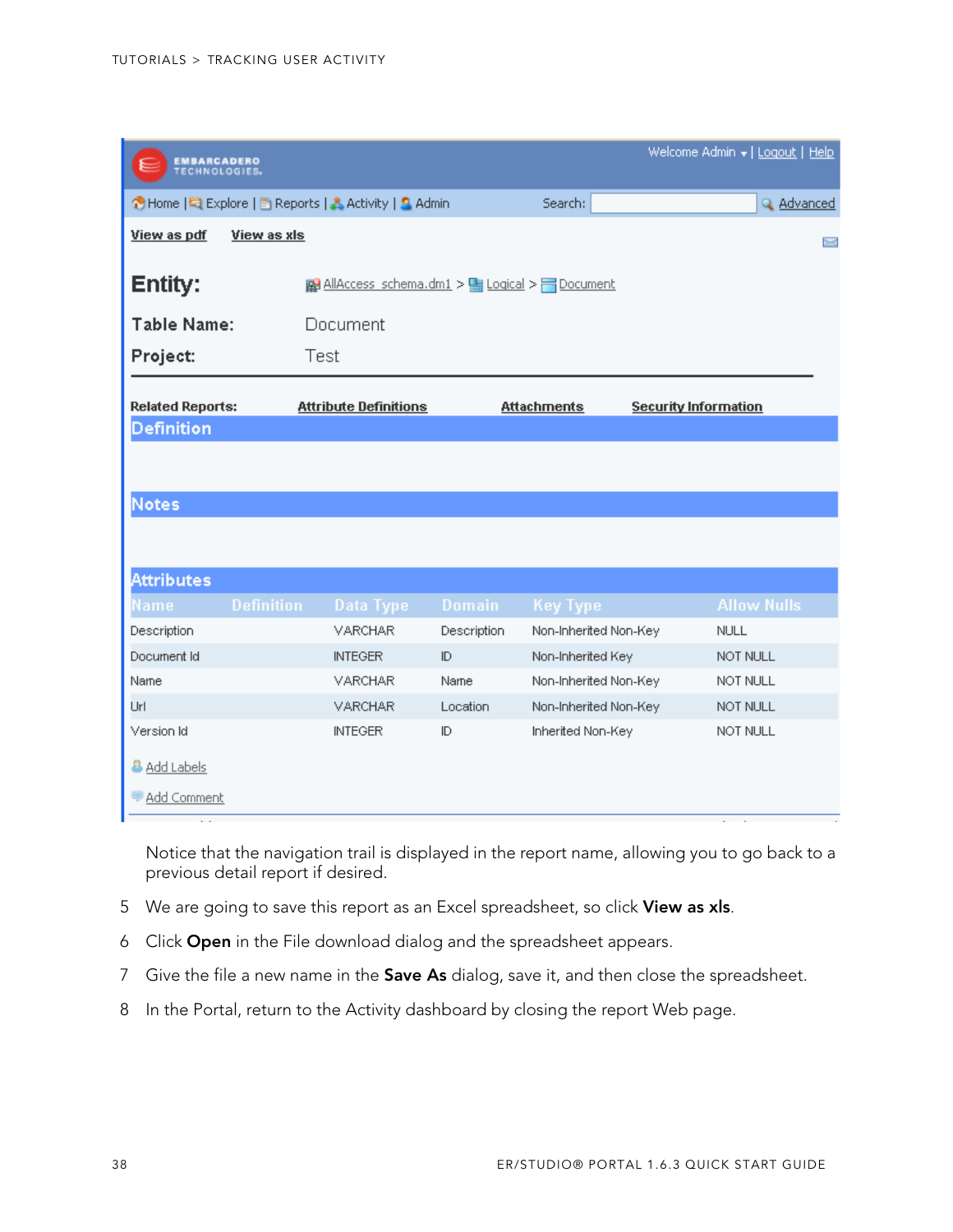### **Connection Activity**

The Connection Activity information panel tracks all connection activity for the portal for a given time period.

- 1 For purposes of the exercise, change the start and end dates to 02/13/2008 and 02/28/ 2008 and then click **Go**.
- 2 In the newly generated chart, click the bar dated **02/28/2008** to view the detailed report. This report shows the user name, host, IP, Login Time, and Logout Time.

View as pdf View as xls

# **Connection Activity Details**



**EMBARCADERO** TECHNOLOGIES。

| <b>Activity Date:</b> | 06/16/2009 |
|-----------------------|------------|
|-----------------------|------------|

| User Name Host |                   | IP           | <b>Login Time</b> | <b>Logout Time</b> | <b>Connection Type</b> |
|----------------|-------------------|--------------|-------------------|--------------------|------------------------|
| Admin          | rowcsavastre01.em | 10.100.10.94 | 16/06/2009 02:01  | 16/06/2009 02:31   | Concurrent             |
| Admin          | rowcsavastre01.em | 10.100.10.94 | 16/06/2009 02:01  | 16/06/2009 02:36   | Concurrent             |
| Admin          | rowcsavastre01.em | 10.100.10.94 | 16/06/2009 02:32  | 16/06/2009 02:34   | Concurrent             |
| Admin          | rowcsavastre01.em | 10.100.10.94 | 16/06/2009 02:34  | 16/06/2009 03:04   | Concurrent             |
| Admin          | rowcsavastre01.em | 10.100.10.94 | 16/06/2009 02:35  | 16/06/2009 02:35   | Concurrent             |
| Admin          | rowcsavastre01.em | 10.100.10.94 | 16/06/2009 02:36  | 16/06/2009 03:07   | Concurrent             |
| Admin          | rowcsavastre01.em | 10.100.10.94 | 16/06/2009 02:38  | 16/06/2009 02:43   | Concurrent             |

3 Return to the Activity dashboard by closing the report Web pages.

# USING THE STRUCTURED BROWSING FUNCTION

Structured Browsing allows you to navigate or "browse" the repository diagrams for detailed information on diagrams, models, and submodels.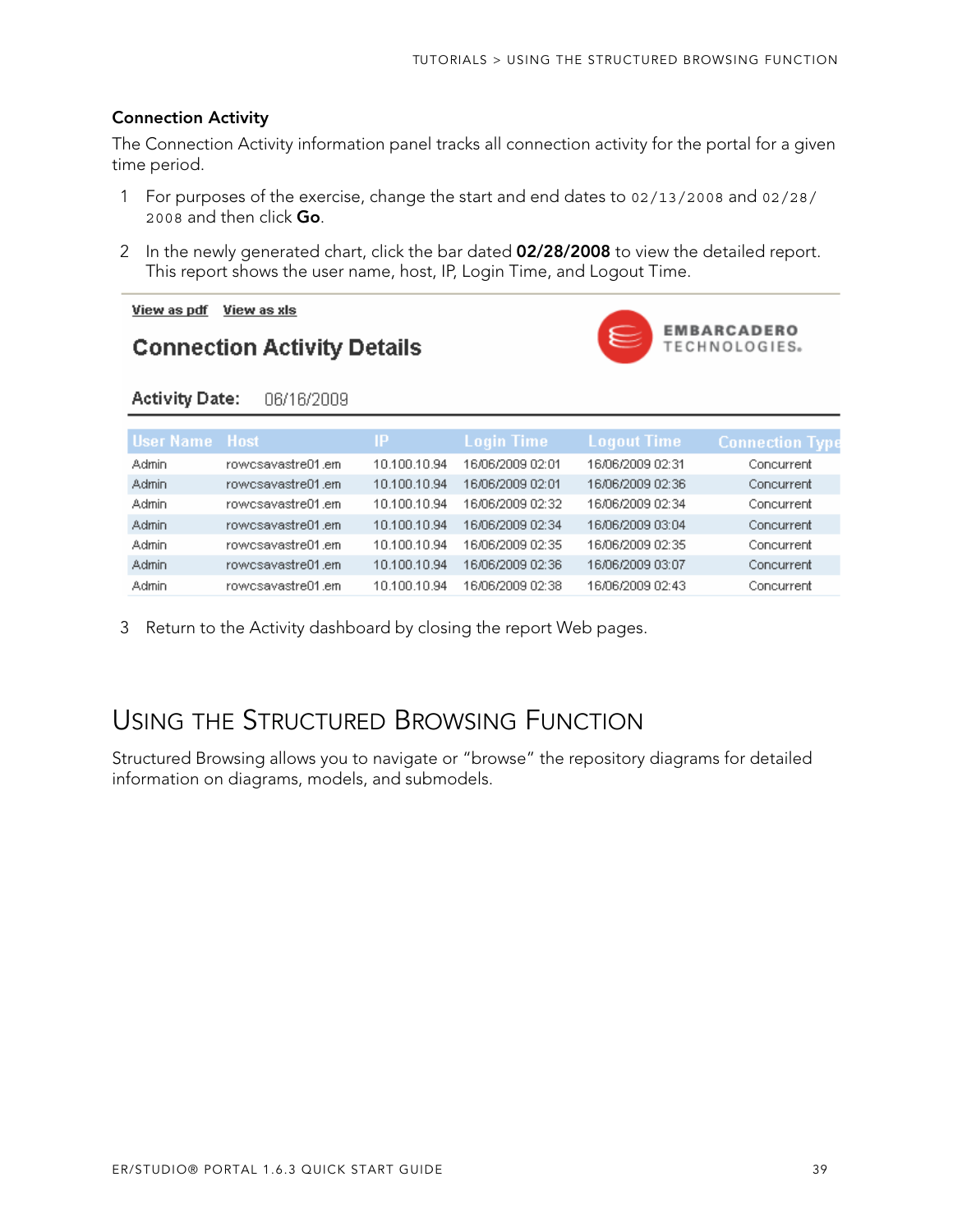From the diagrams you can either explore the models contained in the diagram or drill down into the diagram report. From that point, you can continue to browse the contents of the diagram by navigating the detailed report links.

- 1 On the dashboard click **Explore**. This Web page displays a hierarchy of all workspaces, projects, diagrams, models, and submodels.
- 2 Expand the hierarchy to view the models and submodels within GIMB.DM1.

As you hover over the diagram name, diagram details are displayed. At the bottom of the diagram details example below, from left to right, the details indicate that in the selected diagram, there are three models, 18 submodels, and in the main logical model there are 10 entities, and 85 attributes.



Hovering over the name of an object with an eye icon, such as a model or a submodel,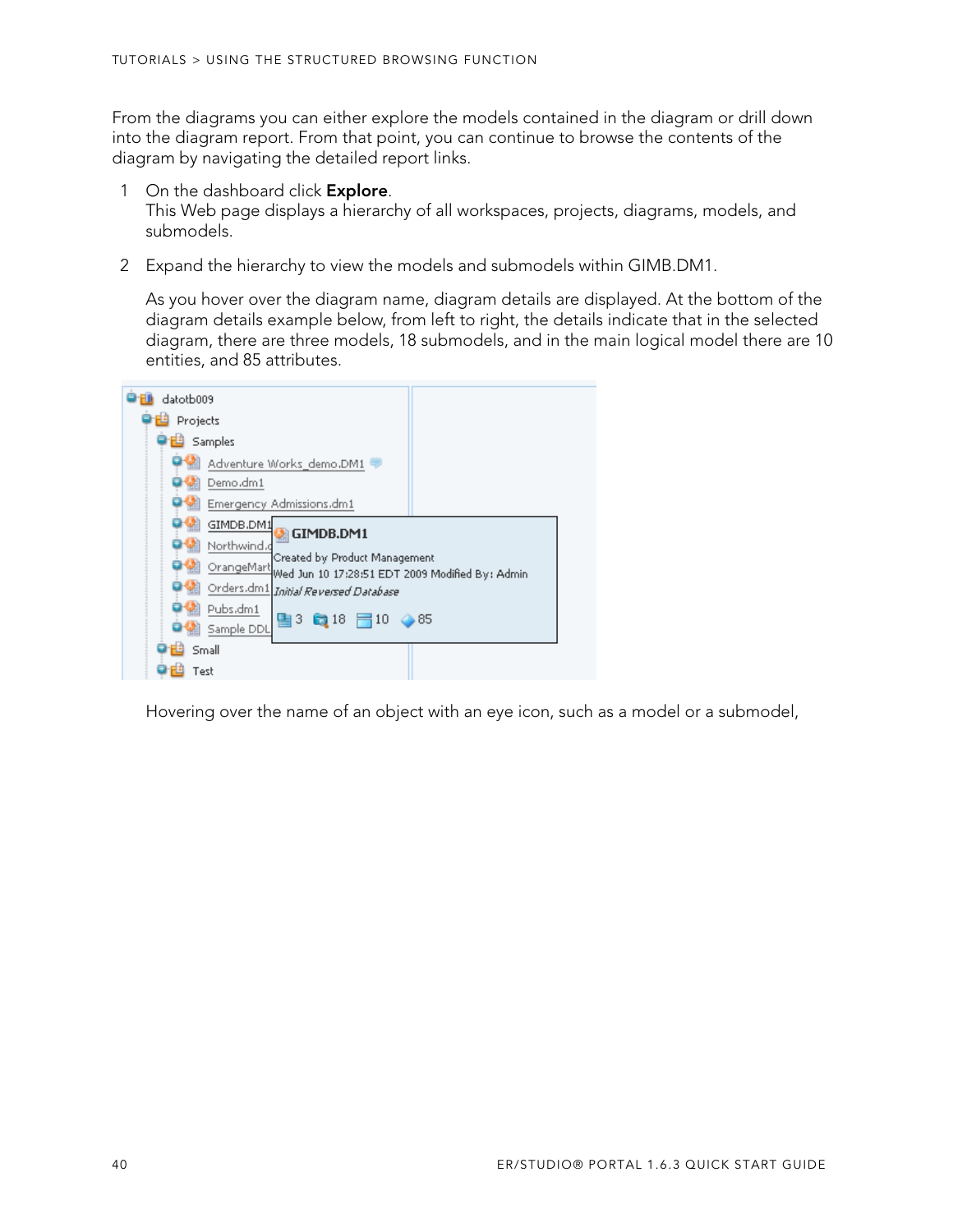displays a miniature picture of the object as shown in the following snapshot.



- 3 Click **GIMDB.dm1** to display the diagram report.
- 4 At the top of the report, click **View as report** to display the HTML report.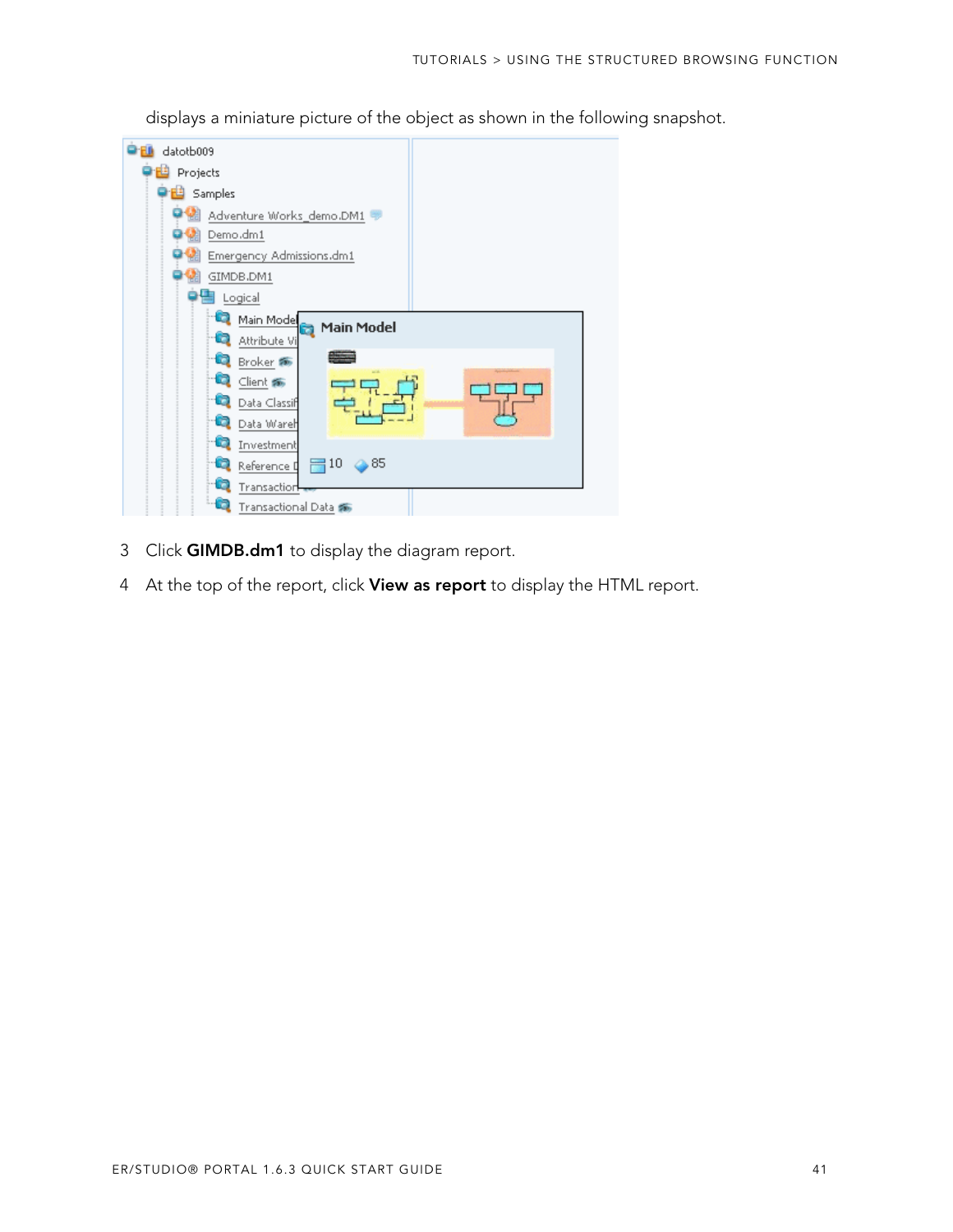5 In the Data Model section of the HTML report, click **Logical** and a Model HTML report opens. All the associated submodels, entities, relationships, and views for the logical model are listed in the Model Report.

| View as report           |                                                                                   | ᆋ                 |
|--------------------------|-----------------------------------------------------------------------------------|-------------------|
| Model:                   | <b>Wi</b> GIMDB.DM1 > ■ Logical                                                   |                   |
| Notation:                | <b>IE-Crows Feet</b>                                                              |                   |
| Style:                   | Relational                                                                        |                   |
| Project:                 | Samples                                                                           |                   |
|                          |                                                                                   |                   |
| <b>Submodels</b>         |                                                                                   |                   |
| Name                     | <b>Definition</b>                                                                 |                   |
| Attribute View           |                                                                                   | <b>View Image</b> |
| <b>Broker</b>            |                                                                                   | <b>View Image</b> |
| Client                   |                                                                                   | <b>View Image</b> |
| Data Classification View |                                                                                   | <b>View Image</b> |
| Data Warehouse           |                                                                                   | <b>View Image</b> |
| Investment               |                                                                                   | <b>View Image</b> |
| Main Model               |                                                                                   | <b>View Image</b> |
| Reference Data           |                                                                                   | <b>View Image</b> |
| Transaction              |                                                                                   | <b>View Image</b> |
| Transactional Data       |                                                                                   | <b>View Image</b> |
| Entities                 |                                                                                   |                   |
| Name                     | <b>Definition</b>                                                                 |                   |
| Broker                   | Broker contains all the investment<br>oduiooko lakakaka tlaat waxkud tlaa oomaanu |                   |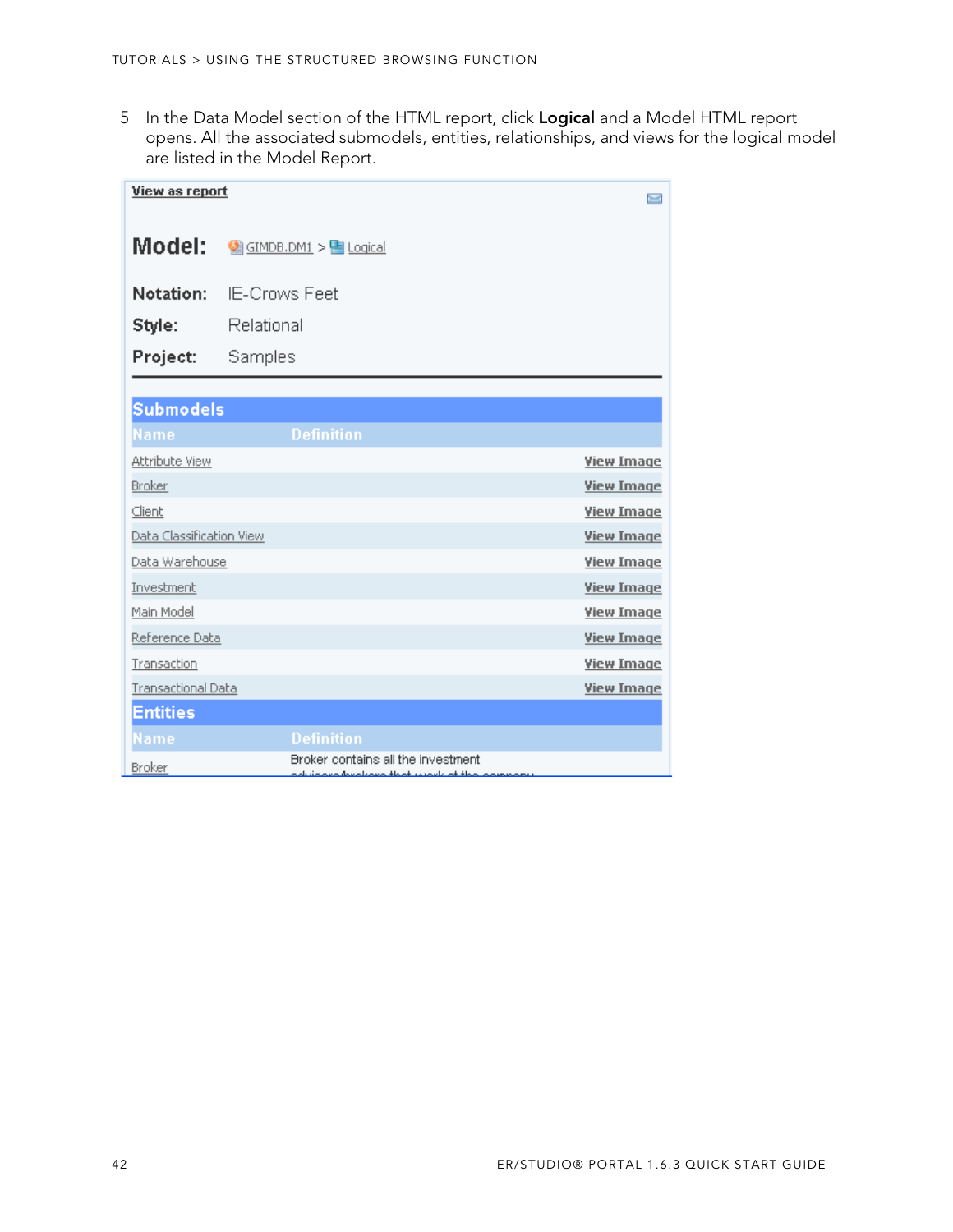## **Viewing Diagram Images**

You can view the diagram images associated with the submodels in this report.

- 1 In the **Model** report, click **View as report**.
- 2 In the **Submodels** section of the Diagram report that appears at the end of the previous exercise, click **Client** to view a report of the Client submodel in the Logical model of GIMDB.DM1.

| View as pdf                           | View as xls                  |                                                   |                       |                                                                                        |          |
|---------------------------------------|------------------------------|---------------------------------------------------|-----------------------|----------------------------------------------------------------------------------------|----------|
| <b>Submodel:</b><br><u>View Image</u> |                              | $\Box$ GIMDB.DM1 > $\Box$ Logical > $\Box$ Client |                       |                                                                                        |          |
| Notation:                             | <b>IE-Crows Feet</b>         |                                                   |                       |                                                                                        |          |
| Style:                                | Relational                   |                                                   |                       |                                                                                        |          |
| Project:                              | Samples                      |                                                   |                       |                                                                                        |          |
|                                       |                              |                                                   |                       |                                                                                        |          |
| <b>Related Reports:</b>               | <b>Attribute Definitions</b> | <b>Entity Definitions</b>                         | <b>Business Rules</b> | <b>Attachments</b>                                                                     | Security |
| <b>Definition</b>                     |                              |                                                   |                       |                                                                                        |          |
|                                       |                              |                                                   |                       |                                                                                        |          |
|                                       |                              |                                                   |                       |                                                                                        |          |
| <b>Entities</b>                       |                              |                                                   |                       |                                                                                        |          |
| Name                                  |                              | <b>Definition</b>                                 |                       |                                                                                        |          |
| Client                                |                              |                                                   |                       | Client contains all the customers who have investments being managed by the com        |          |
| Client Transaction                    |                              | through the company.                              |                       | Client transaction contains information regarding every buy or sell transaction that a |          |
| Investment                            |                              |                                                   |                       | Investment contains all the different investments currently offered to customers thre  |          |
| Investment Type                       | company.                     |                                                   |                       | Investment type contains all the different types/categories of investments offered to  |          |
| Relationships                         |                              |                                                   |                       |                                                                                        |          |
| <b>Parent Entity</b>                  | <b>Child Entity</b>          | <b>Type</b>                                       | <b>Existence</b>      | Cardinality                                                                            | Verb     |
| Investment Type                       | Investment                   |                                                   | Optional              | Zero or More                                                                           |          |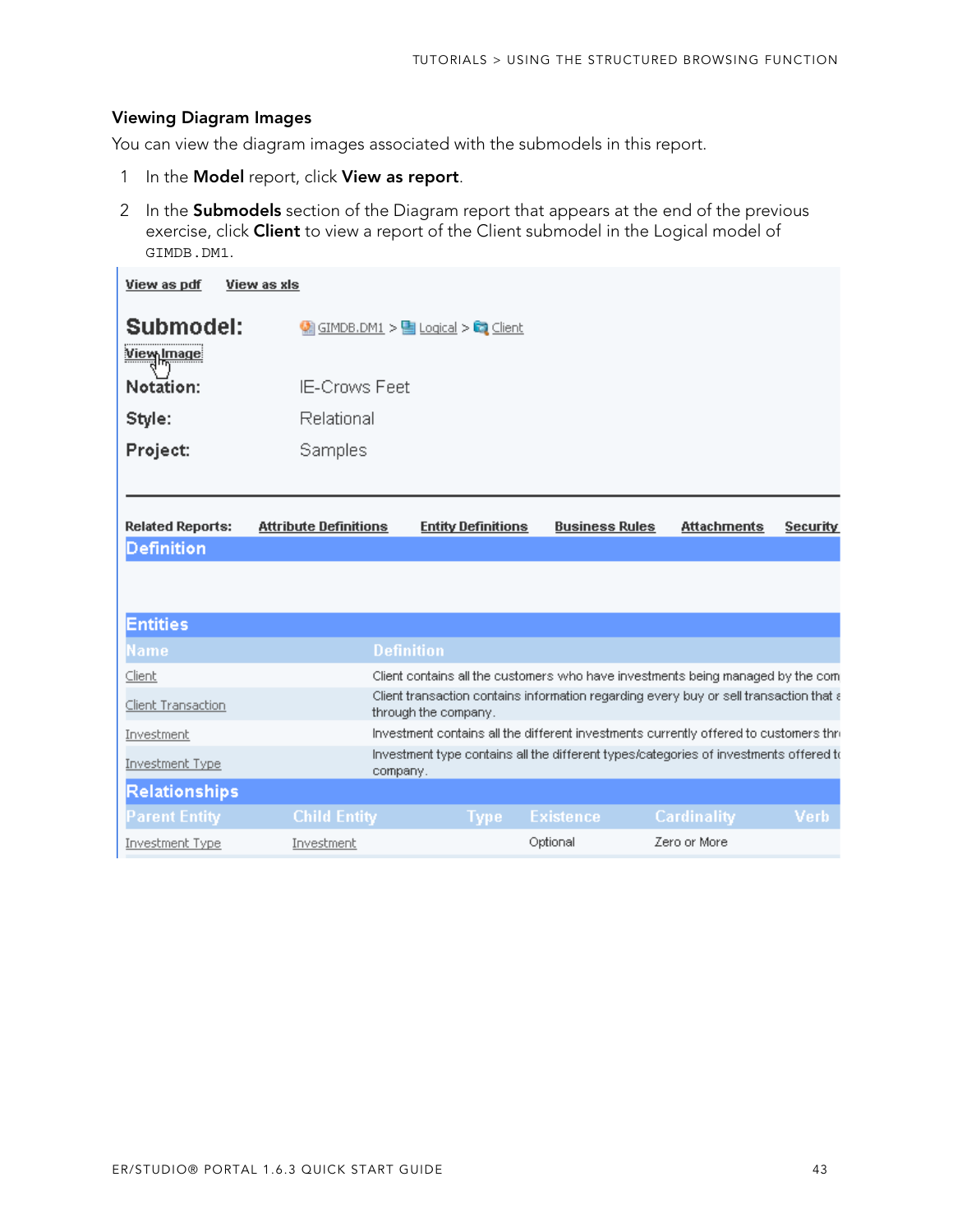3 In the Submodel report that opens, click **View Image** and the submodel image appears



From any image in the Portal, you can view detail reports by clicking an object in the image, such as an entity, relationship, or view.

4 Close the image window in the Browser to return to the Explore dashboard.

You can also view the Submodel image from the Explore hierarchy.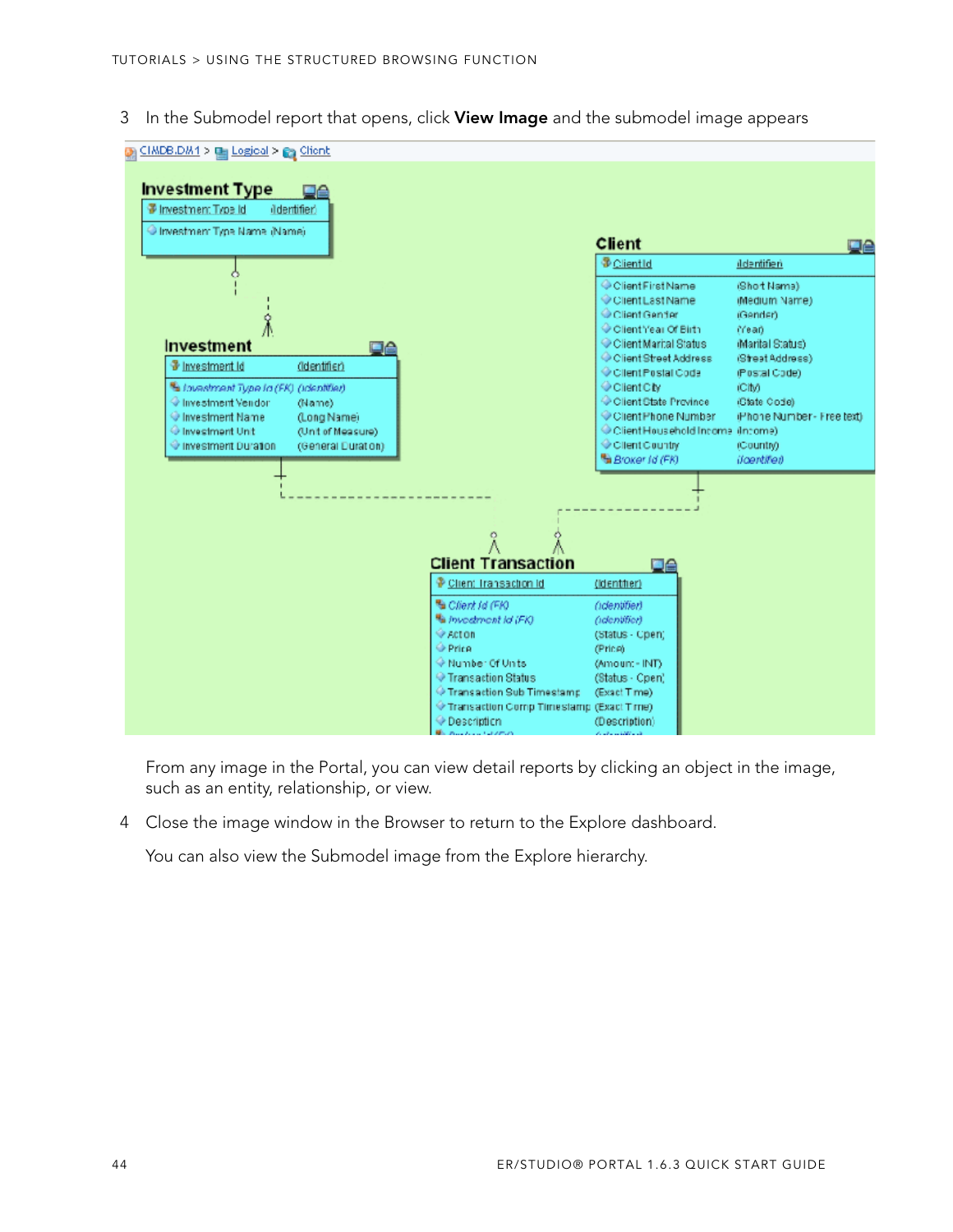5 Click the view icon (eye) to the right of the model name



The submodel diagram appears.

- 6 Zoom in to view the details on the diagram.
	- **TIP:** The zoom behavior is browser-specific. For example, in Internet Explorer, you can use Ctrl + the mouse wheel to zoom to an arbitrary level of detail.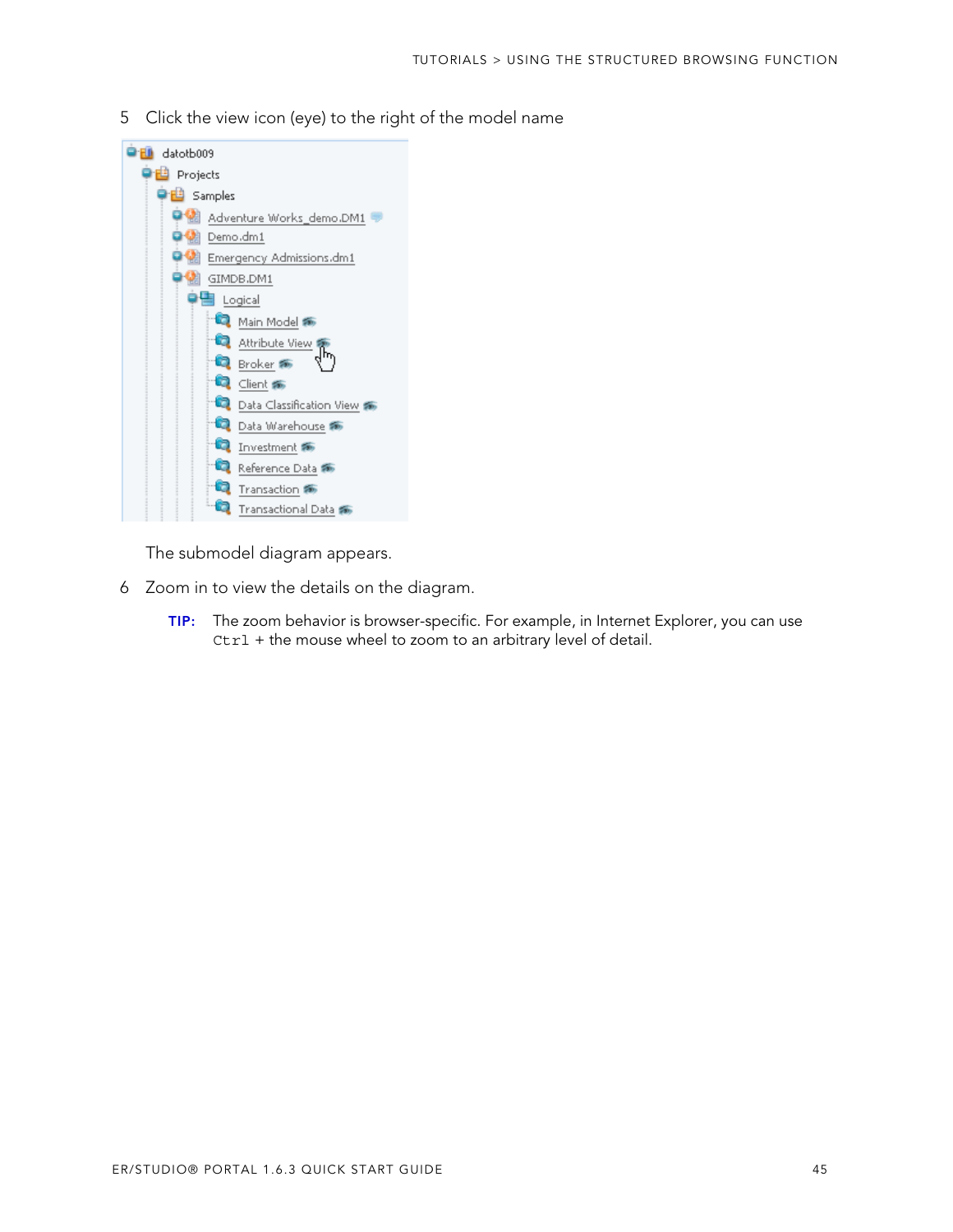7 Click on the Client entity in the diagram to view an Entity detail report. At the top of the

| <b>Related Reports:</b>    | Attribute Definitions           | <b>Attachments</b> | Security Information. |
|----------------------------|---------------------------------|--------------------|-----------------------|
| Project:                   | <b>Samples</b>                  |                    |                       |
| <b>Table Name:</b>         | CLIENT                          |                    |                       |
| Entity:                    | GIMDB.DM1 > Logical > El Client |                    |                       |
| View as pdf<br>View as xls |                                 |                    |                       |

**Definition** 

Client contains all the customers who have investments being managed by the compay.

**Notes** 

| <b>Attributes</b>        |                   |                |               |                       |
|--------------------------|-------------------|----------------|---------------|-----------------------|
| Name i                   | <b>Definition</b> | Data Type      | <b>Domain</b> | Key Type              |
| Broker Id                |                   | <b>NUMERIC</b> | Identifier    | Inherited Non-Key     |
| Client City              |                   | VARCHAR        | City          | Non-Inherited Non-Key |
| Client Country           |                   | VARCHAR        | Country       | Non-Inherited Non-Key |
| <b>Client First Name</b> |                   | VARCHAR        | Short Name    | Non-Inherited Non-Key |
| Client Gender            |                   | CHAR           | Gender        | Non-Inherited Non-Key |
| Client Household Income  |                   | <b>NUMERIC</b> | Income        | Non-Inherited Non-Key |
| Client Id                |                   | <b>NUMERIC</b> | Identifier    | Non-Inherited Key     |

Entity Detail Report, in the Entity area, click the Logical node to see a report of the logical model Client belongs to.

8 Close that Web page to return to the Explore page.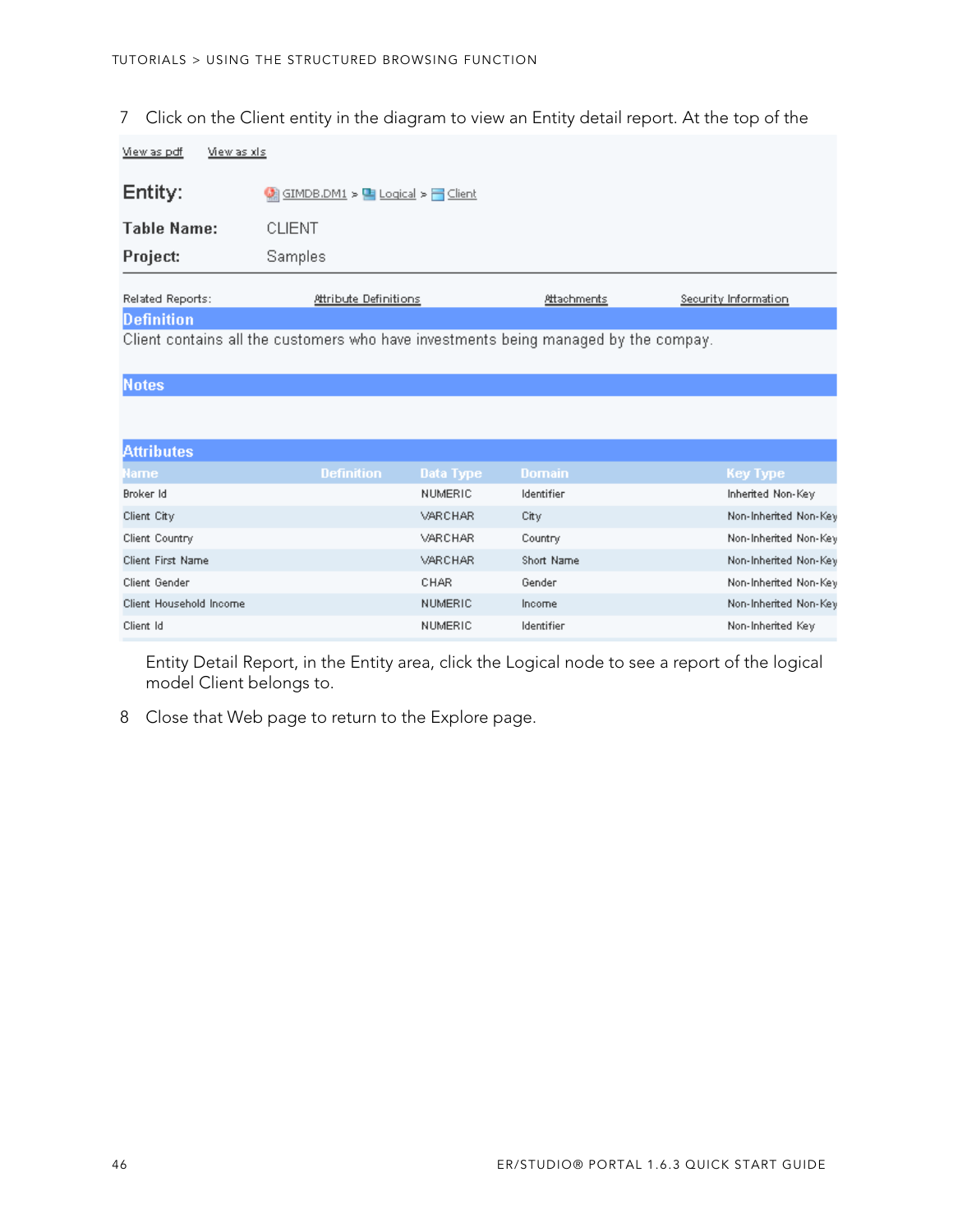### **Viewing the Submodel Report**

1 From the Explore tree, expand the **Adventure Works** diagram name and the **Logical** model, and then click the submodel **Human Resources**. A detailed report appears displaying the entities, relationships, and views for the selected submodel.

| <b>View as report</b>                                                                            |                      |                          |                       |                                |                                                                    |  |
|--------------------------------------------------------------------------------------------------|----------------------|--------------------------|-----------------------|--------------------------------|--------------------------------------------------------------------|--|
| Submodel: <sup>2</sup> Adventure Works.DM1 > <sup>2</sup> Logical > <sup>1</sup> Human Resources |                      |                          |                       |                                |                                                                    |  |
| Notation:                                                                                        | <b>IE-Crows Feet</b> |                          |                       |                                |                                                                    |  |
| Style:                                                                                           | Relational           |                          |                       |                                |                                                                    |  |
| Project:                                                                                         | Projects             |                          |                       |                                |                                                                    |  |
|                                                                                                  |                      |                          |                       |                                |                                                                    |  |
|                                                                                                  |                      |                          |                       |                                |                                                                    |  |
| <b>Definition</b>                                                                                |                      |                          |                       |                                |                                                                    |  |
|                                                                                                  |                      |                          |                       |                                |                                                                    |  |
| <b>Entities</b>                                                                                  |                      |                          |                       |                                |                                                                    |  |
| Name                                                                                             |                      | Definition               |                       |                                |                                                                    |  |
| Department                                                                                       |                      |                          | Cycles company.       |                                | Lookup table containing the departments within the Adventure Works |  |
| <b>Employee</b>                                                                                  |                      |                          |                       |                                | Employee information such as salary, department, and title.        |  |
| <b>EmployeeAddress</b>                                                                           |                      |                          |                       |                                | Cross-reference table mapping employees to their address(es).      |  |
| EmployeeDepartmentHistory                                                                        |                      |                          |                       | Employee department transfers. |                                                                    |  |
| EmployeePayHistory                                                                               |                      |                          | Employee pay history. |                                |                                                                    |  |
| JobCandidate                                                                                     |                      |                          |                       |                                | Résumés submitted to Human Resources by job applicants.            |  |
| Shift                                                                                            |                      | Work shift lookup table. |                       |                                |                                                                    |  |
| Relationships                                                                                    |                      |                          |                       |                                |                                                                    |  |
| Parent Entity                                                                                    |                      |                          |                       |                                | Child Entity Type Existence Cardinality Verb Inverse               |  |

- 2 To gain access to the related reports, click **View as report**.
- 3 To view related reports for the selected submodel, click **Business Rules** in the **Related Reports** area of the report.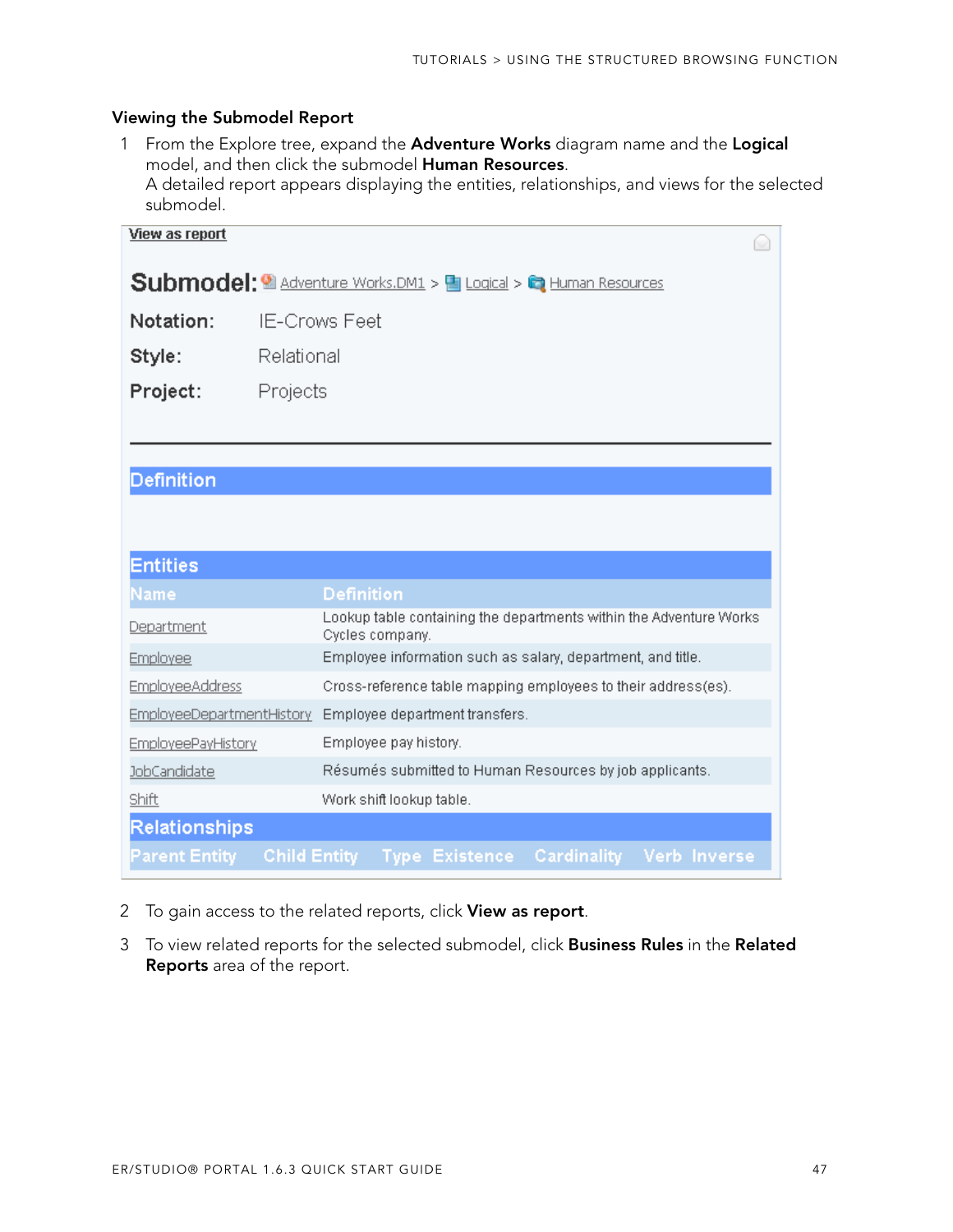A report showing all the business rules for this submodel is generated and displayed.

View as pdf View as xls

**Business Rules** 



| <b>Project Name:</b>  | Projects                              |
|-----------------------|---------------------------------------|
| Diagram Name:         | Adventure Works.DM1                   |
| Diagram File<br>Name: | Adventure Works.DM1                   |
| Model Name:           | Logical                               |
|                       | <b>Submodel Name:</b> Human Resources |

## **Business Rules**

Each Department must Relate to Zero or More EmployeeDepartmentHistory Each Employee must Relate to Zero or More EmployeePayHistory Each Employee must Relate to Zero or More EmployeeDepartmentHistory Each Employee must Relate to Zero or More EmployeeAddress Each Employee may Relate to Zero or More Employee Each Employee may Relate to Zero or More JobCandidate Each Shift must Relate to Zero or More EmployeeDepartmentHistory

4 Close that report to return to the Human Resources Submodel details report.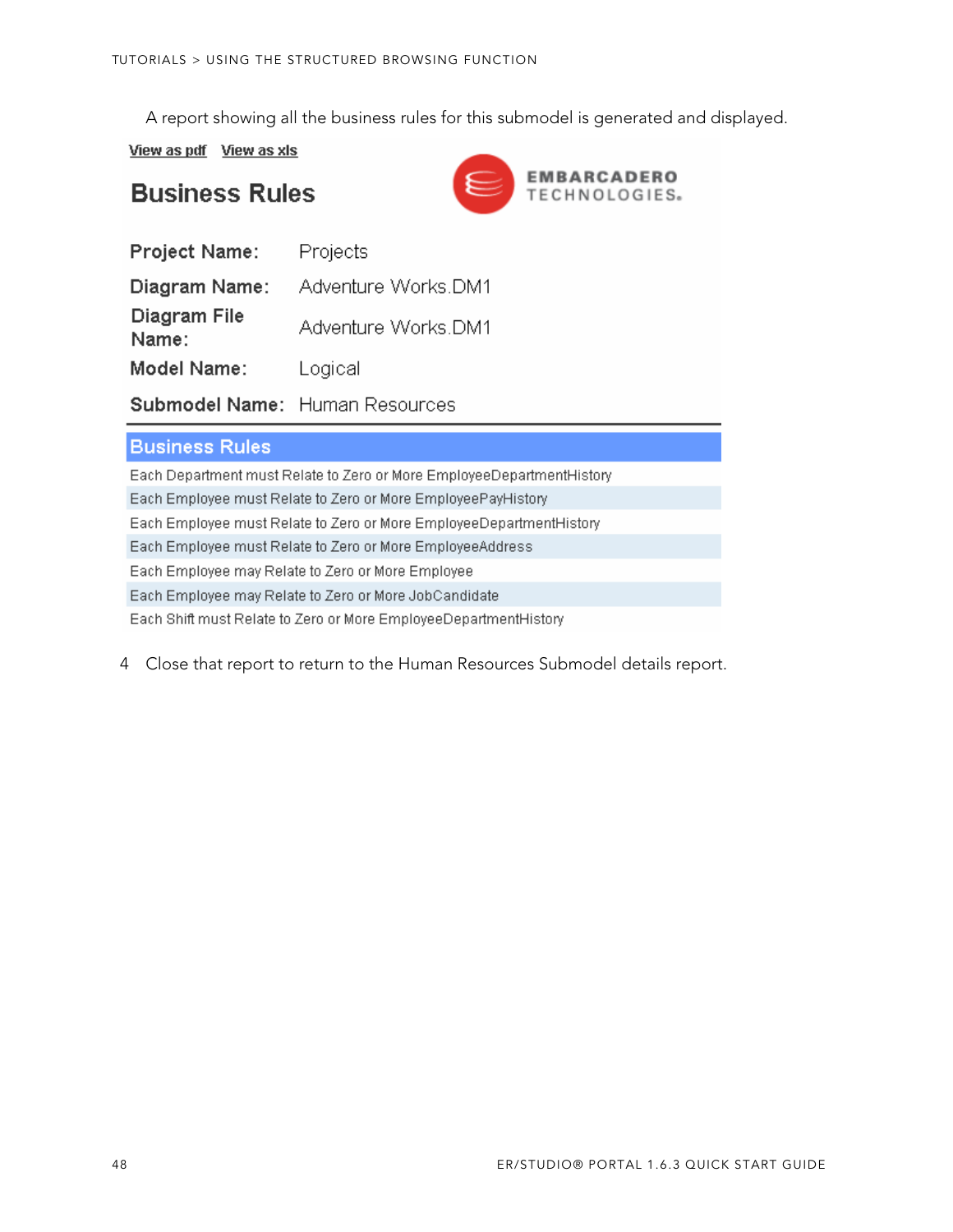#### **Viewing ER/Studio Business Architect Reports**

There are many reports available for ER/Studio Business Architect (ER/Studio BA) objects. Let's have a look at a Business Model report.

1 From the Repository tree, expand the Workspaces node and then expand the nodes to the diagram level as shown in the following example.



In the example above

- **Workspace** name is Waterfront Bank
- **Business Project** name is Enterprise Architecture Initiative
- **Model** names are Business Concepts and Credit Application Process
- **Diagram** names are Customer Conceptual Diagram, High Level Concepts, High Level Process, Impact Analysis for Auto-approve, and Loan Application process.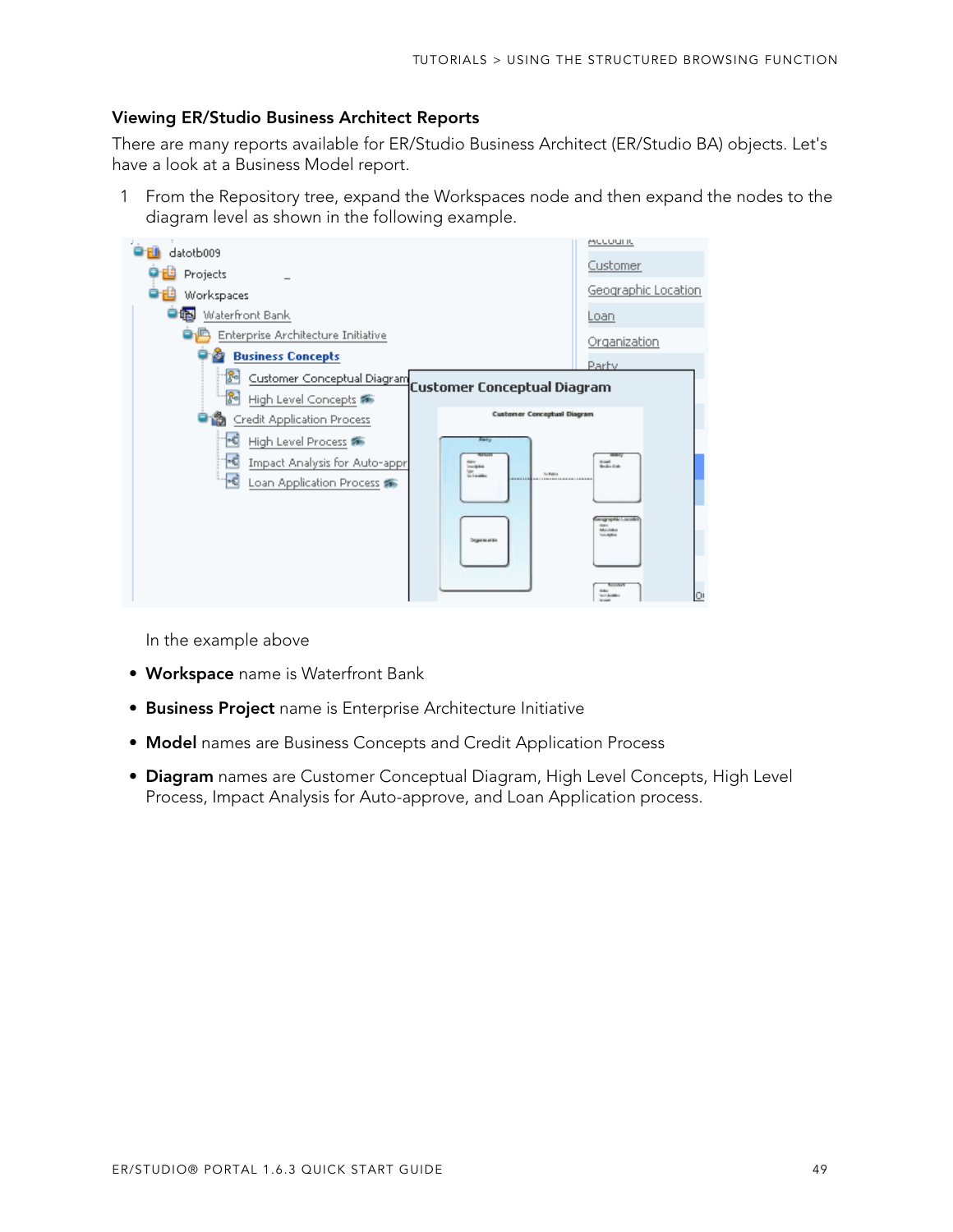2 Click the name of a conceptual diagram to view the basic Business Diagram report. It will resemble the following:

| View as report                                                                                                                                                                | χ |
|-------------------------------------------------------------------------------------------------------------------------------------------------------------------------------|---|
| <b>Business</b><br>Hall Waterfront Bank > <mark>凸</mark> Enterprise Architecture Initiative > <mark>☆</mark> Business<br>Concepts > 8 Customer Conceptual Diagram<br>Diagram: |   |
| <b>Description</b>                                                                                                                                                            |   |
|                                                                                                                                                                               |   |
| There are no data to display based on current selection(s).                                                                                                                   |   |
| <b>Notes</b>                                                                                                                                                                  |   |
| There are no data to display based on current selection(s).                                                                                                                   |   |
| Subject Area Display(s)                                                                                                                                                       |   |
| Name                                                                                                                                                                          |   |
| There are no data to display based on current selection(s).                                                                                                                   |   |
| <b>Entity Display(s)</b>                                                                                                                                                      |   |
| Name                                                                                                                                                                          |   |
| Account                                                                                                                                                                       |   |
| Geographic Location                                                                                                                                                           |   |
| Organization                                                                                                                                                                  |   |
| Party                                                                                                                                                                         |   |
| Person                                                                                                                                                                        |   |
| Salary                                                                                                                                                                        |   |

3 Go ahead and explore the reports by clicking the nodes in the Repository tree and the links in the basic reports that display.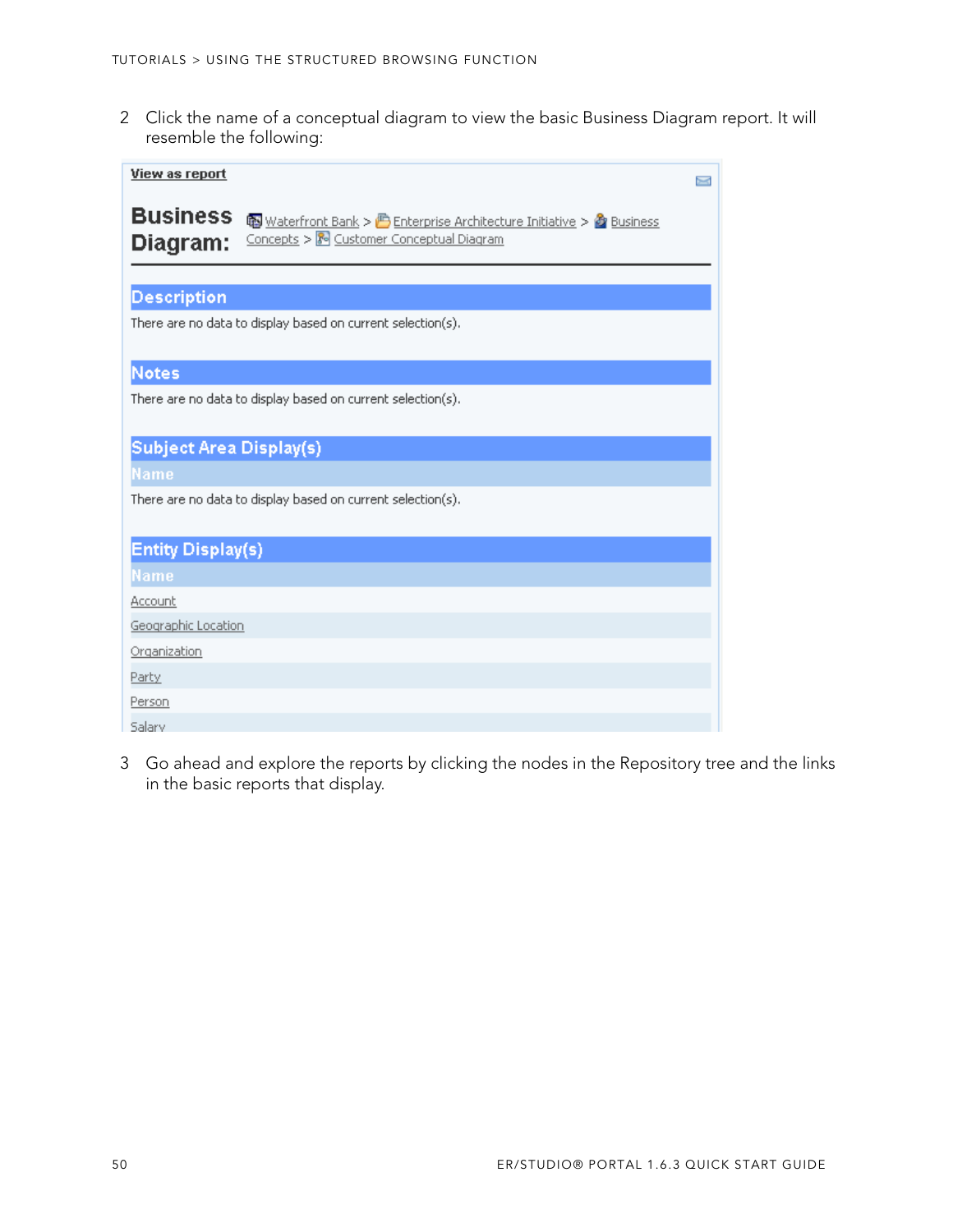#### **Watching a Report for new comments**

If you haven't already done so, you need to set up your email preferences in order to enable a watch.

1 At the top of the page, click your logged in user name and select **Preferences**.

| Welcome Administration Logout   Help |                                   |  |  |  |  |
|--------------------------------------|-----------------------------------|--|--|--|--|
|                                      | <b>Preferences</b>                |  |  |  |  |
|                                      | Labels                            |  |  |  |  |
|                                      | <b>Comments</b>                   |  |  |  |  |
|                                      | Watches<br>Create a custom keport |  |  |  |  |

2 In the **Actions** area of the Portal preferences page, click **Edit** and enter your email address.

An email will be sent to this address when new comments are added to reports you are watching.

- 3 Click the back button to view the Submodel details.
- 4 Click the watch icon (open envelope) in the top right corner of the details.

#### **Documenting, Organizing, and Providing Feedback on Reports**

1 At the bottom of the report, click **Add Comment**.

You can add comments to reports to enable you to communicate your observations about the report with other users.

2 Enter a comment into the text area provided and then click **Add**.

If your administrator has configured the Portal to require moderator approval of all comments you may have to wait until your comment is approved before you and other users can see it.



Only the comment creator or the administrator can delete a comment but all users can see it. In the above, only the second comment was created by the logged in user, so he can delete only that comment.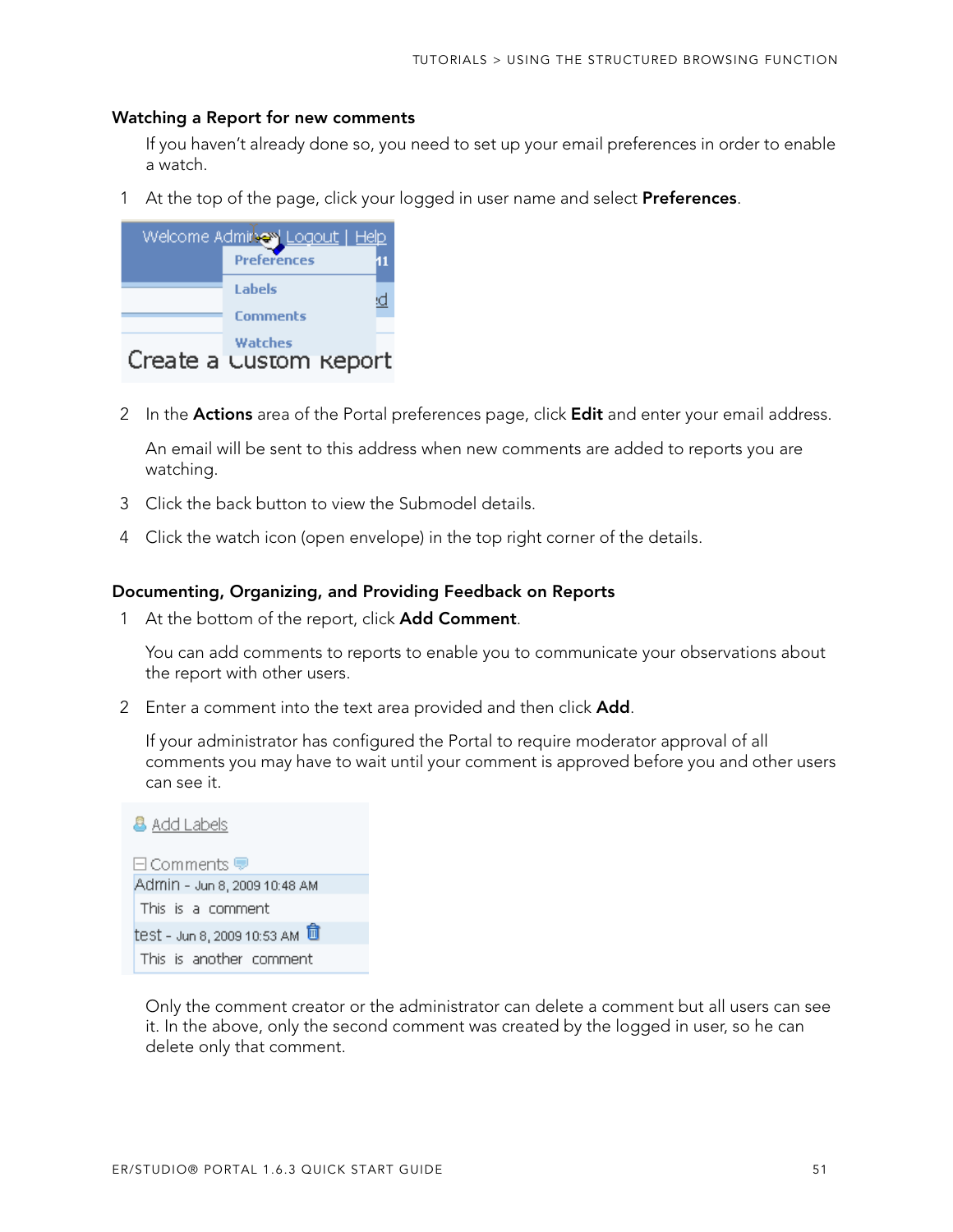3 At the bottom of the report, click **Add Labels**.

You can add the same label to many reports, enabling you to organize them.

4 Enter a label name into the text area, click **Add** and then click **Done**.

| <b>Current Labels:</b> blue <b>x</b> green <b>x</b> red <b>x</b><br>Enter a new label to add to this object (up to 128 characters):<br>Add<br>Done<br>Previously Added Labels: test ♥<br>Add Comment | <b>Edit Labels</b> |  |
|------------------------------------------------------------------------------------------------------------------------------------------------------------------------------------------------------|--------------------|--|
|                                                                                                                                                                                                      |                    |  |
|                                                                                                                                                                                                      |                    |  |
|                                                                                                                                                                                                      |                    |  |

You can add the same label to any number of reports, so you can organize them as you like. Labels you create are not viewable by any other users.

5 To view where a label is used, in the Labels area at the bottom of the report, click the label name.

Labels & blue green red Add Comment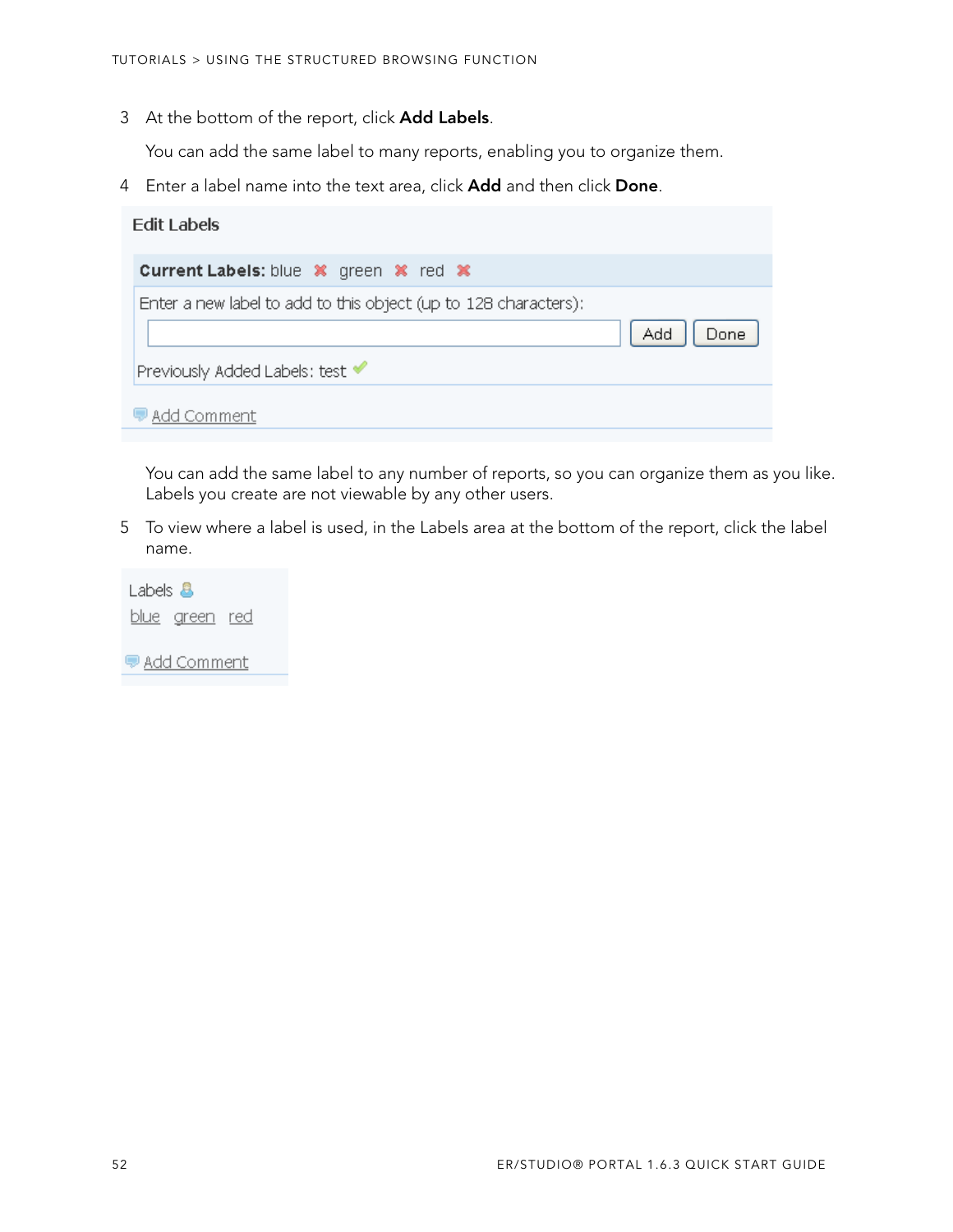The My Labels page opens where you can see the names of your labels and the reports to which they have been added. From this page you can also delete any labels if you like or click the name of a report to view that report.

| My Labels                                           |                                                           |
|-----------------------------------------------------|-----------------------------------------------------------|
| $\square$ $\square$ blue $\mathsf{x}^{\mathsf{x}}$  |                                                           |
|                                                     | $\Box$ $\ominus$ Main Model $\ast$                        |
| $\square$ $\square$ green $\mathbf{x}^{\mathbf{X}}$ |                                                           |
|                                                     | $\Box$ <b>Main Model <math>\mathbf{\mathsf{x}}</math></b> |
| $\square \equiv$ red $\mathbf{x}^{\mathbf{X}}$      |                                                           |
|                                                     | $\Box$ $\Box$ Main Model $\bm{x}$                         |
| $\square$ $\Xi$ test $\mathbf{x}^{\mathbf{X}}$      |                                                           |
|                                                     | $\Box$ $\Box$ $\underline{a}$ .dm1 $\times$               |
|                                                     | <b>E</b> Categories <b>*</b>                              |
| 唔                                                   | Northwind Production (SQL Server 2000) X                  |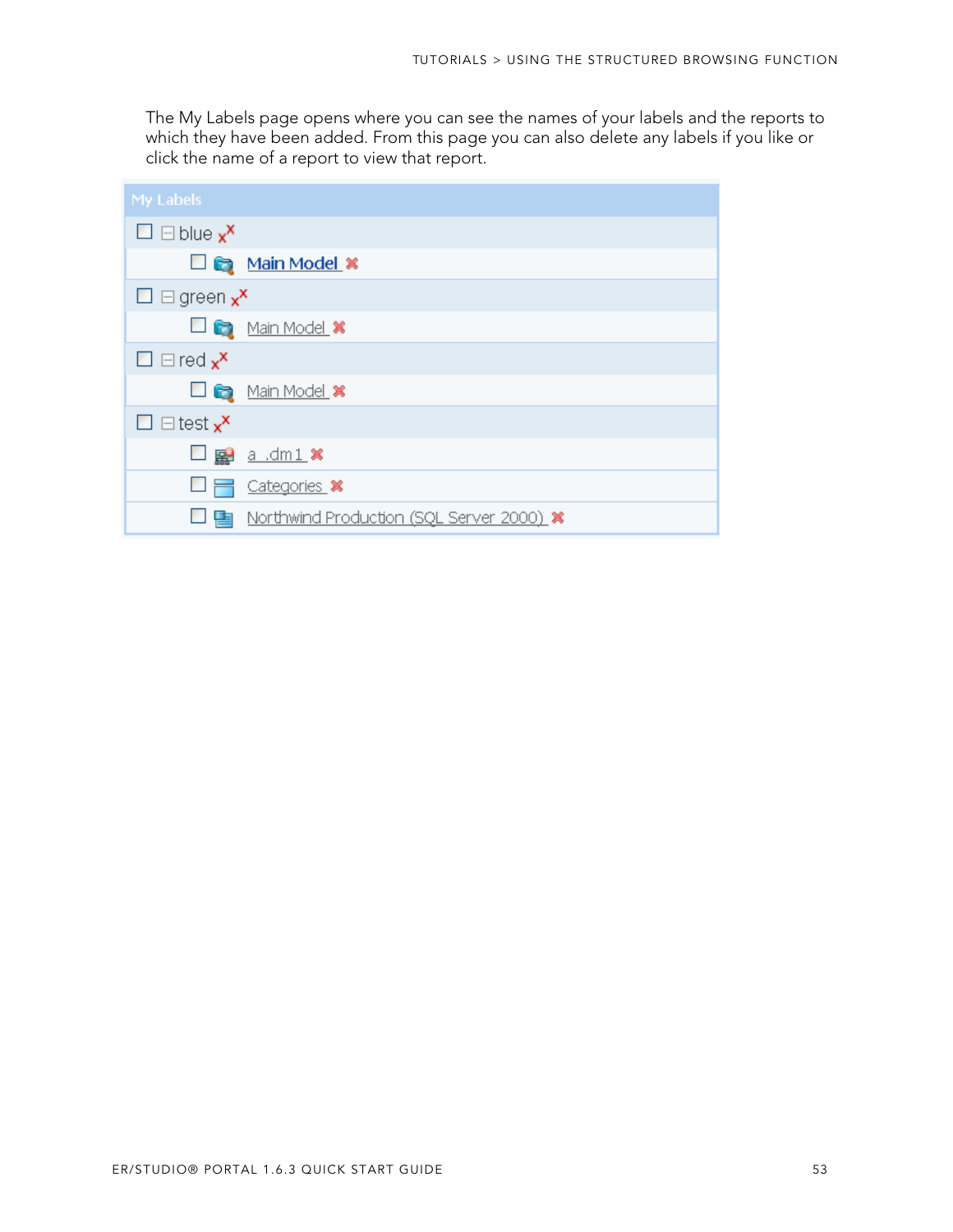# USING THE SEARCH FUNCTION

Next we are going to do a simple search within the reporting database. The search results show the location of your entered text string in a search results table. You can then drill-down through the reports to view more details on the object.

1 On the Home dashboard enter customer in the **Search** area and then click **Enter**. The search will find all instances of your text string in the database. The search string is not case-sensitive and supports standard search syntax such as \*, ?, AND, and OR. For more information, see the online Help.

The following screen shot shows a partial listing of the results.

| <b>EMBARCADERO</b><br><b>TECHNOLOGIES.</b>                                                                                                                                                                                                                                                                                    |                                                                              | Welcome Admin -   Logou                                                                                                     |
|-------------------------------------------------------------------------------------------------------------------------------------------------------------------------------------------------------------------------------------------------------------------------------------------------------------------------------|------------------------------------------------------------------------------|-----------------------------------------------------------------------------------------------------------------------------|
| 소Home   Q Explore   E Reports   & Activity   Q Admin                                                                                                                                                                                                                                                                          | Search:                                                                      | $Q$ $AC$                                                                                                                    |
| View as table   Hide details                                                                                                                                                                                                                                                                                                  |                                                                              | Results 1 - 10 of 650 for customer. (in                                                                                     |
| ★ 1日 1号                                                                                                                                                                                                                                                                                                                       | Order By: Relevance <a> <a> <a> </a> </a> </a> L<br>Name   Diagram   Workspa |                                                                                                                             |
| Roche ADW.DM1 > Logical > CUST_XREF_TB > ENTERPRISE_CUST_TP (100%)<br>2009/11/04 09:59 Modified By: GNE\mehmet<br>Definition: A common customer type assigned to a Roche Customer ID. This type consolidates customer<br>types from various sources of customer information (e.g., DDD, Siebel MAXIS, SAP QUEST, IMS Xponent, |                                                                              | <b>Filter By Data Proje</b><br>θ<br>∴ co Projects (650                                                                      |
| DEA, State License files) by mapping each source type to a consolidated (i.e., enterprise-wide) customer                                                                                                                                                                                                                      |                                                                              | <b>E</b> commerc                                                                                                            |
| type.<br>Attribute Name: ENTERPRISE_CUST_TP<br>Column Name: ENTERPRISE_CUST_TP                                                                                                                                                                                                                                                |                                                                              | ि <b>∕⊘</b> Roche                                                                                                           |
| Data Type: VARCHAR<br>Foreign Key: False<br>Full Data Type: VARCHAR(14) NULL<br>Identity: False                                                                                                                                                                                                                               |                                                                              | <b>Filter By Diagram(s)</b><br><b>√ Ø</b> Roche ADW E<br>(650)                                                              |
| Key Type: Non-Inherited Non-Key<br>Length: 14<br>Logical/Physical: LOGICAl<br>Nullable: NULL<br>Primary Key: False<br>Role Name: ENTERPRISE_CUST_TP                                                                                                                                                                           |                                                                              | <b>Filter By Object Typ</b><br>Data Architect 44<br>✔ Ø Attribute (59<br>$\vee$ <b>O</b> Entity (27)<br>$\vee$ 8 Table (27) |
| Roche ADW.DM1 > Logical > SRC_CUST_AFFIL_TB > ROCHE_CUST_ID_2 (94.9%)<br>2009/11/04 09:59 Modified By: GNE\mehmet<br>Definition: Contains the Roche Customer ID of the second customer id in an affiliation.<br>Attribute Name: ROCHE_CUST_ID_2<br>Column Name: ROCHE_CUST_ID_2<br>Data Type: NUMERIC                         |                                                                              | <b>Currently Active Filt</b><br>Diagram: Roche<br>ADW.DM1 窗<br>Type: Column B                                               |

### 2 In the **Filter By Object Type(s)** area, click **Entity**.

A new area at the bottom of the page displays showing the Currently Active filter.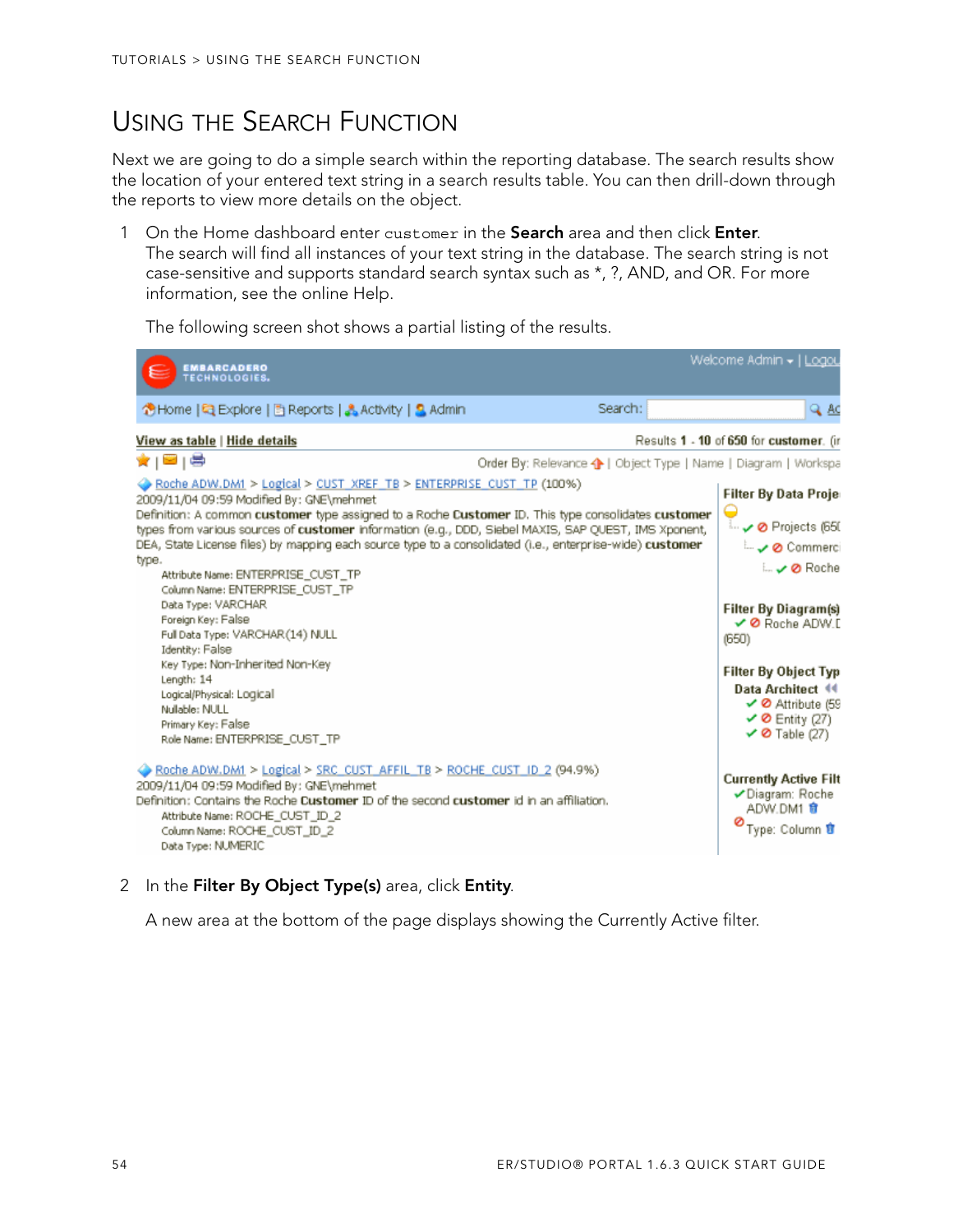3 You can continue to drill-down through the results.

For example, click **Logical** next to **activation.DM1** on the results and the report for that model appears.

| <b>EMBARCADERO</b><br>€<br>TECHNOLOGIES. |                                                       |         | Welcome Admin v   Logout   Hel |
|------------------------------------------|-------------------------------------------------------|---------|--------------------------------|
|                                          | ↑ Home   2 Explore   E Reports   & Activity   3 Admin | Search: | Q Advance                      |
| View as pdf<br>View as xls               |                                                       |         |                                |
| Model:                                   | ◎ activation.DM1 > ■ Logical                          |         |                                |
| Notation:                                | <b>IE-Crows Feet</b>                                  |         |                                |
| Style:                                   | Relational                                            |         |                                |
| Project:                                 | Project1_1                                            |         |                                |

#### Related Reports: Attribute Definitions Business Rules Entity Definitions Attachments Security Information

| Submodels              |                   |  |                  |
|------------------------|-------------------|--|------------------|
| <b>Name</b>            | <b>Definition</b> |  |                  |
| Main Model             |                   |  | <b>View Imad</b> |
| <b>Entities</b>        |                   |  |                  |
| <b>Name</b>            | <b>Definition</b> |  |                  |
| activation key         |                   |  |                  |
| activation key group   |                   |  |                  |
| activation key product |                   |  |                  |
| activation product     |                   |  |                  |
| capacity               |                   |  |                  |
|                        |                   |  |                  |

You can view and save these reports.

- 4 Click **View as xls** and the report is downloaded.
- 5 Return to the Explore dashboard by closing the report Web pages.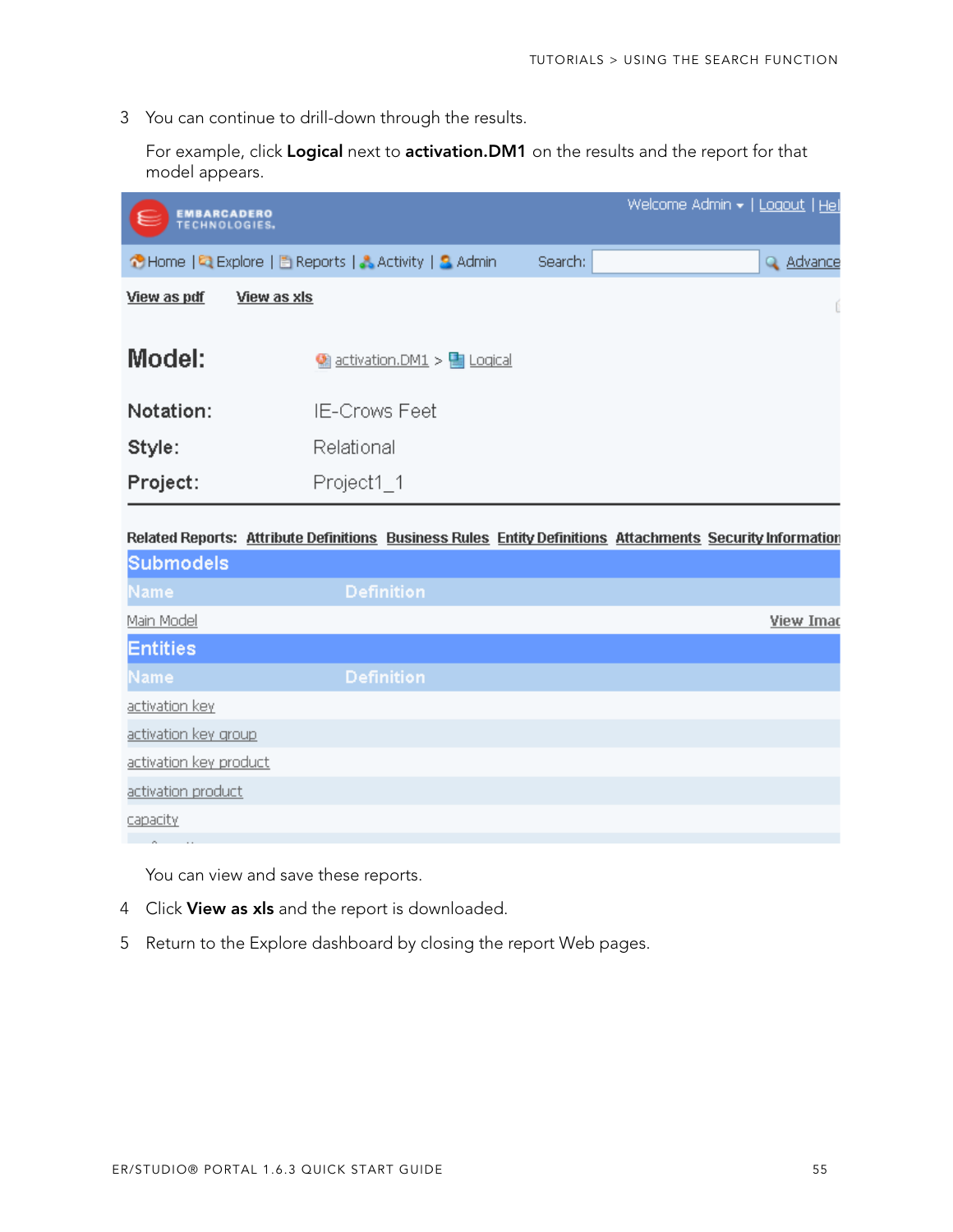6 To add this search to your list of favorite searches, click the star icon as shown in the following screenshot.



7 In the **Add to favorites** dialog, enter a name and description of the search, such as customer and filtered by entity, and then click **Submit**.

## Add to favorites

| Name<br>Description |         |        |       |
|---------------------|---------|--------|-------|
|                     | □Shared |        |       |
|                     |         | Submit | Close |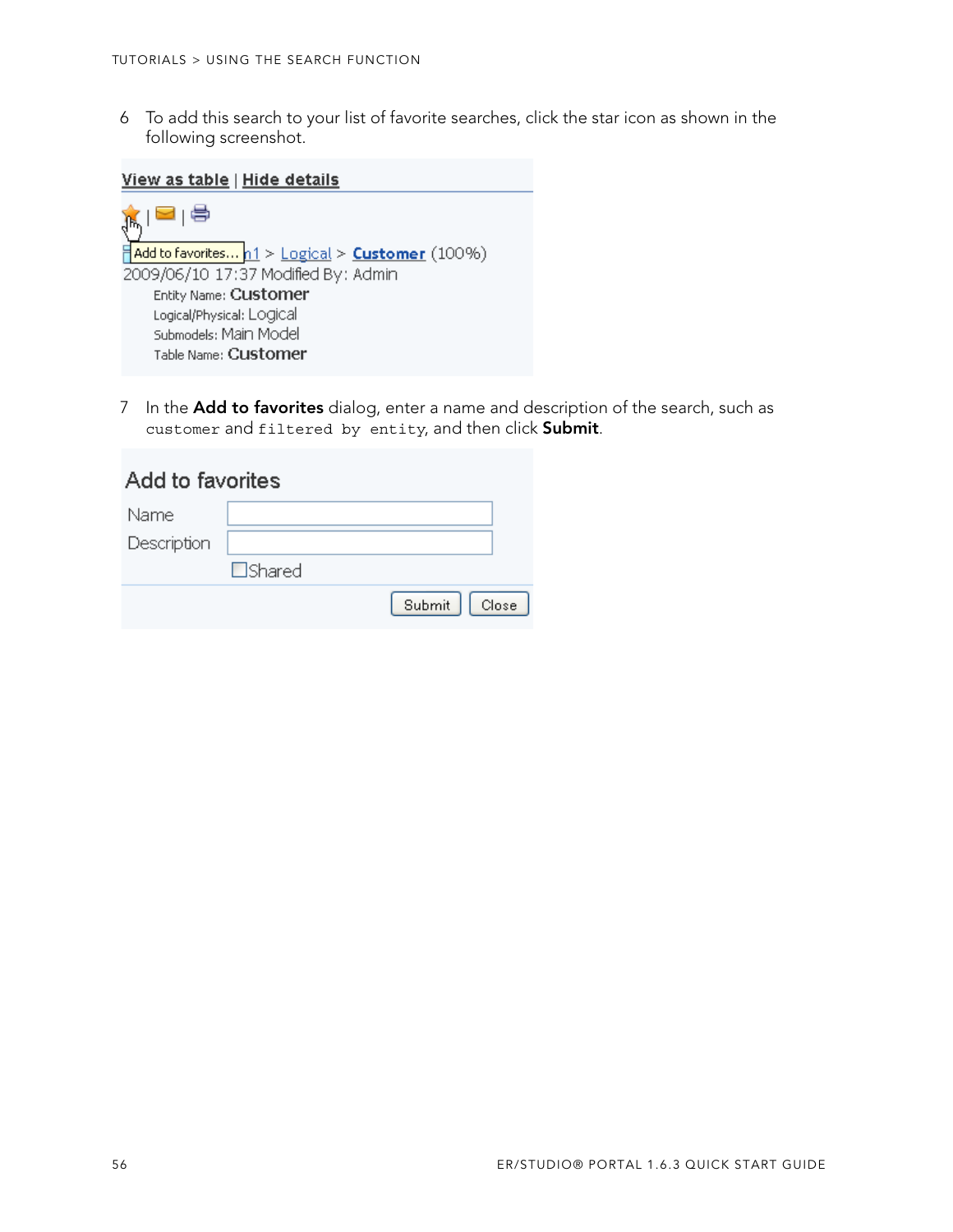8 Click **Close** and then click **Home** to return to the Home dashboard. Notice that in the list of Favorite searches the new customer search is listed.

| ↑ Home   2 Explore   E Reports   & Activity   3 Admin                                                                                                                                        | Sea                                                                                                     |
|----------------------------------------------------------------------------------------------------------------------------------------------------------------------------------------------|---------------------------------------------------------------------------------------------------------|
| Browse the ER/Studio Repository<br>Browse ER/Studio Enterprise projects to locate and view metadata for the<br>diagrams, models, submodels and objects you wish to explore<br>Start Browsing | Create a Custor<br>Create and publish ad hoc report<br>with simple to use tools and easy<br>communicate |
| Perform an Advanced Search<br>Search the ER/Studio Enterprise Repository in a way that lets you have<br>ultimate control over your wildcard searches<br>Start Searching                      | Run a Shared F<br>Run a standard report supplied b<br>has been shared for public use                    |
| <b>Favorite Searches</b>                                                                                                                                                                     | <b>Favorite Repor</b>                                                                                   |
| <b>My Searches</b><br>customer<br>Customer search results                                                                                                                                    |                                                                                                         |

You can email the search results to an associate by clicking the envelope icon, delete the search by clicking the garbage can, and share the search by clicking the lock icon.

9 Next to **customer** in the **Favorite Searches** area, click the lock icon to share the search.

Sharing the search makes the search available to other Portal users.

**NOTE:** Although other users can use this search, they will not have access to search results for objects their user permissions do not grant them access to.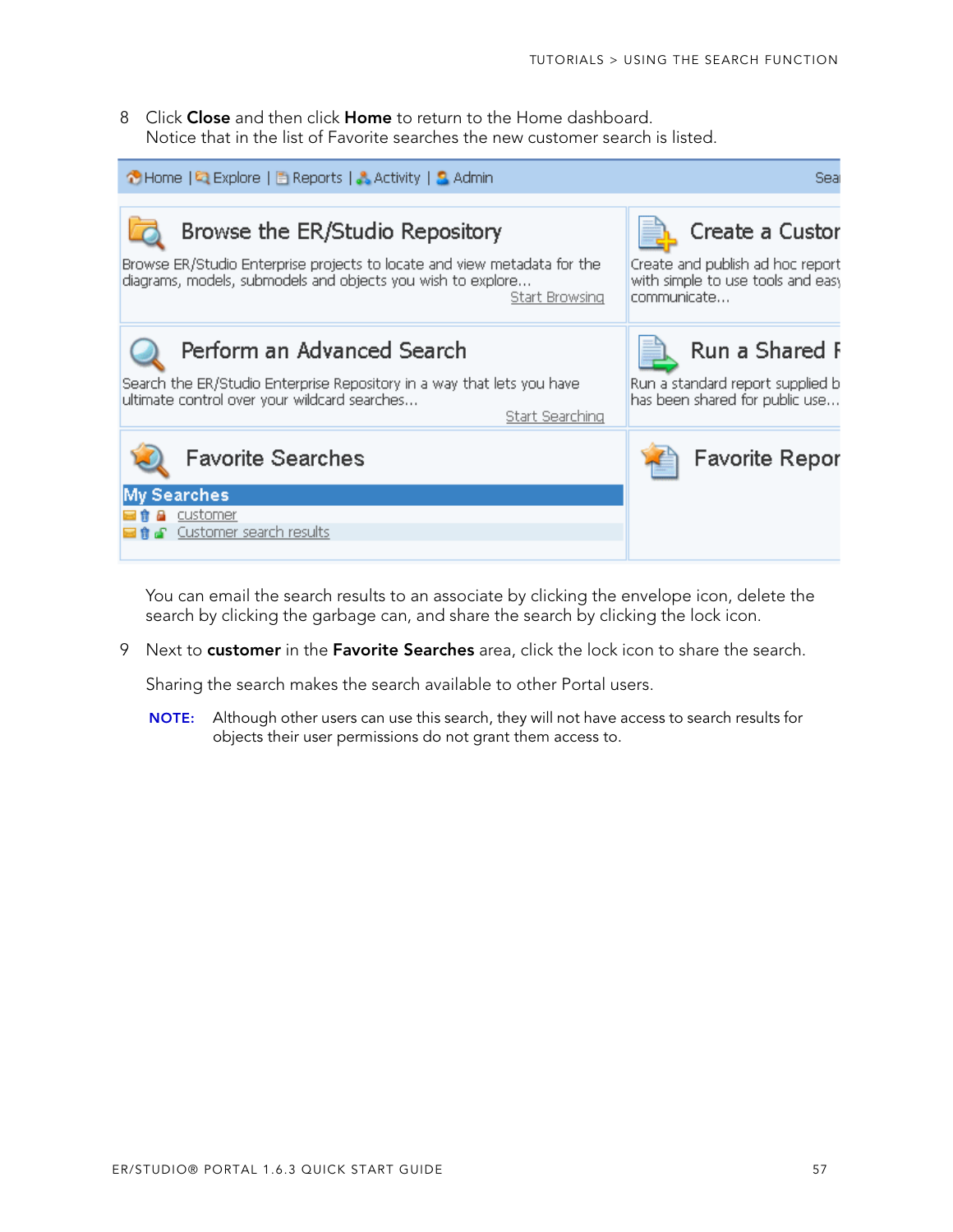# **Using the Advanced Search Function**

In the advanced search, you have the following capabilities in addition to those of the Simple Search. You can:

- Specify that the property value starts with, contains, ends with, or is an exact match to the text.
- Set filters to include or exclude results based on modification dates and specific object types.
- Set how you want the search results sorted.
- Specify the number of results to display per page.

In the following example, we want to find all references to the text string "customer" in the diagram "Repository Reporting".

1 On any dashboard page, click **Advanced**.

The Advanced Search Web page appears.

| <b>EMBARCADERO</b><br>⋹<br><b>TECHNOLOGIES.</b>       |                                            |          |
|-------------------------------------------------------|--------------------------------------------|----------|
| ↑ Home   Q Explore   B Reports   & Activity   S Admin |                                            |          |
| Search Text                                           | Include matches for similar-sounding words |          |
| Filters                                               |                                            |          |
| $\Box$ Modification                                   | Scope in: OAII O Data O Business           |          |
|                                                       | Modified<br>anytime<br>$\vee$<br>By        |          |
| 田 Object Type                                         |                                            |          |
| $\Box$ Property                                       | Value<br>Name                              |          |
| $\checkmark$ 0                                        |                                            | ति<br>맺고 |
| Sorting                                               | Relevance<br>v                             | 企計       |
| Pagination                                            | 10 results per page<br>v                   |          |
| Search                                                |                                            |          |

2 In the **Search Text** area, enter customer.

You can also search for objects starting with c by entering  $c^*$ , object starting with c that have four letters in the name by entering c????. The search supports all the usual wildcard syntax combinations except you cannot initiate a search with a leading wildcard.

3 In the Filters area, click **Data** to search only ER/Studio Data Architect objects.

**TIP:** Clicking Business would search through ER/Studio Business Architect objects only.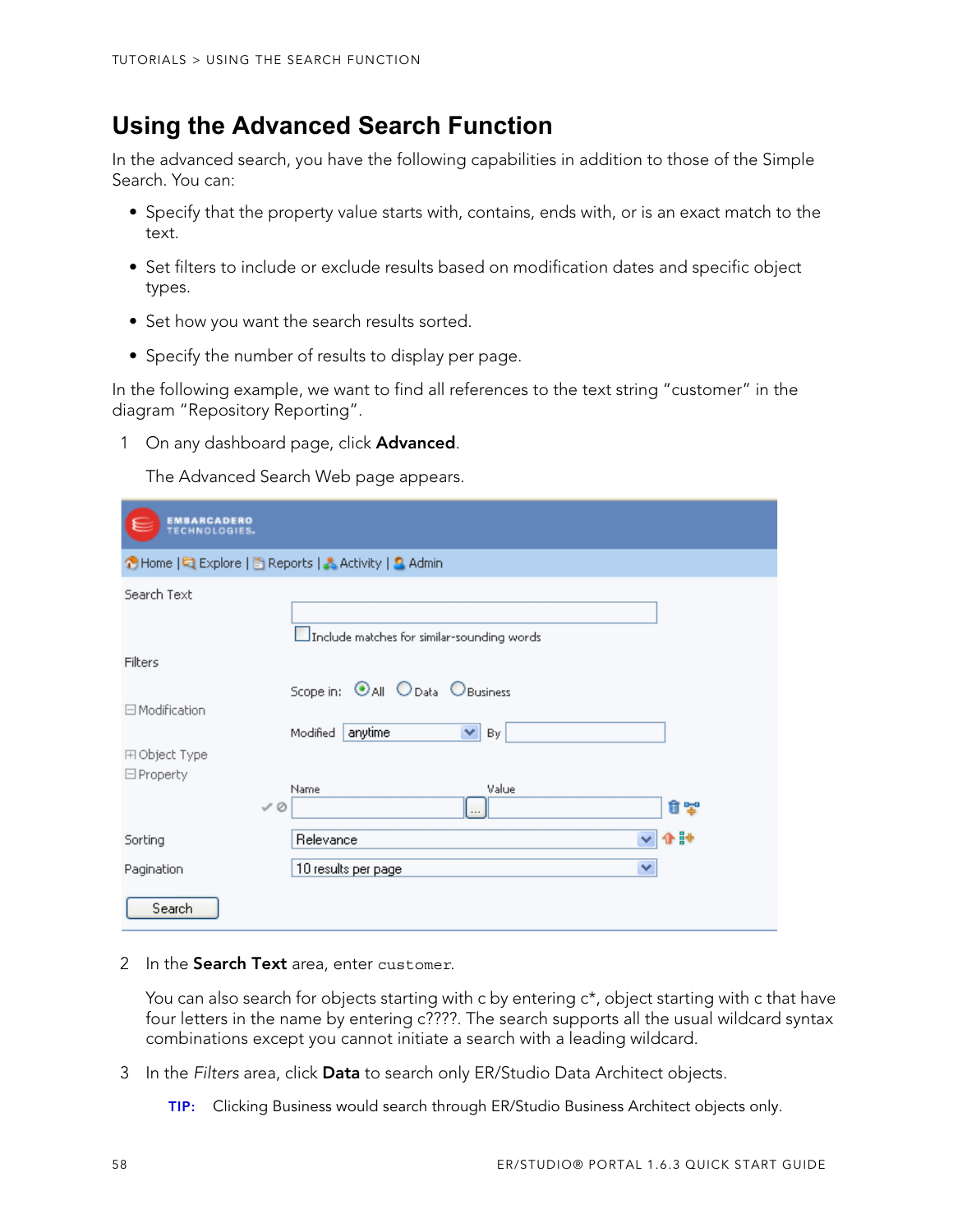4 In the **Modification** area, click the plus sign (+) and then click the **Modified** list and choose **in the past week** as shown below.

| Search Text                                                  | customer<br>$\mathop{\text{Indude}}$ matches for similar-sounding words                                                                                                                                             |
|--------------------------------------------------------------|---------------------------------------------------------------------------------------------------------------------------------------------------------------------------------------------------------------------|
| Filters                                                      |                                                                                                                                                                                                                     |
| $\boxminus$ Modification<br>田 Object Type<br>$\Box$ Property | Scope in: OAII ®Data OBusiness<br><u>anytime</u><br>Modified<br>◡<br>By.<br>anytime<br>in the past 24 hours.<br>in the past week<br>Value<br>Name<br>in the past month<br>命 말<br>$\checkmark$ 0<br>in the past year |
| Sorting                                                      | 相和<br>Relevance                                                                                                                                                                                                     |
| Pagination                                                   | 10 results per page<br>$\checkmark$                                                                                                                                                                                 |
| Search                                                       |                                                                                                                                                                                                                     |

This limits the search to objects that were modified in the last week. You can also limit the search to objects changed by a specific user by entering a user name in the By text box, but for this exercise, leave the By box blank.

5 In the **Object Type** area, expand the plus (+) sign.

Notice that in the Object Type area, you can select the elements you want included in the search. You can also select multiple individual items in the list by holding down the Ctrl key and clicking the items you want included.

[For this exercise leave the default settings as All for object types.](http://www.embarcadero.com/support)

| $\Box$ Object Type |                                          |  |
|--------------------|------------------------------------------|--|
|                    | ⊠ all                                    |  |
|                    | OR select specific object type(s) below: |  |
|                    | Attachment                               |  |
|                    | Attachment Binding                       |  |
|                    | Attribute                                |  |
|                    | Column                                   |  |
|                    | Data Lineage Column                      |  |
|                    | Data Lineage Source                      |  |
|                    | Data Lineage Table                       |  |
|                    | Data Movement Column                     |  |
|                    | Diagram                                  |  |
|                    | Dictionary                               |  |
|                    | <b>Dictionary Default</b>                |  |
|                    | Dictionary Rule                          |  |
|                    | Domain                                   |  |
|                    | Entity                                   |  |
|                    | Model                                    |  |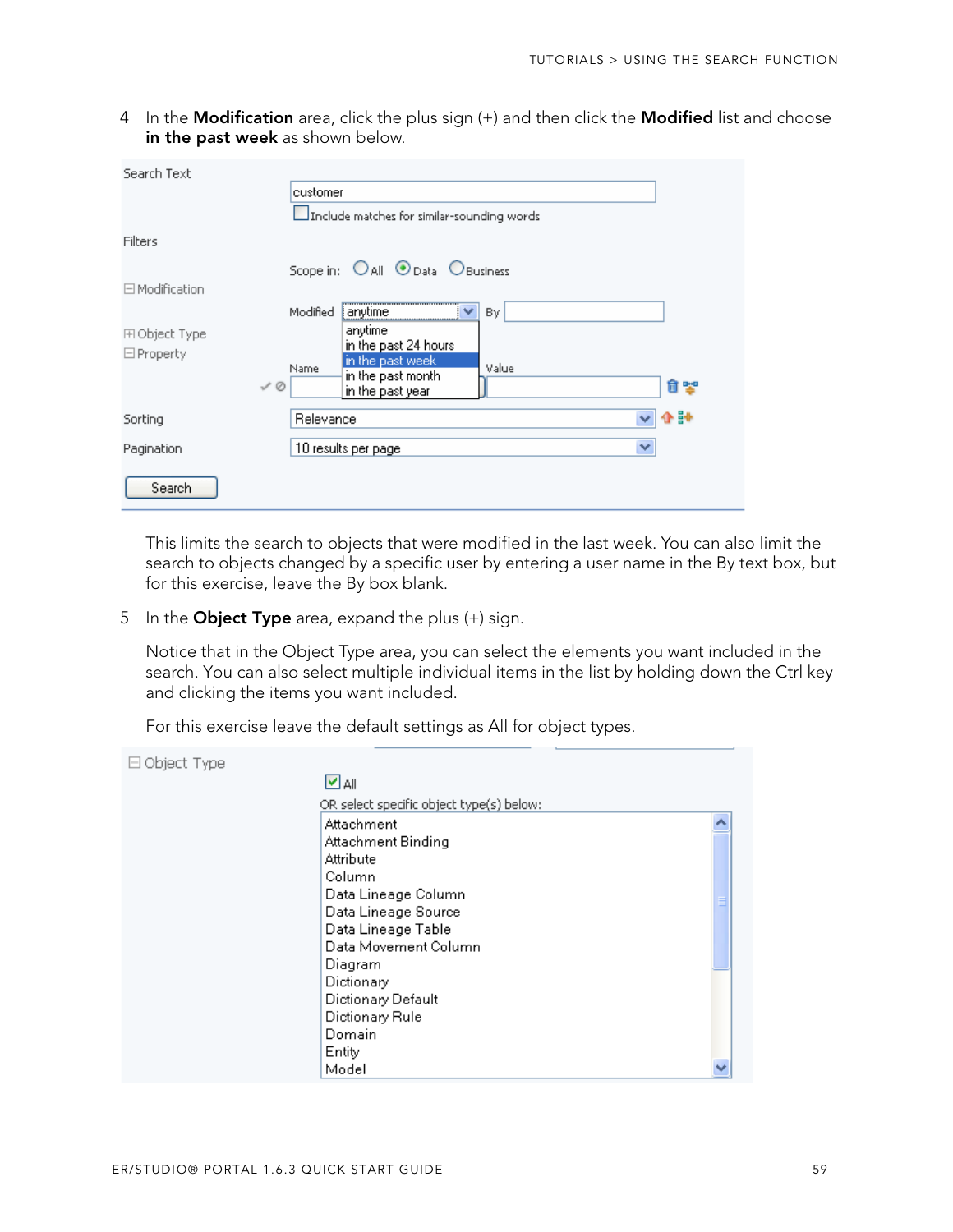6 In the **Property** area, click the ellipsis (...).

| $\Box$ Property |                |                |                                  |                                        |  |
|-----------------|----------------|----------------|----------------------------------|----------------------------------------|--|
|                 |                | Name           | Value                            |                                        |  |
|                 | $\checkmark$ 0 |                | <u>   </u>                       |                                        |  |
| Sortina         |                |                | Highlight properties for: Common |                                        |  |
|                 |                | lAlias.        | AttName                          | <b>Attachment</b>                      |  |
| Pagination      |                | AttachmentType |                                  | AttachmentTypeDefinition AttributeName |  |
|                 |                | lAuthor        | BoundDefault                     | <b>BusinessName</b>                    |  |
|                 |                | Cardinality    | ChildEntityName                  | ColumnName                             |  |
| Search          |                | Company        | Constraint                       | CurrentValue                           |  |
|                 |                | וחחו           | DataTyne                         | DefaultValue                           |  |

Clicking the ellipsis (...) displays the properties we can choose for the object type displayed in the Highlight properties for: box.

- 7 From the **Highlight properties for** list, click the object type **Diagram**. The listed properties changes to highlight only the properties for the specified object type.
- 8 From the list of properties, click **Author**.

Author appears in the Name area.

9 In the **Value** area next to **Author**, enter Product Management.

This will limit the search results to diagrams for which Product Management is listed as the author.

10 Click the check mark to indicate that this is an mandatory inclusion search criteria and then click the page icon with the plus sign to add another property search criteria.

|  | , Property |  |
|--|------------|--|
|--|------------|--|

| Name.           | Value                        |    |
|-----------------|------------------------------|----|
| $\vee$ © Author | <b>M.</b> Product Management | 合写 |

- **TIP:** You can click the ellipsis again to add another property to the inclusion.
- 11 [Leave the default setting of the Sorting](http://www.embarcadero.com/resources/documentation.html) [as Relevance.](http://www.embarcadero.com/resources/online_demos.html)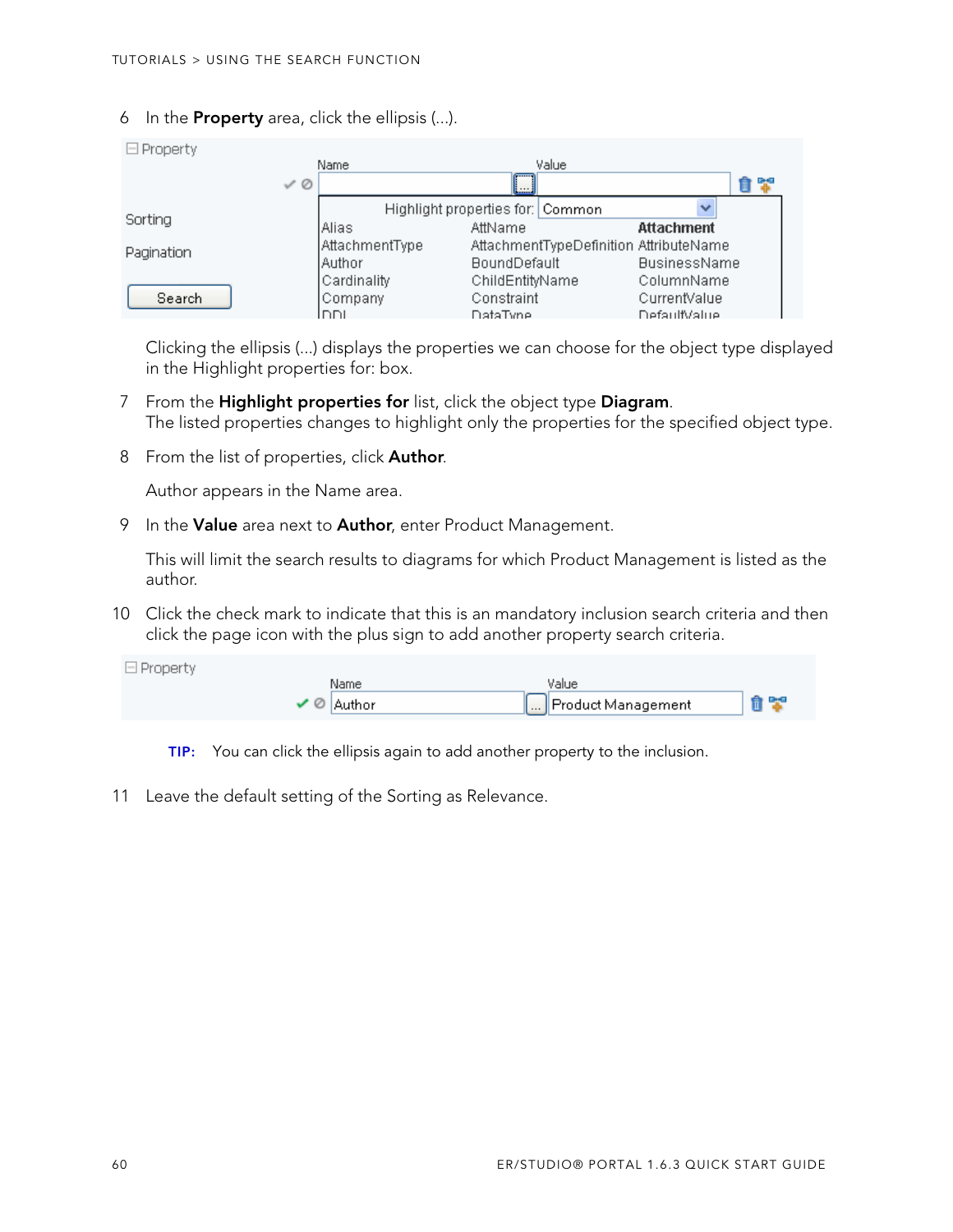12 Click Search and the Search Results report appears.

| View as table   Hide details                                                                                                                                                                                                                          | Result    |
|-------------------------------------------------------------------------------------------------------------------------------------------------------------------------------------------------------------------------------------------------------|-----------|
| ★   ≊   ⇔                                                                                                                                                                                                                                             | Order By: |
| E2 GIMDB.DM1 (100%)<br>2008/08/21 10:32 Modified By: Admin<br>Definition: Initial Reversed Database<br>Author: Product Management<br>Company: Embarcadero Technologies<br>Display Name: Global Investment Management<br>File Name: GIMDB.DM1          |           |
| 图 GIMDBtest1.dm1 (100%)<br>2008/07/23 23:18 Modified By: Admin<br>Definition: Initial Reversed Database<br>Author: Product Management<br>Company: Embarcadero Technologies<br>Display Name: Global Investment Management<br>File Name: GIMDBtest1.dm1 |           |

- 13 Notice the icons above the search results:
	- To add the search to your Favorite Searches, which displays on the Home page, click the star icon.
	- To email the search results, click the envelope.

**NOTE:** Emailing search results must be enabled for this option to work. The Administrator can set this option during install or through Interaction Settings on the Admin page.

• To print the search results, click the printer icon.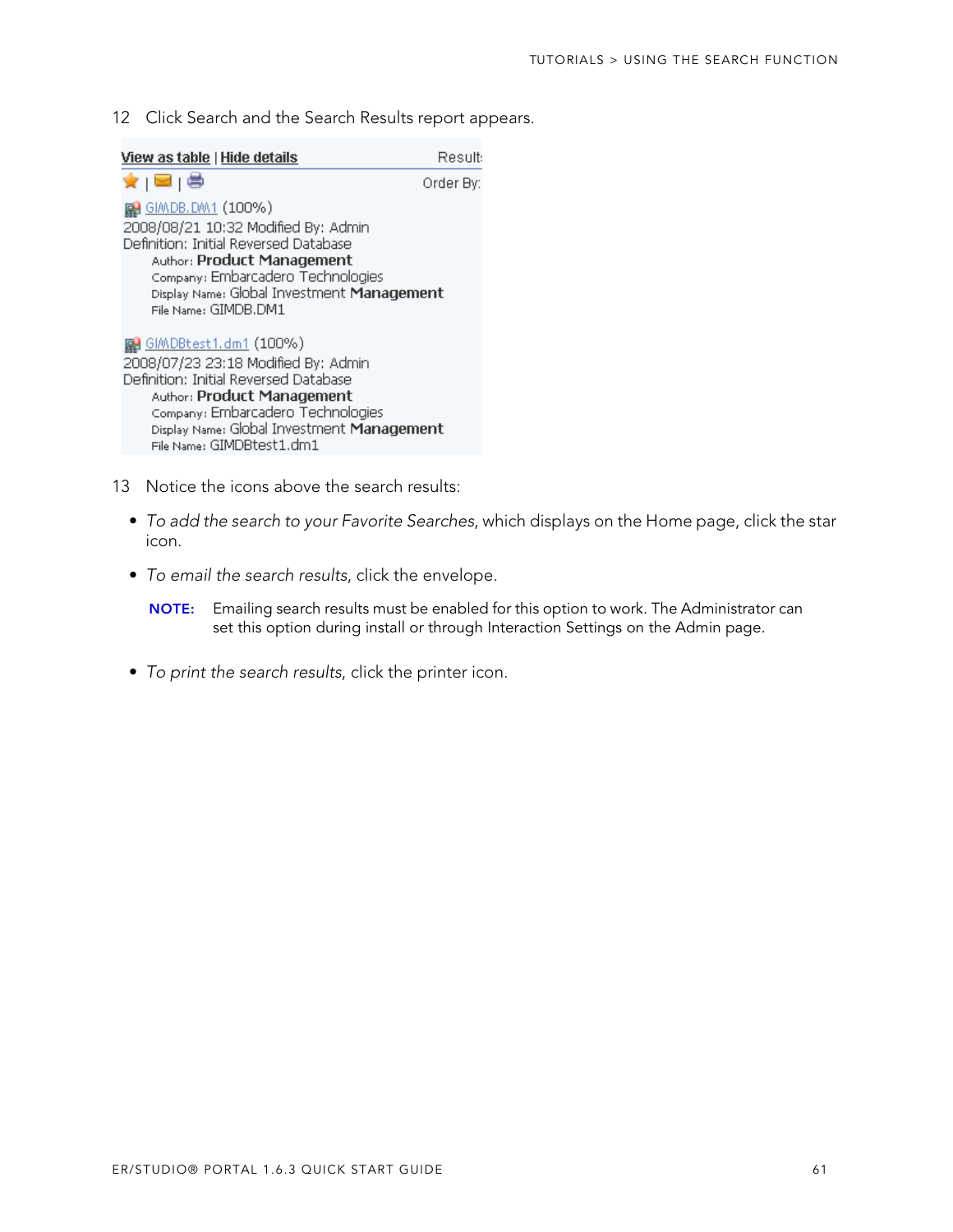14 Click the yellow circle next to the filter type name. This will expand the list to encompass the default number of filters of that type, as shown in the following. Note the yellow circle changes color to green to indicate that all filters are displayed.

| <b>MBARCADERO</b><br>CHNOLOGIES.                                                                            |                                                                         | Welcome Admin +   Logout   Help<br>1.5 Beta                                  |
|-------------------------------------------------------------------------------------------------------------|-------------------------------------------------------------------------|------------------------------------------------------------------------------|
| 텍 Explore   B Reports   및 Admin                                                                             | Search:                                                                 | <b>Q</b> Advanced                                                            |
| table   View details                                                                                        |                                                                         | Results 1 - 50 of 789 for customer. (in 297 ms)                              |
| 름                                                                                                           | Order By: Relevance ↑   Object Type   Name   Diagram   Workspace   Path |                                                                              |
| front Bank > Enterprise Architecture Initiative > Business Concepts > Customer (100%)                       |                                                                         | <b>Filter By Data</b>                                                        |
| $able.dim1 >$ Logical $>$ Customer (83.3%)                                                                  |                                                                         | Project(s) $\blacksquare$<br>$\sim$ ⊘ Projects (707)                         |
| $\frac{1}{2}$ tion-db.DM1 > Logical > customer (83.3%)                                                      |                                                                         | $\sim$ <b>O</b> Samples (662)<br>$\sim$ 0 Small (3)                          |
| $\frac{\text{tion-db.DM1}}{2} > \frac{\text{customer}}{2}$ (83.3%)                                          |                                                                         | $\sim$ ⊘ $\vee$ olatile (42)                                                 |
| swork > processproj > cproj > procModel > customer > <b>customer</b> (77%)                                  |                                                                         | $\sim$ 0 v1 (42)<br>$\sim$ ⊘ v11 (42)                                        |
| swork > processproj > cproj > procModel > customer > customer > <b>customer</b> (77%)                       |                                                                         |                                                                              |
| front Bank > Enterprise Architecture Initiative > Business Concepts > US Consumer Banking ><br>hking (68%). |                                                                         | Filter By Diagram(s) 44<br>$\vee$ <b>Ø</b> Adventure<br>Works demo.DM1 (208) |

- 15 Click the arrows next to the filter type to show or hide the filters.
- 16 Click any one of the filters on the right side of the page and you will see a new area appear that indicates which filters are active.
	- **TIP:** Click the green check mark it mandatory that objects of that type are included in the search. Click the red circle to exclude objects of that type from the search.
- 17 Next to the name of currently active filters, click the trash cans to remove the filter and show all the results of the search.
- 18 Above the filters area, notice the ordering choices available.

Results 1 - 2 of 2 for +Author: "Product Management". (in 1203 ms) 

19 Click any of the ordering choices to resort the results.

You can further customize the search results using the table view.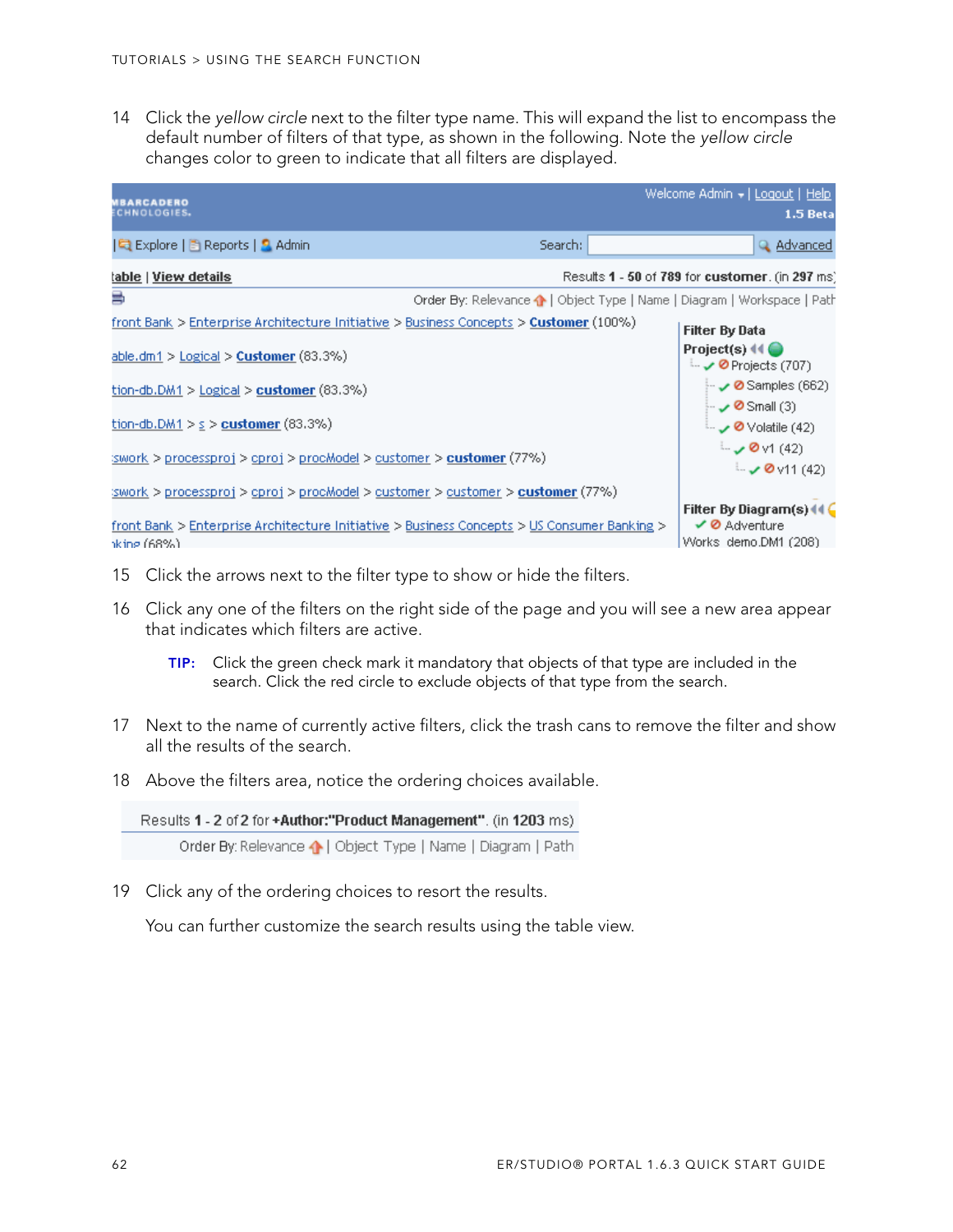20 Click **View as table** and the search results are reformatted to resemble the following.

| View as html       |        |                                      |                  |
|--------------------|--------|--------------------------------------|------------------|
| ∣⊠∣⊜∣©             |        |                                      |                  |
| <b>Object Name</b> |        | Object Type Relevance 1 Modification |                  |
| customer           | Entity | 100%                                 | 2008/11/17 17:23 |
| machine customer   | Entity | 83.3%                                | 2008/11/17 17:20 |

21 Click the configuration (gear) icon and more customization options appear.

|                 |        | Object Name Object Type Modification Date Relevance User Name |                                                   |
|-----------------|--------|---------------------------------------------------------------|---------------------------------------------------|
|                 |        | o o                                                           |                                                   |
| <b>Customer</b> | Entity | 2009/06/10 17:37                                              | <u>  / admin  </u><br>  Shift column to the right |

- 22 Click the right or left arrow to move the column to change the position of the column.
- 23 You can also choose to hide property types, for example, you can hide all properties of a certain by clicking the red circle as shown below.

| <b>Path</b>                      | Property Type                                                                                                                  | <b>Property Value</b> |
|----------------------------------|--------------------------------------------------------------------------------------------------------------------------------|-----------------------|
| ధ⊘ ధ                             | 40                                                                                                                             | 40                    |
| activation. DM1>Logical>customer |                                                                                                                                |                       |
|                                  | Entity Namerical Control Customer<br>Logical/Phy <del>an</del> ale Logical Logical<br>Submodels Hide Entity Name property type |                       |
|                                  |                                                                                                                                |                       |
|                                  | Table Name $\otimes$                                                                                                           | customer              |

24 Click **Apply Changes** to save the appearance of the search results table for your user login. Next time you view the results of this saved search the column position, visibility, and sorting order will be used to display the results.

# CREATING A CUSTOM REPORT

[The AdHoc Reporting function is a five-step wizard that guides you through the creation of a business model report.](mailto:sales@embarcadero.com) [You can configure all the element](mailto:sales@embarcadero.com)[s of this report including the model type; template style; items to include; constraints,](mailto:uk.sales@embarcadero.com)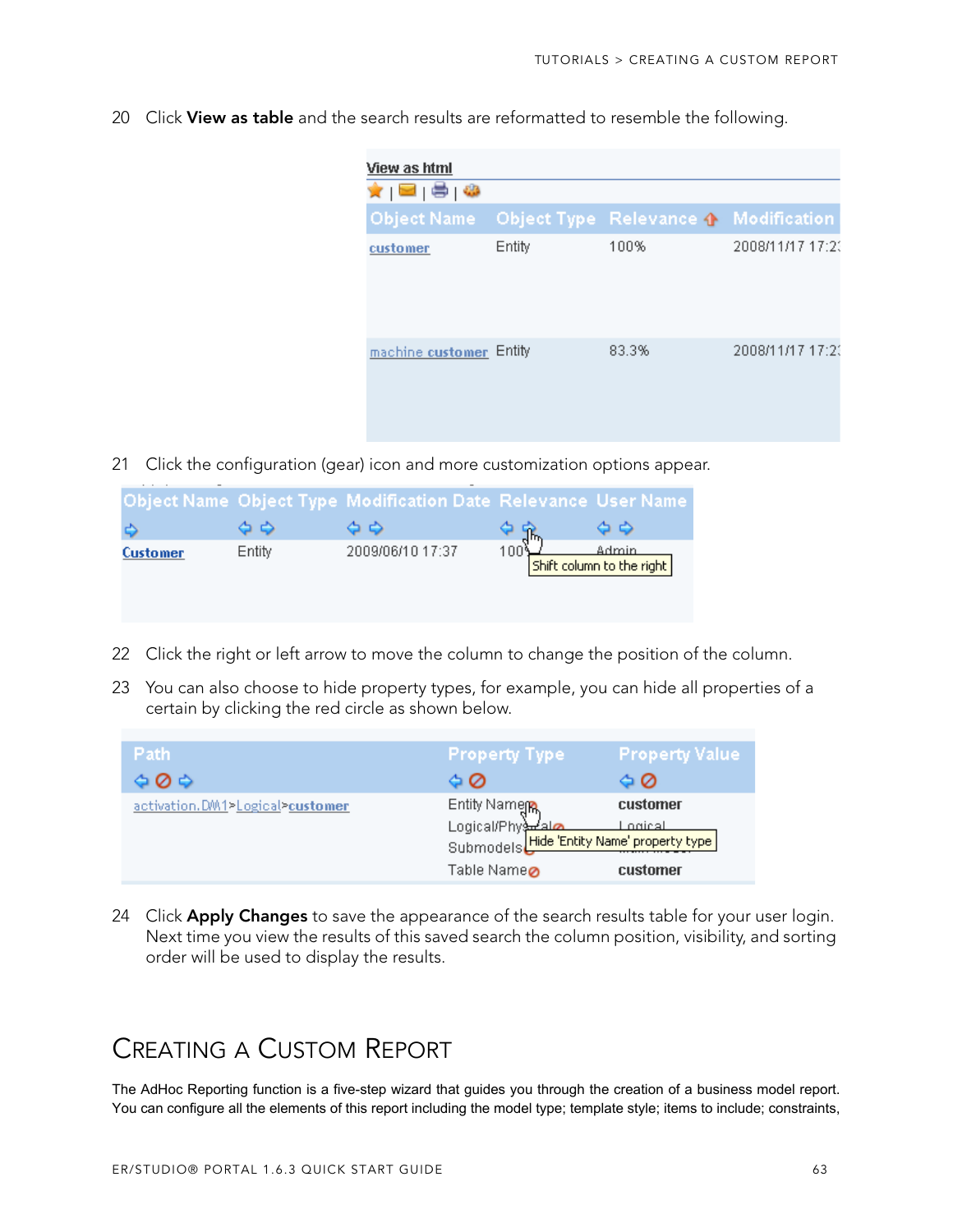[calculations, and sorting filters; and the formatting.](mailto:uk.sales@embarcadero.com) 



- 1 On the Dashboard, click **Reports** to display the **Solution Browser** page.
- 2 In the **User Actions** area, click **New Report** to display the creation wizard.

### **Step One**

The first step of this creation process is to select a Business Model type. Notice that as you [select a model, the associated details and descriptions appear in the panels to the right of the](http://www.embarcadero.com/jive/kbcategory.jspa?categoryID=1)  Business Models list.

- 1 In the **Business Models** area, click **Model**[.](http://www.embarcadero.com/jive/forumindex.jspa) [Next, we will apply a template to the report. As you select the different templates a](http://www.embarcadero.com/jive/forumindex.jspa)  thumbnail of your selection appears in the next panel.
- 2 Scroll down to view the **Templates** area.
- 3 In the **Templates** area, click **ER/Studio**, and then click **Next**.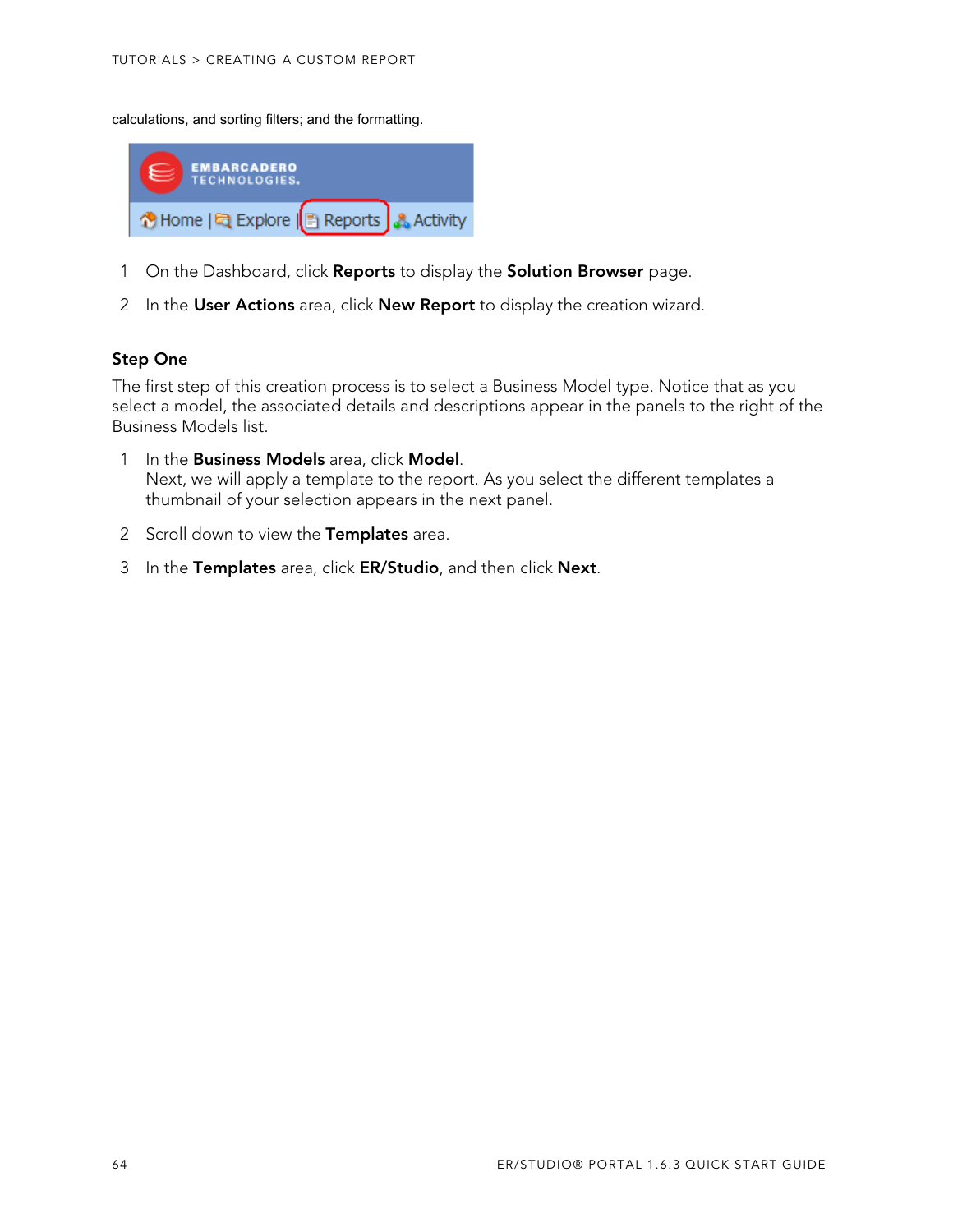### **Step Two**

[Select the items you want included. The available items for the Business Model you selected are](http://www.embarcadero.com/)  listed. First we will determine what attributes or columns are to be included in the report. For this exercise we want the report to show Entity Name, Attribute Name, Composite Datatype, Primary Key, and Foreign Key.

1 In the **Entity** section of the **Available Items** area, click **Entity Name**, and then click the arrow located to the left of the **Details** area.

The selected name appears in this box and the name in the Available Items area is now italicized showing that it has been used.

| <b>Details</b>                |   |
|-------------------------------|---|
| Entity Name                   |   |
|                               |   |
|                               |   |
| Add column(s) to Details list |   |
|                               |   |
|                               | × |

2 Press and hold CTRL while selecting **Attribute Name**, **Composite Data Type**, **Foreign Key**, and **Primary Key** in the **Attribute** area and then click the arrow located to the left of the **Details** area.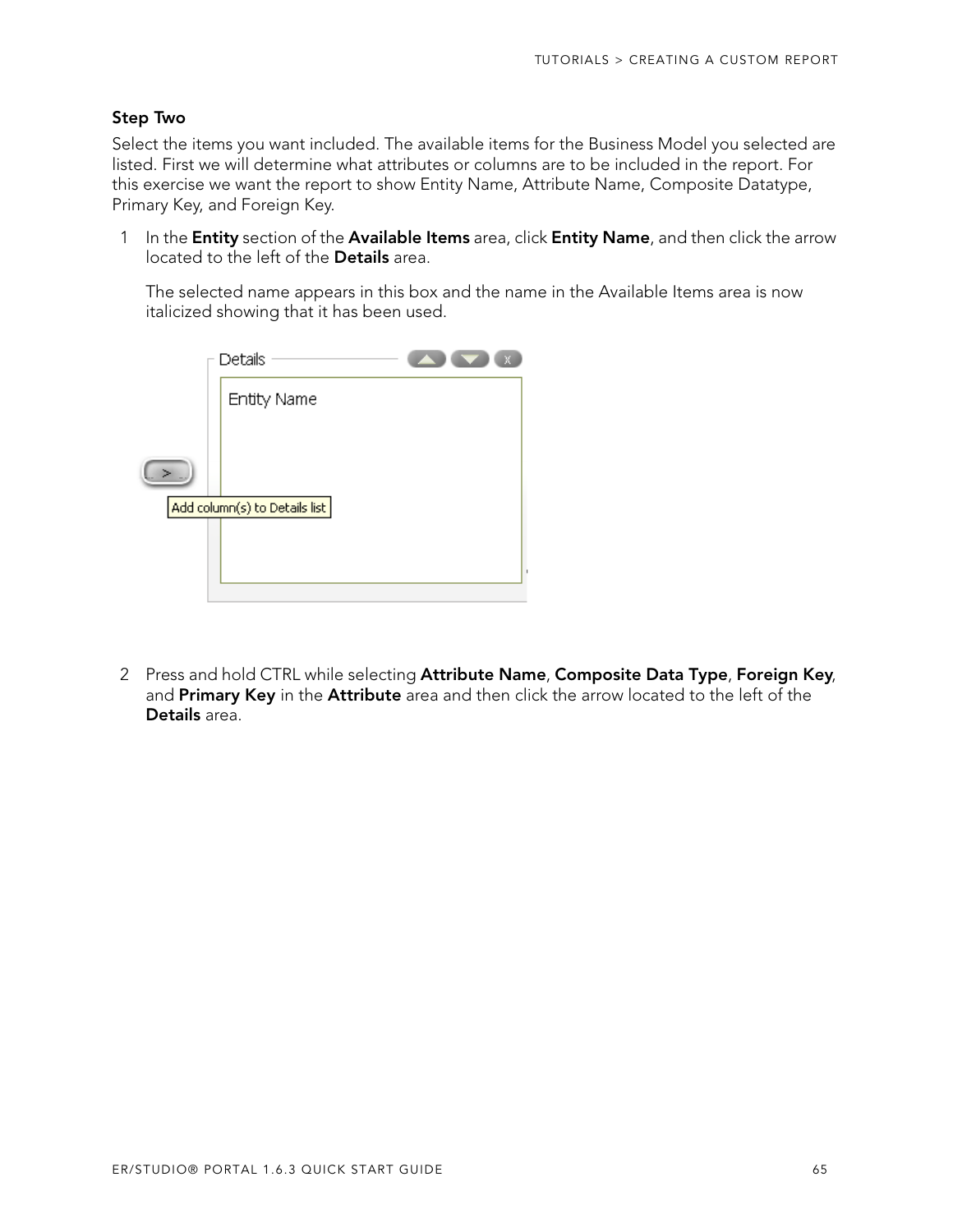3 You can check the results of your choices by clicking Go by the Preview As selection box. You can preview your report as HTML, PDF, Excel, or CSV. We will leave the default setting of HTML.

Your choices result in a report similar to the following.



| <b>Entity Name</b>     | <b>Primary Key</b> |       | Foreign Key Composite Datatype | <b>Attribute Name</b> |
|------------------------|--------------------|-------|--------------------------------|-----------------------|
| activation key         | False              | False | VARCHAR(32) NOT NULL           | act key               |
| activation key         | False              | True  | bigint NOT NULL                | activation key group  |
| activation key         | True               | False | bigint NOT NULL                | activation key id     |
| activation key group   | False              | False | datetime NOT NULL              | creation date         |
| activation key group   | False              | False | datetime NULL                  | valid from            |
| activation key group   | False              | False | DATETIME NULL                  | valid until           |
| activation key group   | False              | False | int NOT NULL                   | key count             |
| activation key group   | False              | False | int NOT NULL                   | max reactivations     |
| activation key group   | False              | False | INTEGER NOT NULL               | key count             |
| activation key group   | False              | False | INTEGER NOT NULL               | max reactivations     |
| activation key group   | False              | False | VARCHAR(256) NOT NULL          | description           |
| activation key group   | False              | True  | BIGINT NOT NULL                | user account id       |
| activation key group   | True               | False | bigint NOT NULL                | activation key group  |
| activation key product | False              | False | int NOT NULL                   | available threshold   |

- 4 Close the Web page to return to Step Two. Next we will select the items that you want to group your data by.
- 5 Select **Diagram Name** and **File Name** in the **Diagram** section of **Available Items** and then click the arrow located to the left of the Groups section. The items are placed in Level 1.

| Selected Items                         |  |
|----------------------------------------|--|
| Groups                                 |  |
| Level 1<br>Diagram Name<br>File Name   |  |
| Level <sub>2</sub><br>[drag item here] |  |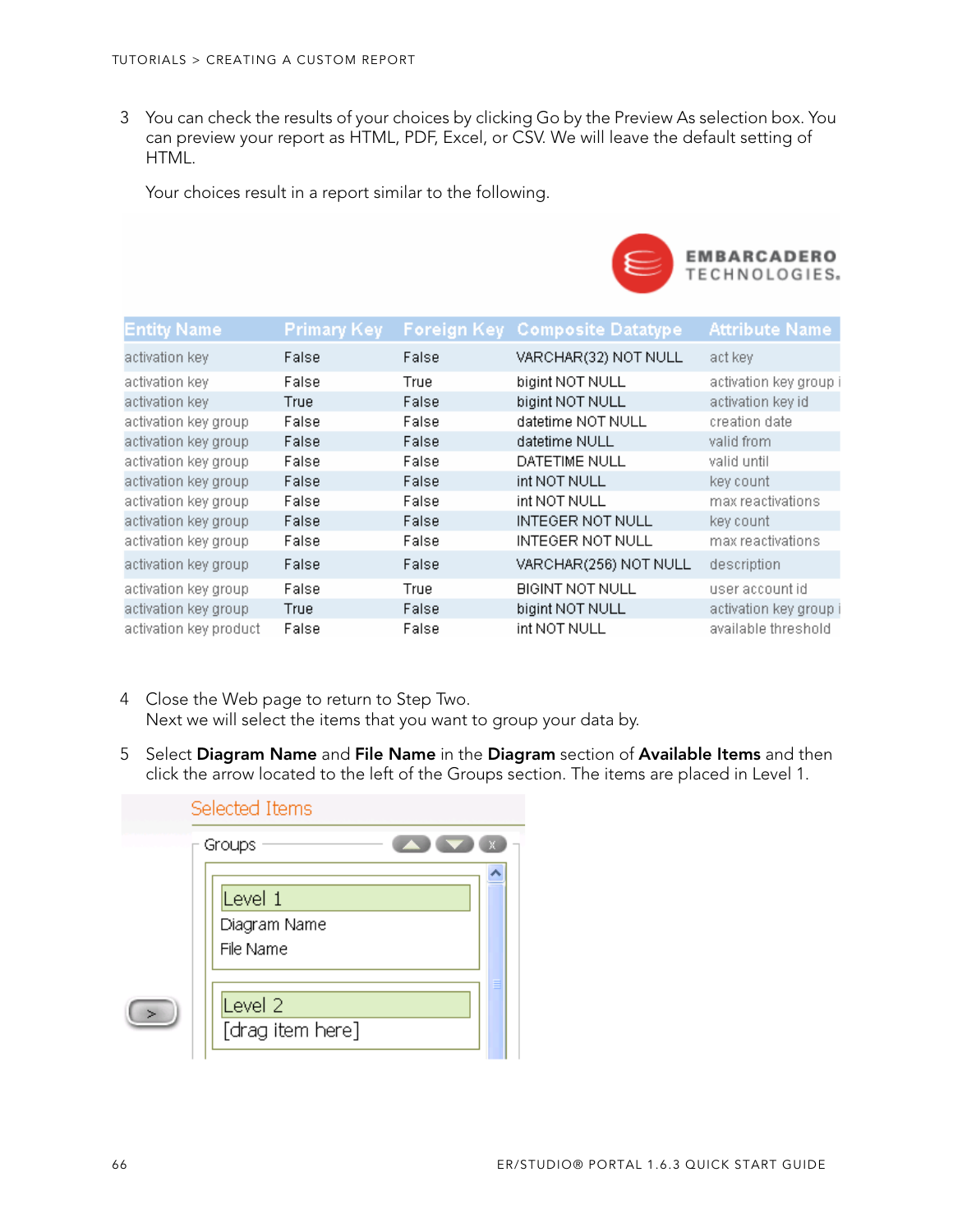- 6 Now select **Model Name** in the **Model** section and drag it to **Level 2** in the **Groups** section.
- 7 Preview your report once again. It should resemble the following example.

## Diagram Name: activation-db.DM1 File Name: activation.DM1 Model Name: Logical



| <b>Entity Name</b>     | Primary Key |       | Foreign Key Composite Datatype | <b>Attribute Name</b>   |
|------------------------|-------------|-------|--------------------------------|-------------------------|
| activation key         | False       | False | VARCHAR(32) NOT NULL           | act key                 |
| activation key         | False       | True  | <b>BIGINT NOT NULL</b>         | activation key group in |
| activation key group   | False       | False | DATETIME NULL                  | valid from              |
| activation key group   | False       | False | DATETIME NULL                  | valid until             |
| activation key group   | False       | False | INTEGER NOT NULL               | max reactivations       |
| activation key group   | True        | False | BIGINT NOT NULL                | activation key group is |
| activation key product | False       | False | INTEGER NOT NULL               | row version             |
| activation key product | False       | True  | BIGINT NOT NULL                | activation product id   |
| activation key product | True        | False | <b>BIGINT NOT NULL</b>         | activation key product  |
| activation product     | False       | False | <b>INTEGER NOT NULL</b>        | threshold               |
| activation product     | True        | False | <b>BIGINT NOT NULL</b>         | activation product id   |
| capacity               | False       | False | <b>INTEGER NOT NULL</b>        | capacity type           |
| capacity               | False       | False | VARCHAR(32) NOT NULL           | value                   |

8 Click **Next** to advance to Step Three.

### **Step Three**

You can set constraints, formatting, calculations, and column sorting. You can also customize the appearance of your selections. In this step we are going to set a constraint where only attributes containing the word "code" are listed.

- 1 In the **Details** area, click **Attribute Name** and additional information appears on the page.
- 2 In the **Current Settings** area, click **Add a Constraint**.
- 3 In the list next to **Attribute Name**, click **contains** and enter code in the text box.

| $\vdash$ Current Settings |           |          |      |  |
|---------------------------|-----------|----------|------|--|
| Builder                   | Free Form |          |      |  |
| Add a Constraint          |           |          |      |  |
| Attribute Name            |           | contains | code |  |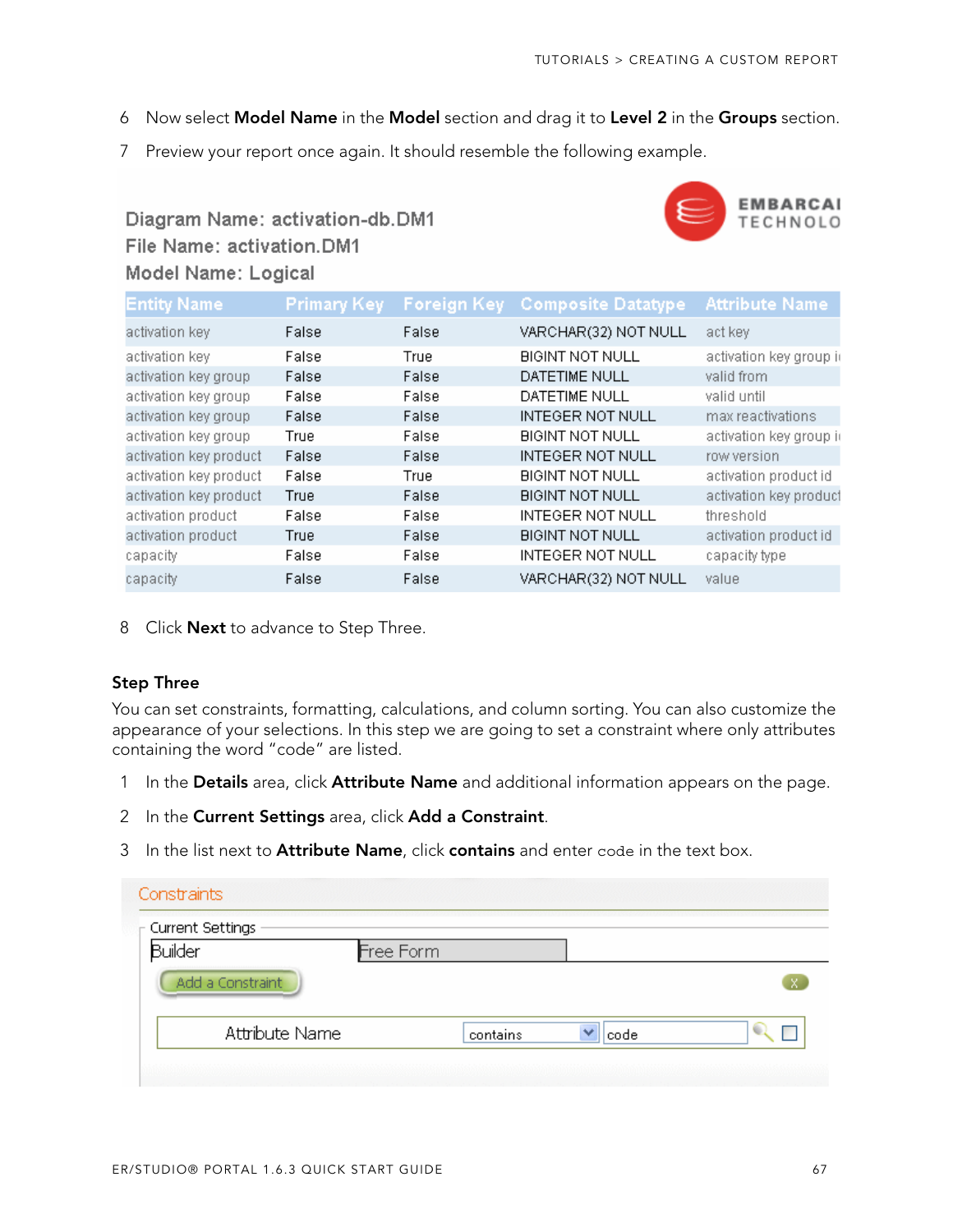- 4 In the **Groups** area, click **Diagram Name**, and then click **Add a Constraint** in the **Constraints** area.
- 5 In the **Constraints** list next to **Diagram Name**, select **contains** and then enter AdventureWorks in the text box. Next we want to set a sort on a Detail.
- 6 In the **Details** area, click **Composite Datatype** and then in the **Sort Detail Columns** area, click **Add**. The detail **Composite Datatype** is now listed.
- 7 Select **descending** from the **Asc/Desc** list.

## Sort Columns

| Sort Detail Columns<br>Add |              |                                                       | $\sum_{i=1}^{n}$ |
|----------------------------|--------------|-------------------------------------------------------|------------------|
| <b>Column</b>              | <b>Table</b> | Asc/Desc                                              |                  |
| Composite Datatype         | Attribute    | ,,,,,,,,,,,,,,,,,,,,,,,,,,,,,,,,,,,<br>$degree$ nding |                  |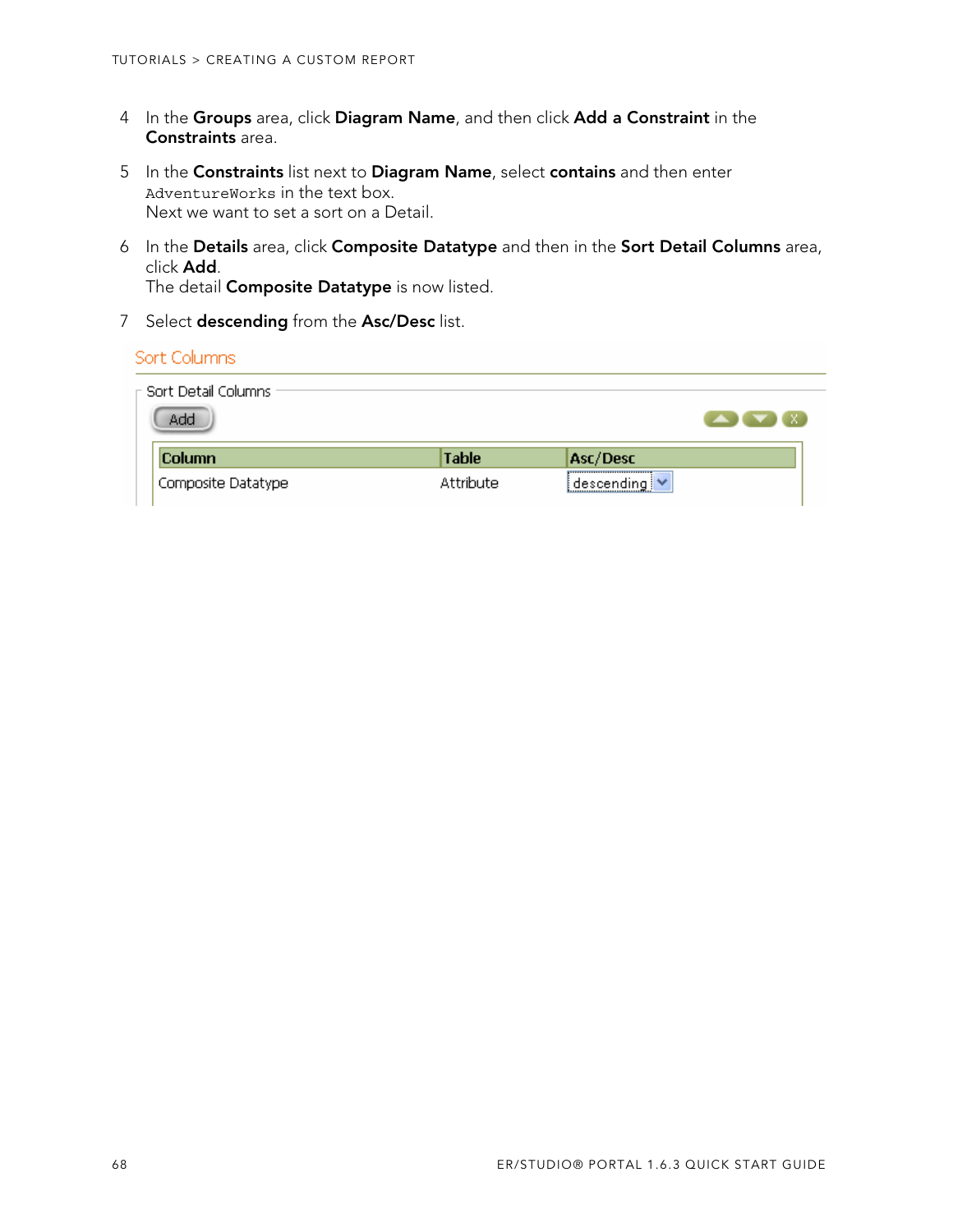Notice that now when you preview the report, only Attribute Names in the activation-db model containing the text code are included, and the columns are sorted in descending order.



## Diagram Name: activation-db.DM1 File Name: activation.DM1 Model Name: Logical

| <b>Entity Name</b>              | Primary Key        | Foreign Key | <b>Composite Datatype</b> | <b>Attribute Name</b> |
|---------------------------------|--------------------|-------------|---------------------------|-----------------------|
| trial product                   | False              | False       | VARCHAR(64) NULL          | promo code            |
| product code                    | False              | False       | VARCHAR(64) NOT NULL      | code                  |
| customer                        | False              | False       | VARCHAR(32) NULL          | zip code              |
| customer_history                | False              | False       | VARCHAR(32) NULL          | zip code              |
| country                         | False              | False       | VARCHAR(3) NOT NULL       | code3                 |
| country                         | False              | False       | VARCHAR(3) NOT NULL       | code3 numeric         |
| country                         | False              | False       | VARCHAR(2) NOT NULL       | code2                 |
| request log                     | False              | False       | <b>INTEGER NULL</b>       | response code         |
| activation product              | False              | True        | <b>BIGINT NOT NULL</b>    | product code id       |
| product code                    | True               | False       | <b>BIGINT NOT NULL</b>    | product code id       |
| product code item               | False              | True        | <b>BIGINT NOT NULL</b>    | product code id       |
| product code item               | True               | False       | <b>BIGINT NOT NULL</b>    | product code item id  |
| product code item capacity True |                    | True        | <b>BIGINT NOT NULL</b>    | product code item id  |
| trial product<br>Model Name: s  | False              | True        | <b>BIGINT NOT NULL</b>    | product code id       |
|                                 |                    |             |                           |                       |
| Entity Name                     | <b>Primary Key</b> | Foreign Key | <b>Composite Datatype</b> | <b>Attribute Name</b> |
| trial product                   | False              | False       | varchar(64) NULL          | promo code            |
| product code                    | False              | False       | varchar(64) NOT NULL      | code                  |
| customer                        | False              | False       | varchar(32) NULL          | zip code              |
| customer_history                | False              | False       | varchar(32) NULL          | zip code              |
| country                         | False              | False       | varchar(3) NOT NULL       | code3                 |
| country                         | False              | False       | varchar(3) NOT NULL       | code3 numeric         |
| country                         | False              | False       | varchar(2) NOT NULL       | code2                 |

8 Close the report preview and click **Next** to advanced to Step Four.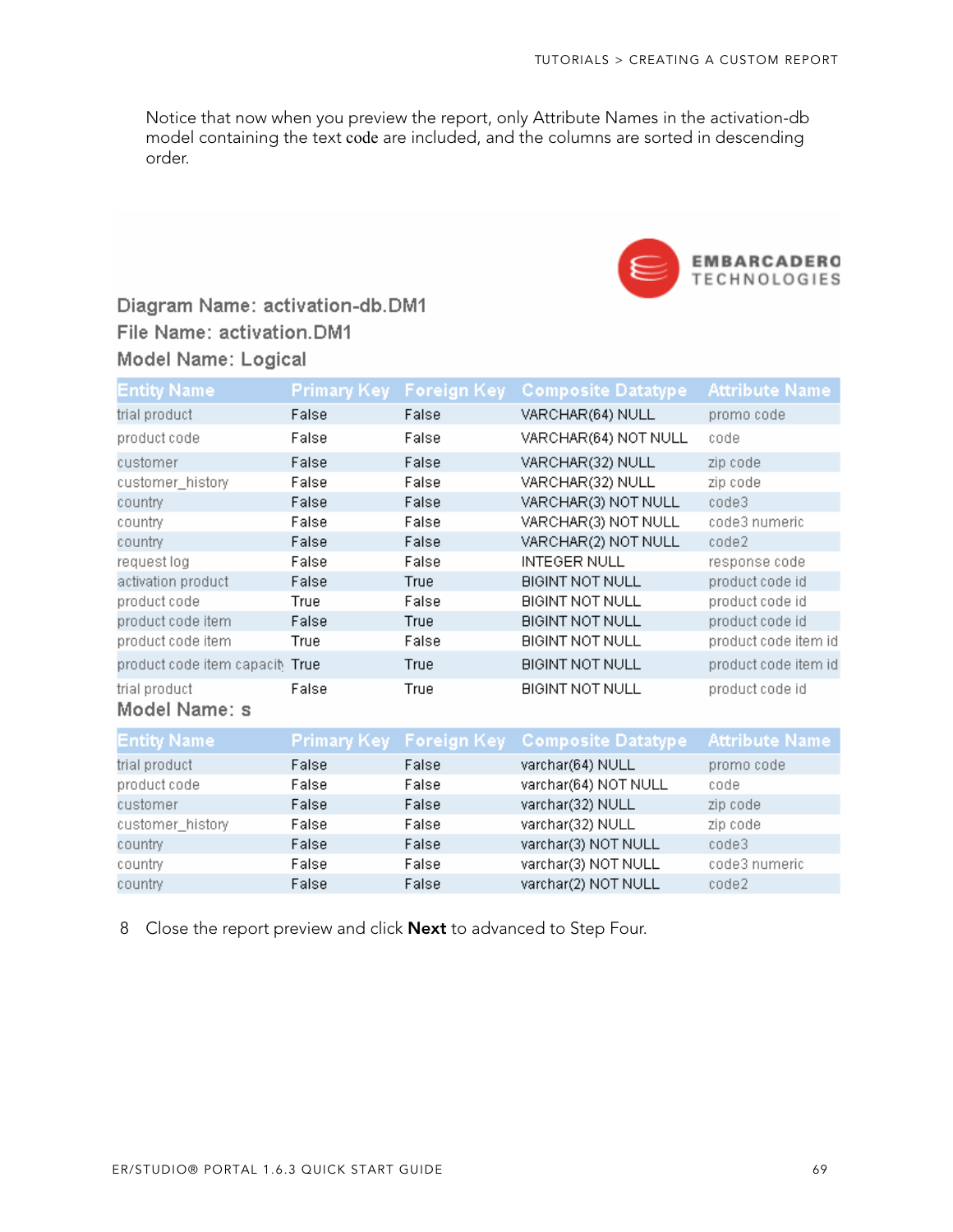### **Step Four**

You can configure the appearance of the report. For this exercise we are going to give our report a title and description, and then save it for future reference.

- 1 Change the Orientation setting to Landscape.
- 2 In the **Report Description** area, enter Created by the Evaluation Guide User. This report description appears with the report on the Solution Browser page.
- 3 In the **Header** area, in the text box, enter Attribute Name Report and then click **Save**.
- 4 In the **Page** area, enter For Your Eyes Only.
- 5 In the **Save As** dialog, enter Attribute Name Report and then click **Save**. We are going to save this report in the Shared Reports/Business Reports folder.
- 6 In the **Select a Solution** area double-click **Shared Reports** and then double-click **Business Reports**.
- 7 Leave the **Output Type** as **HTML** and click **Save**. You will get a message stating that your report has been saved.
- 8 Click **Cancel** to close the wizard and return to the Solution Browser.
- 9 Click **Business Reports** to display the list of shared reports where your custom report, **Attribute Name Report** is now listed.

|                                                                   | <b>EMBARCADERO</b><br>TECHNOLOGIES.                                                                                                         |  |  |  |
|-------------------------------------------------------------------|---------------------------------------------------------------------------------------------------------------------------------------------|--|--|--|
| ↑ Home   2 Explore   E Reports   & Activity   3 Admin             |                                                                                                                                             |  |  |  |
| Solution Browser <b>Comp Shared Reports Comp Business Reports</b> |                                                                                                                                             |  |  |  |
| Name                                                              |                                                                                                                                             |  |  |  |
|                                                                   | <b>Attribute Definitions</b><br>Run a report that includes information about the attribute definitions for entities within a specified subr |  |  |  |
| F                                                                 | Attribute Name Report<br>Created by the Evaluation Guide User                                                                               |  |  |  |
|                                                                   | <b>Business Rules</b><br>Run a report that includes information about the business rules within a specified submodel.                       |  |  |  |
|                                                                   | <b>Entity Definitions</b><br>Run a report that includes information about the entity definitions within a specified submodel.               |  |  |  |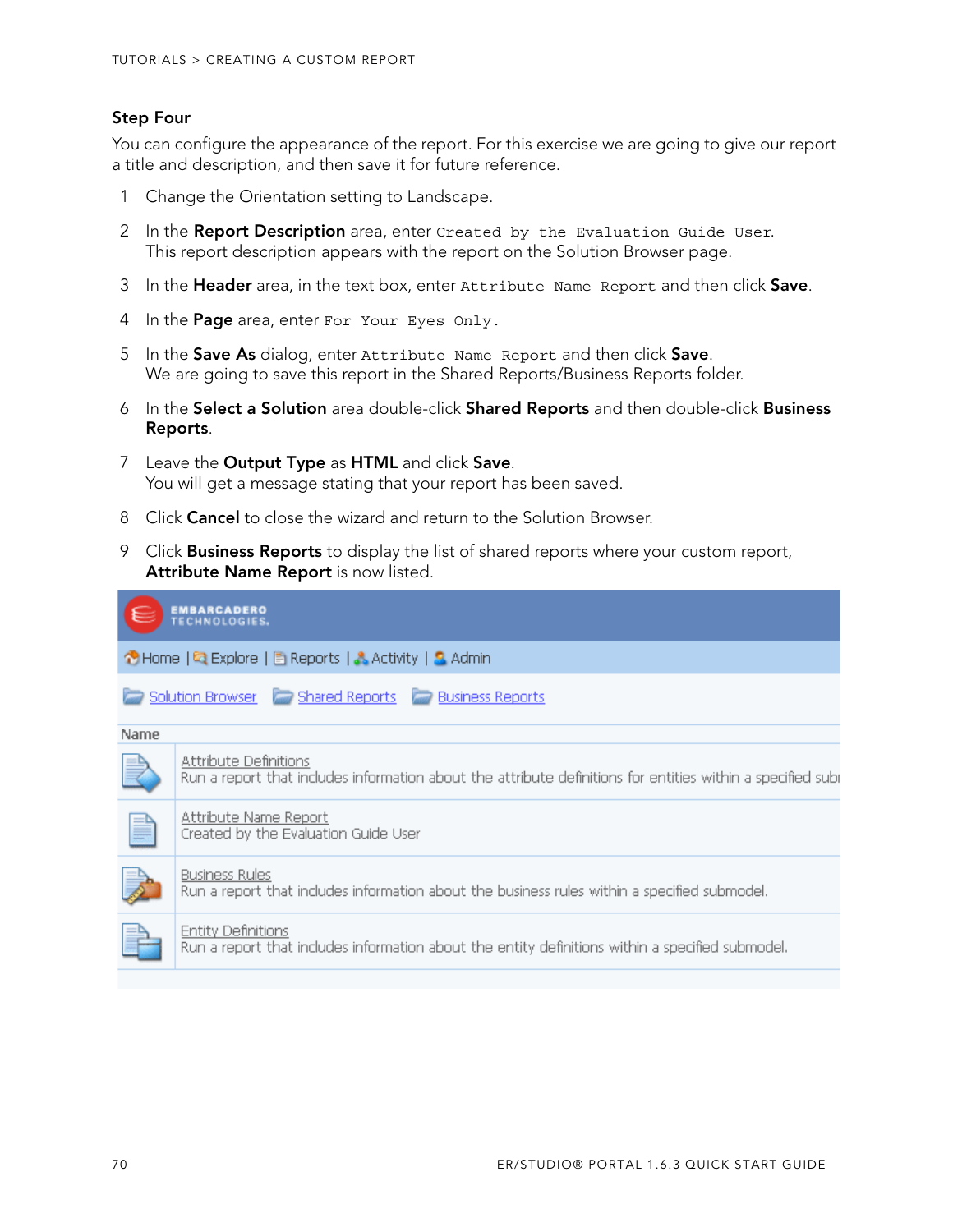# USING THE STANDARD REPORTS

You are provided with several standard reports that you can execute. Reports can be group and organized into folders. The two types of standard reports are Business Reports and Technical Reports.

- The Business Reports include Attribute Definitions, Business Rules, and Entity Definitions.
- The Technical Reports include: Column Data Lineage; Domain Bindings; Entity, Submodel, Model, Diagram; Entity Attachments; Reference Values; and Security Classifications.

When choosing to run one of the standard reports, you are prompted to supply parameters that filter and format the results of the report. You can chose to format the report output as HTML, PDF, or XLS. You can restrict the report contents by Project, Diagram, Model, Submodel, and Table/Entity. The prompts to filter the reports are dependent on each other. The diagram filter is dependent on the project filter value. The model filter is dependent on the diagram filter, etc.

- 1 Click **Reports** on the dashboard to display the Solution Browser.
- 2 In this exercise we are going to generate an Entity report, so under the **Shared Reports** area click **Business Reports**.

A Web page appears listing the three available types, as well as the Attribute Name Report we just created.

3 Click **Entity Definitions** and a Web page appears where you can determine the parameters for the report.

| ER/Studio Enterprise Portal<br><b>B</b> Entity Definitions Report<br>83               |             |  |  |  |
|---------------------------------------------------------------------------------------|-------------|--|--|--|
| <b>Entity Definitions</b>                                                             |             |  |  |  |
| Please choose values for the following parameters:                                    |             |  |  |  |
| Project                                                                               | Choose V    |  |  |  |
| Diagram                                                                               | Choose<br>v |  |  |  |
| Model                                                                                 | Choose<br>v |  |  |  |
| Submodel                                                                              | Choose V    |  |  |  |
| View as<br>html<br>v<br>Add to Favorites<br>Send by email<br>Run in Background<br>Run |             |  |  |  |

### 4 Select **Project2** from the **Project** list.

The remaining three fields are automatically populated with the related information.

Notice the options available for this report. Their usage is straightforward. Clicking **Add to Favorites** will make this report available from the Favorite Reports section of the Home page. From the home page you can also choose to make your report public so other users can use the same report.